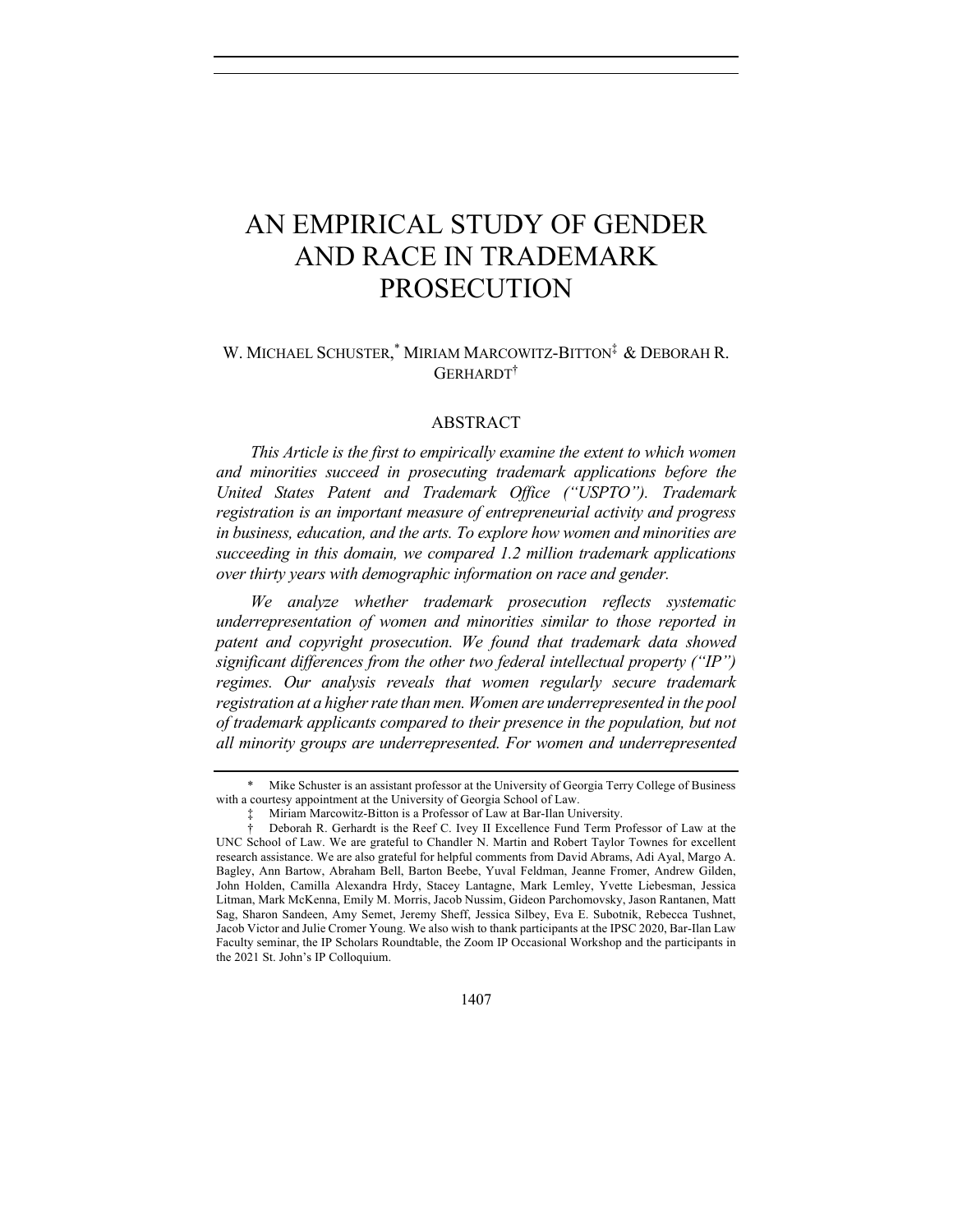1408 *SOUTHERN CALIFORNIA LAW REVIEW* [Vol. 94:1407

*minorities, the disparity is decreasing at a rate not seen in other IP registration systems.*

*While recent work has significantly advanced our understanding of trademark prosecution, no published studies consider the race and gender of trademark applicants. By filling that void, this Article substantially contributes to our understanding of minority intellectual property ownership and provides a new foundation for policy shifts and further research to assure that intellectual property ownership paths, theory, law, and reform are grounded in equality.*

# TABLE OF CONTENTS

| A. EMPIRICAL LITERATURE ON RACE AND GENDER                |  |
|-----------------------------------------------------------|--|
|                                                           |  |
| B. GENDER AND RACE DISPARITIES IN PATENT PROSECUTION 1419 |  |
| C. GENDER, RACE, AND COPYRIGHT REGISTRATION  1422         |  |
| D. GENDER, RACE, AND TRADEMARK REGISTRATION 1425          |  |
|                                                           |  |
|                                                           |  |
|                                                           |  |
|                                                           |  |
|                                                           |  |
|                                                           |  |
|                                                           |  |
|                                                           |  |
|                                                           |  |
|                                                           |  |
|                                                           |  |
|                                                           |  |
|                                                           |  |
|                                                           |  |
|                                                           |  |
| A. DIVERSITY AMONG TRADEMARK APPLICANTS AND MARKET        |  |
|                                                           |  |
| B. MIXED FINDINGS AMONG RACIAL FILING TRENDS 1464         |  |
|                                                           |  |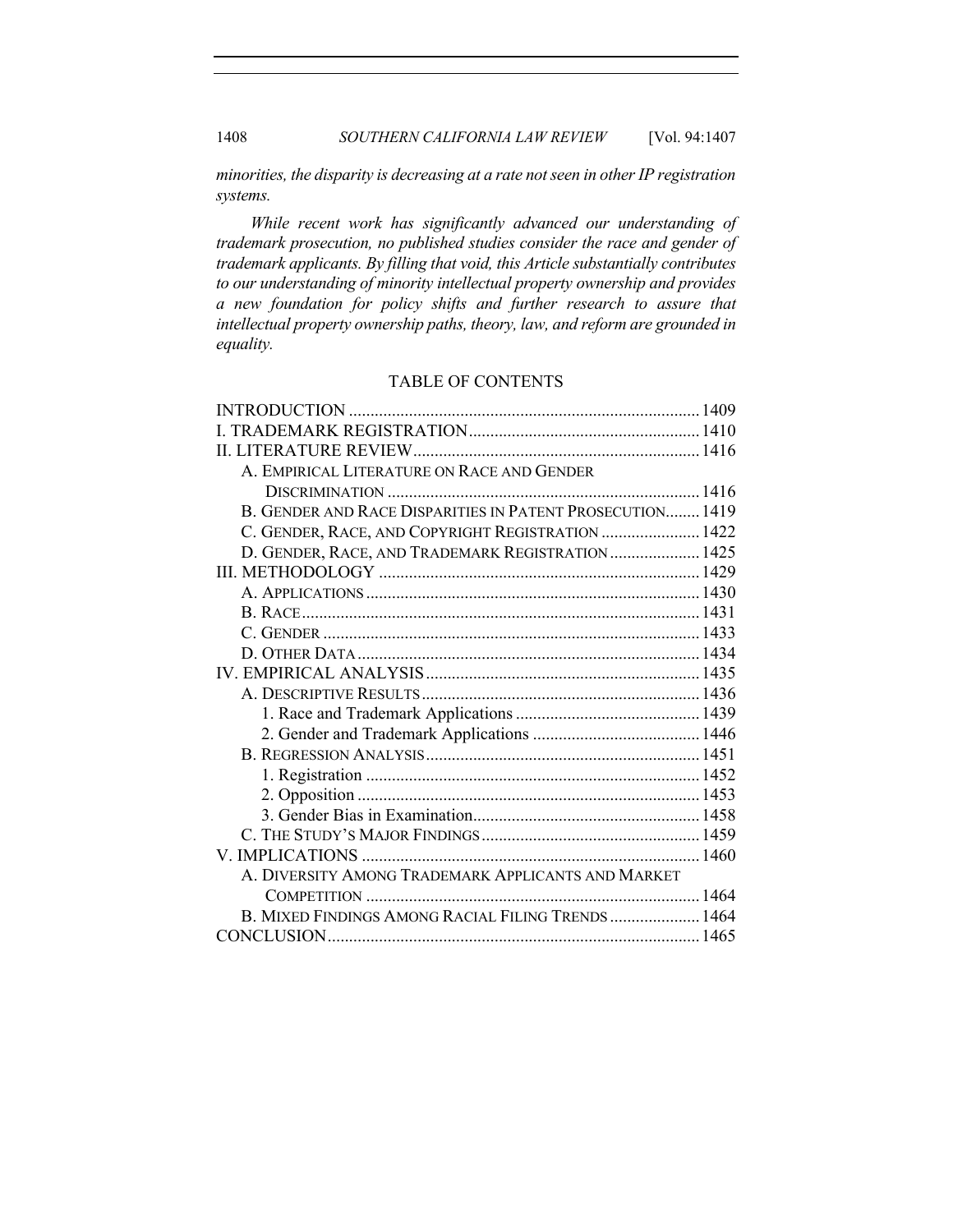#### INTRODUCTION

This Article is the first to empirically analyze how race and gender correlate with success in filing trademark applications before the United States Patent and Trademark Office ("USPTO"). The USPTO has worked to present itself as a federal agency that does not condone racial or gender bias. In the build-up to the Supreme Court's 2017 decision in *Matal v. Tam*, the USPTO invested substantial resources fighting to uphold a federal law which allowed it to reject trademark applications seeking federal registration of disparaging words such as racial slurs. It lost, meaning that offensive trademarks can be approved and earn the USPTO seal of approval. In the wake of that decision, the USPTO has an even greater incentive to provide registration services in a manner that does not discriminate on the basis of gender and race. This Article is the first to analyze USPTO registration data to examine the extent to which demographic attributes correlate with success before the USPTO.

Recent scholarly work has uncovered gender inequities, racial disparity, and potential bias in patent examination. Studies have found some evidence of biases against women in patent examination and underrepresentation of women and minority groups in the patent and copyright systems. In this Article, we examine whether these patterns are reflected in trademark registration data. We hypothesize that one may expect to see similar disparities. This research tested that theory by empirically examining three decades of trademark registration data for individual applicants and crossreferencing this information with census and other data to estimate the race and gender of trademark applicants.

The Article proceeds as follows. Part I provides an overview of the common law and federal trademark protection and the benefits of federal registration. Part II situates this paper against the landscape of other recent empirical scholarship that explores how race and gender correlate with success in seeking federal intellectual property protection. Part III lays out the methodology we used to gather data on trademark registration success and explains how we analyze that data with regard to gender and race.

Part IV sets forth our findings. We begin by dividing the data into corporate and individual trademark applicants and describing the respective success rates of each group. Next, we shift focus to the subset of applications filed by individuals and uncover the differences in success rates that correlate with gender and race. The data reveals how these attributes may affect success in overcoming oppositions, obtaining publication, and ultimately, registration. Because trademark applications can be prosecuted with or without counsel, we examine the extent to which the assistance of legal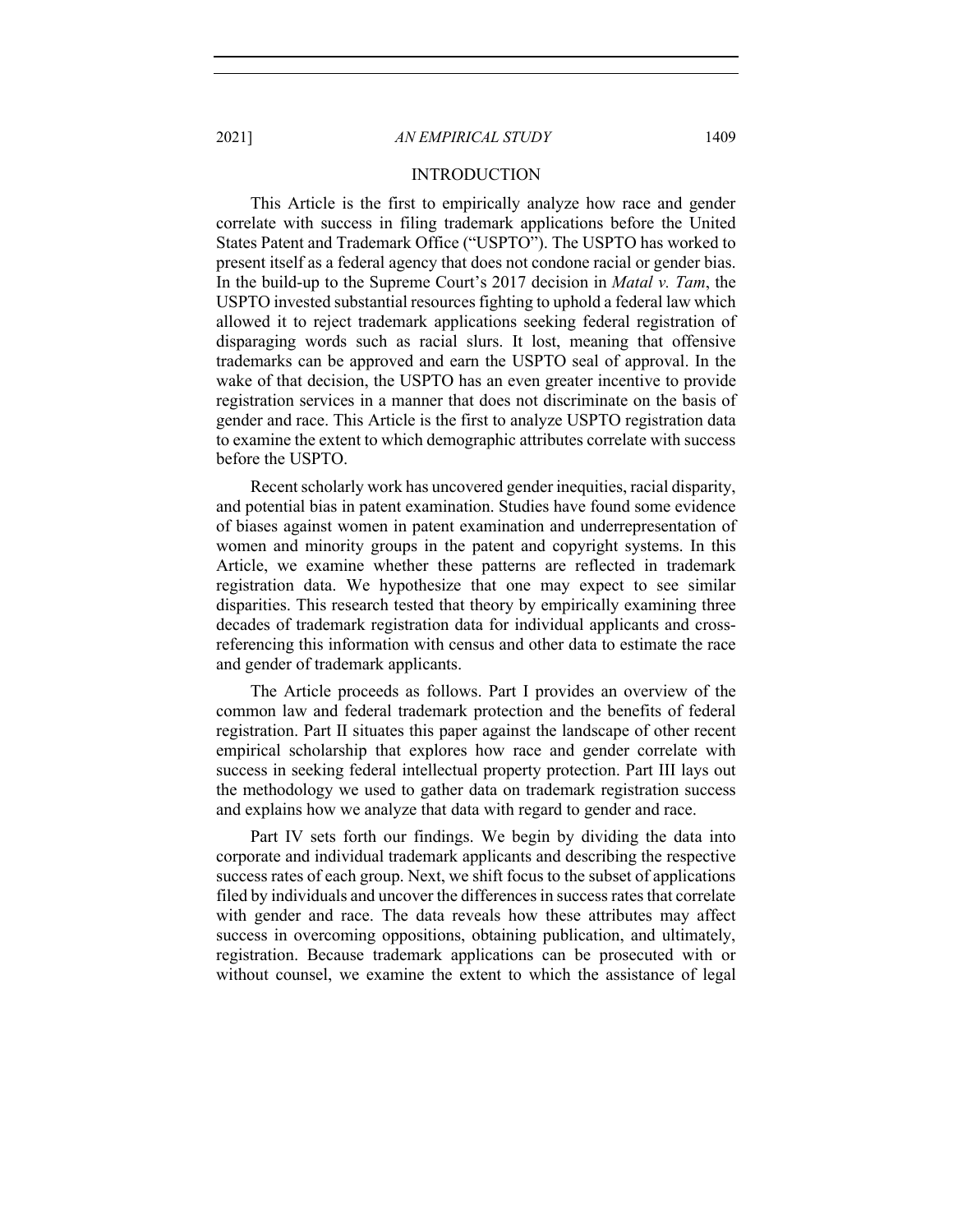counsel is used by various groups and the extent to which the assistance of counsel affects success rates. Our analysis of decades of trademark application data offers important insights into the following questions:

1. Are women and minority groups underrepresented in the population of trademark applicants relative to their presence in the U.S population?

2. Does the gender or race of an individual trademark applicant correlate with success rates before the USPTO?

3. Does the gender or race of an applicant correlate with the likelihood that their application will be opposed by another trademark owner?

4. Does the USPTO trademark application data reflect institutional bias based on gender?

5. Have these trends changed over time?

The data showed interesting differences from the patterns of bias and underrepresentation reported in other areas of intellectual property prosecution. Our most significant finding is that women secure trademark registrations at a higher rate than men. The data also reflect interesting nuances with respect to race. Not all racial minorities are underrepresented in the trademark applicant population. Furthermore, while women and minorities have been underrepresented historically, the disparity is decreasing at a rate not seen in other IP registration systems.

# I. TRADEMARK REGISTRATION

Unlike copyrights and patents, which endure for a set term and then enter the public domain, trademarks, if properly tended, may last indefinitely as long as the marks continue to meet the requisite standards for use in commerce and distinctiveness.<sup>1</sup> Marks may be licensed<sup>2</sup> or assigned<sup>3</sup> without

<sup>1.</sup> 15 U.S.C*.* § 1064 (2018) (stating when a trademark may be cancelled); *id.* §§ 1058–59 (laying out the duration and renewal terms that govern federal trademarks); McAirlaids, Inc. v. Kimberly-Clark Corp., 756 F.3d 307, 310 (4th Cir. 2014) (stating that trademark law can provide indefinite protection unlike patent law which provides protection for only a limited period); W.T. Rogers Co. v. Keene, 778 F.2d 334, 337 (7th Cir. 1985) (explaining that, upon certain conditions, trademarks may provide "an indefinite term of protection"); Saratoga Vichy Spring Co. v. Lehman, 625 F.2d 1037, 1043–44 (2d Cir. 1980) (discussing the abandonment of a trademark); King-Seeley Thermos Co. v. Aladdin Indus., 321 F.2d 577, 579 (2d Cir. 1963) (noting that, through the holder's lack of care, the trademark "Thermos" became a generic term and entered the public domain); Bayer Co. v. United Drug Co., 272 F. 505, 510– 15 (S.D.N.Y. 1921) (finding that the trademark "Aspirin" fell into the public domain due, in part, to the trademark holder's actions). Trademark owners must take some additional steps, such as periodically certifying continued use, in order to maintain federal registration. 15 U.S.C. §§ 1058–59.

<sup>2</sup>*. Id.* § 1127; Yocum v. Covington, 216 U.S.P.Q. 210 (T.T.A.B. 1982); Dual Groupe, LLC v. Gans-Mex LLC, 932 F. Supp. 2d 569, 573–74 (S.D.N.Y. 2013) (discussing the license of unregistered trademarks).

<sup>3.</sup> 15 U.S.C. § 1060; Clark & Freeman Corp. v. Heartland Co., 811 F. Supp. 137, 139–40, 139 n.2 (S.D.N.Y. 1993).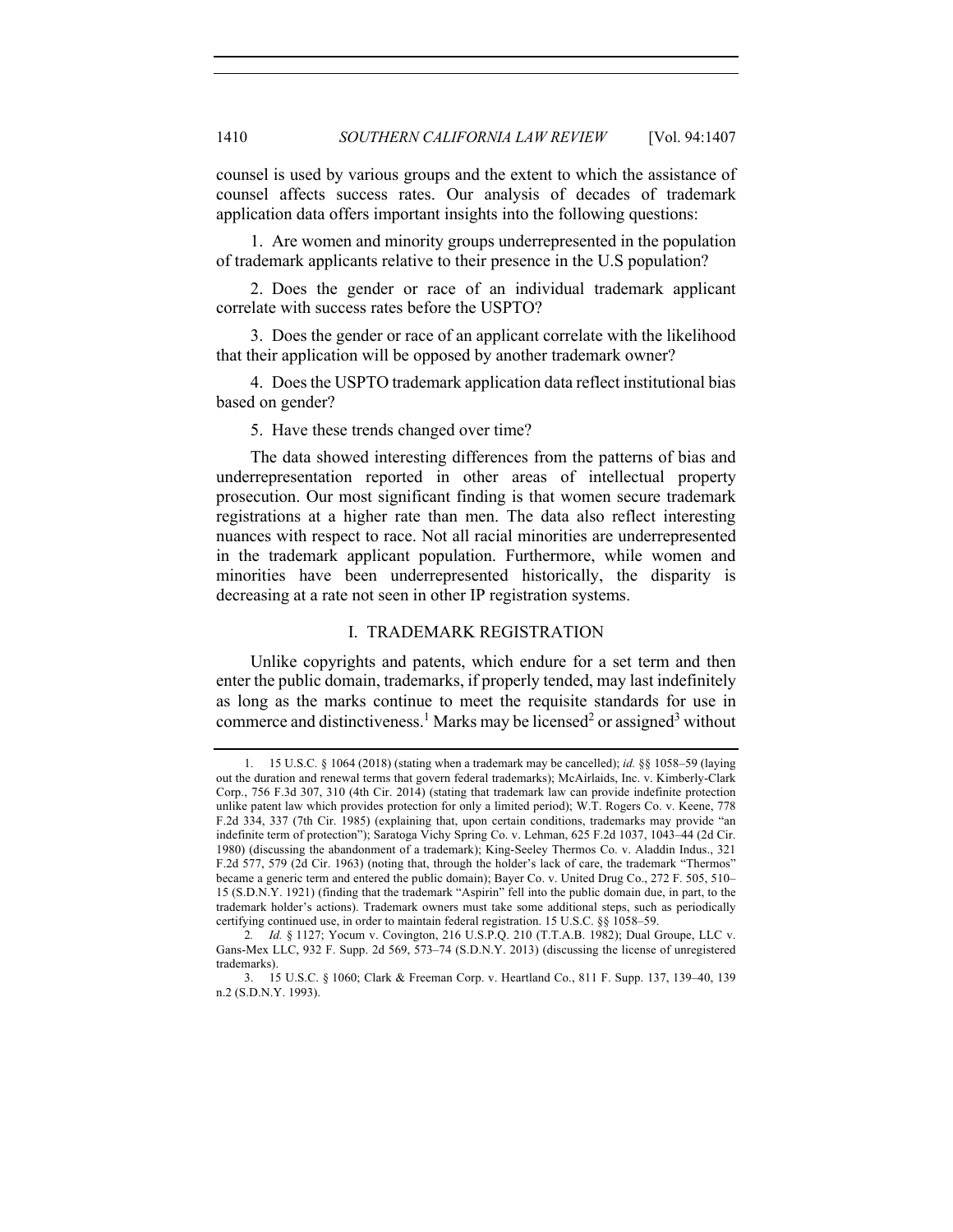losing protection. Both federal and state trademark law protect a mark (whether or not it is registered) against unfair competition, false advertising and harm to business reputation.<sup>4</sup> Infringement liability may be asserted to defend against confusingly similar uses in the protected geographical area.<sup>5</sup>

Trademark rights are created through use in commerce, even if the mark is not registered.<sup>6</sup> However, U.S. common law trademark owners can significantly expand the geographic scope, protection mechanisms, and economic value of their marks by obtaining federal registration. Federal law defines a trademark as a symbol, such as a word, logo, design, or a combination of these elements, that is used to identify one's goods or services and distinguish them from others.<sup>7</sup> Although registration is not necessary to obtain protection, mark owners often buttress their rights by registering their marks with the USPTO.<sup>8</sup>

Mark owners may additionally register their marks with individual states, but state registration provides little value beyond common law protection obtained through use in commerce.<sup>9</sup> The scope of state protection may be limited to the geographic area of use or the bounds of the state, depending on the jurisdiction.<sup>10</sup> Even without registration, common law assigns trademark rights to the first user of a mark for a particular type of business.<sup>11</sup> If two firms use the same mark in the same geographic location,

8*. See, e.g.*, 15 U.S.C. § 1057(b) (presumption of validity); *id.* § 1065 (incontestability); *id.*  §§ 1117, 1121; B & B Hardware, Inc. v. Hargis Indus., Inc., 575 U.S. 138, 142 (2015) ("Registration is significant. The Lanham Act confers 'important legal rights and benefits' on trademark owners who register their marks."); *In re* Brunetti, 877 F.3d 1330, 1344 (Fed. Cir. 2017), *aff'd sub nom*. Iancu v. Brunetti, 139 S. Ct. 2294 (2019) (listing benefits).

11. United Drug Co. v. Theodore Rectanus Co., 248 U.S. 90, 100 (1918) ("Undoubtedly, the general rule is that, as between conflicting claimants to the right to use the same mark, priority of

<sup>4.</sup> 15 U.S.C. § 1125.

<sup>5</sup>*. Id.* § 1125(a)(1); Polaroid Corp. v. Polarad Elecs. Corp., 287 F.2d 492, 495 (2d Cir. 1961); Vitarroz Corp. v. Borden, Inc., 644 F.2d 960, 966–69 (2d Cir. 1981).

<sup>6.</sup> 15 U.S.C. § 1125.

<sup>7.</sup> *Id.* § 1127; *see also* Kellogg Co. v. Nat'l Biscuit Co., 305 U.S. 111, 120 (1938) (holding that "Shredded Wheat" could not be a trademark since it was "primarily associated with the article rather than a particular producer"); RESTATEMENT (THIRD) OF UNFAIR COMPETITION § 9 (AM. L. INST. 1995). In addition to source identifying indicia, such as product names and service marks, trademark law provides the means to register shared qualitative or organizational symbols. 15 U.S.C. § 1127; Coca-Cola Co. v. Koke Co. of Am., 254 U.S. 143, 145–46 (1920). Certification marks signal geographic origin or quality, such as "Champagne" or "organic" while collective marks, such as "AAA," refer to membership in an organization. *Id.*; *see also* Prof'l Golfers Ass'n of Am. v. Bankers Life & Cas. Co., 514 F.2d 665, 670– 71 (5th Cir. 1975) (discussing the PGA collective mark).

<sup>9.</sup> 3 J. THOMAS MCCARTHY, MCCARTHY ON TRADEMARKS AND UNFAIR COMPETITION § 22:1 (5th ed. 2020).

<sup>10.</sup> 15 U.S.C. § 1065 (noting the existence of state trademarks); Dorpan, S.L. v. Hotel Meliá, Inc., 728 F.3d 55, 62 (1st Cir. 2013) ("Trademark users may still gain state law rights to use a trademark either through registration with a state government or through use in that state."); 3 MCCARTHY, *supra* note 9 (explaining that the protection extended by state trademarks is limited to the boundaries of the state or the geographic region of the marks use).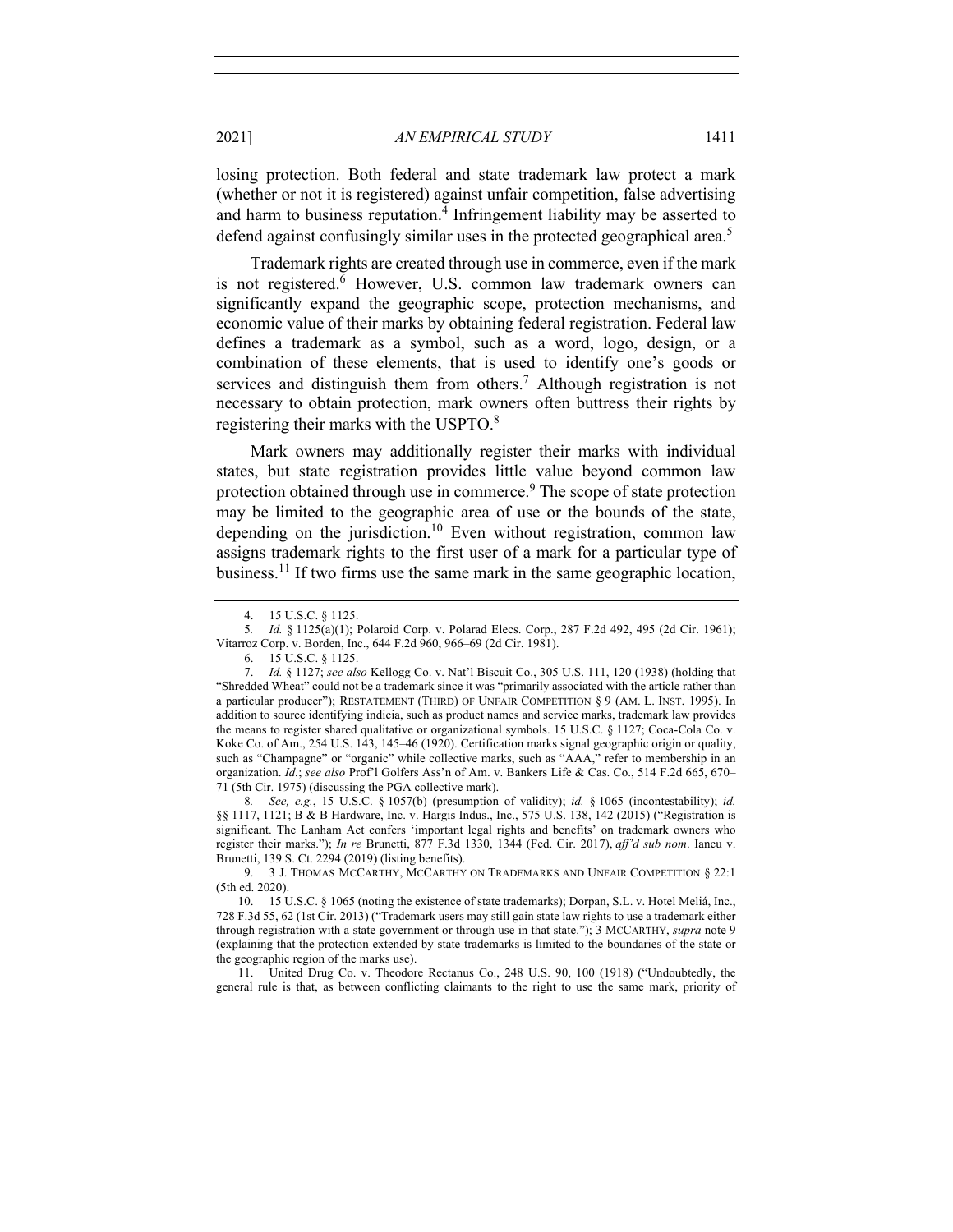the first ("senior") user maintains rights in the mark to the exclusion of the later ("junior") adopter.<sup>12</sup> The senior party enjoys priority (a superior claim to trademark right) over the junior party with regard to the mark.

The common law of trademarks is founded on both the idea of protecting business investment in symbols and minimizing consumer confusion or deception.<sup>13</sup> If their markets do not overlap, two common law users may develop the same mark on products in different locations, and each can have rights in their mark limited to their geographic territory.<sup>14</sup> A conflict may arise in one of two ways. If the two firms expand so that their markets overlap and generate consumer confusion, a court may assess who used the mark first in the region to determine priority. A conflict may also arise if one of the common law users seeks to register the mark.

For the relatively modest cost of prosecuting an application, federal registration confers significant benefits on mark owners by minimizing costs and strengthening the economic value of a mark in multiple ways. One advantage is that registration may confer nationwide priority across the United States, regardless of whether the mark is actually being used nationwide.<sup>15</sup> Therefore, federal registration may be more cost effective and efficient than securing trademark rights, even in a group of states. It minimizes priority battles by giving the first registrant nationwide priority without having to prove first use in local or regional markets. A limited area exception provides some protection to earlier users who failed to register.<sup>16</sup> A subsequent registration will confer nationwide priority to their competitor, but the senior user may continue to use the mark wherever their use preceded the federal application date.<sup>17</sup> Although federal law provides some protection

appropriation determines the question."); Emergency One, Inc. v. Am. Fire Eagle Engine Co., 332 F.3d 264, 267 (4th Cir. 2003).

<sup>12</sup>*. See id.* ("When more than one user claims the exclusive right to use an unregistered trademark, priority is determined by 'the first actual use of [the] mark in a genuine commercial transaction.' ").

<sup>13</sup>*. See* 3 MCCARTHY, *supra* note 9, § 2:1 (indicating that protecting the public from deception and mark owners from having their labor misappropriated are the primary policies justifying trademark protection and adding that trademark law also encourages competition).

<sup>14</sup>*. See* Hanover Star Milling Co. v. Metcalf, 240 U.S. 403, 415 (1916) ("But where two parties independently are employing the same mark upon goods of the same class, but in separate markets wholly remote the one from the other, the question of prior appropriation is legally insignificant; unless . . . the second adopter has selected the mark with some design inimical to the interests of the first user . . . ."); *see also* 5 J. THOMAS MCCARTHY, MCCARTHY ON TRADEMARKS AND UNFAIR COMPETITION § 26:3 (5th ed. 2020).

<sup>15.</sup> 15 U.S.C. §§ 1057(c), 1072; Zirco Corp. v. Am. Tel. & Tel. Co., 21 U.S.P.Q.2d 1542 (T.T.A.B. 1991) (discussing constructive use and priority for intent-to-use filings).

<sup>16.</sup> 15 U.S.C. §§ 1052, 1057(c).

<sup>17</sup>*. See id.*; *see, e.g.*, Dudley v. Healthsource Chiropractic, Inc., 883 F. Supp. 2d 377, 389 (W.D.N.Y. 2012) ("Federal registration, however, does not give priority over persons who had used and had not abandoned the mark prior to filing. A senior user retains common law rights to exclusively use the mark within its territory of prior use." (internal citations omitted)).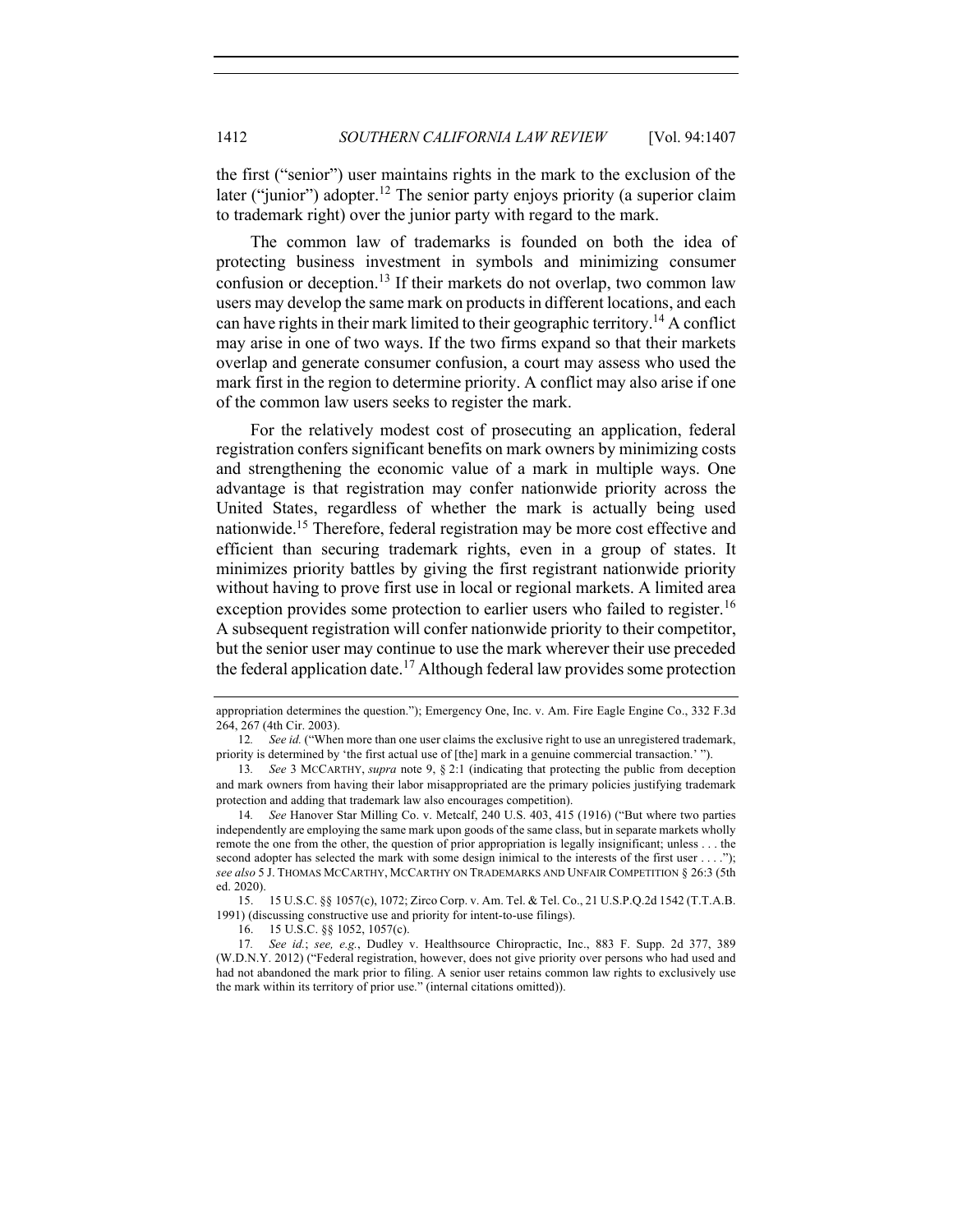to senior users who fail to register, it effectively locks them into their common law territory, giving the junior user who registered priority in the rest of the nation, regardless of the actual geographic scope of their business.<sup>18</sup>

Even before a brand is used nationwide, federal registration empowers the brand owner to seek an injunction requiring later adopters to select another mark as soon as the brand owner expands into the junior user's geographic territory.<sup>19</sup> Therefore, the possibility of securing nationwide priority is a strong incentive for seeking federal registration.

Registration likewise constitutes prima facie evidence of the validity of the mark and all the information set forth in the application, including the date of first use and identity of the owner.<sup>20</sup> Owners can attach a statutory registration notice to their marks,  $21$  signaling that they understand their intellectual property rights and may be prepared to assert them. Federal registration also confers on mark owners the possibility of obtaining enhanced or statutory damages for counterfeiting.<sup>22</sup>

Trademark registration can serve as an effective deterrent to new entrants who might have considered adopting a similar brand in a competitive field. If a mark appears in the USPTO's online database, potential applicants will see that another entity has secured rights in the mark. If they too are seeking to maximize success and minimize obstacles in the registration process, the new entrant may eliminate any word, design, or symbol that has already been registered for similar goods or services. In this way, a mark's appearance on the Principal Register<sup>23</sup> confers potentially significant deterrent value. If a new entrant misses a registration that is

<sup>18</sup>*. See* 15 U.S.C. §§ 1052, 1057; *Dudley*, 883 F. Supp. 2d at 389*.*

<sup>19</sup>*. See, e.g.*, Dawn Donut Co. v. Hart's Food Stores, Inc., 267 F.2d 358, 365 (2d Cir. 1959) (denying injunctive relief after finding no likelihood of confusion but clarifying that "the plaintiff may later, upon a proper showing of an intent to use the mark at the retail level in defendant's market area, be entitled to enjoin defendant's use of the mark.").

<sup>20.</sup> 15 U.S.C. § 1057(b).

<sup>21</sup>*. Id.* § 1111.

<sup>22.</sup> 4 J. THOMAS MCCARTHY, MCCARTHY ON TRADEMARKS AND UNFAIR COMPETITION § 25:15 (5th ed. 2020) ("A counterfeit of a mark that is registered on the principal register in the United States Patent and Trademark Office for such goods or services sold, offered for sale, or distributed and that is in use, whether or not the person against whom relief is sought knew such mark was so registered.").

<sup>23.</sup> A trademark can be federally registered on the principal or supplemental register. Marks registered on the principal register are afforded many rights. *See, e.g.*, 15 U.S.C. § 1057(b)–(c); *see also*  Jason K. Levine, *Contesting the Incontestable: Reforming Trademark's Descriptive Mark Protection Scheme*, 41 GONZ. L. REV. 29, 37 (2006) (detailing the rights afforded by entry on the principal register). However, where a mark is capable of identifying the source of a product, but is currently descriptive, it may be placed on the supplemental register until secondary meaning is established. "Placement on the Supplemental Register creates no substantive rights in the registrant." Eldon Indus., Inc. v. Rubbermaid, Inc., 735 F. Supp. 786, 833 (N.D. Ill. 1990).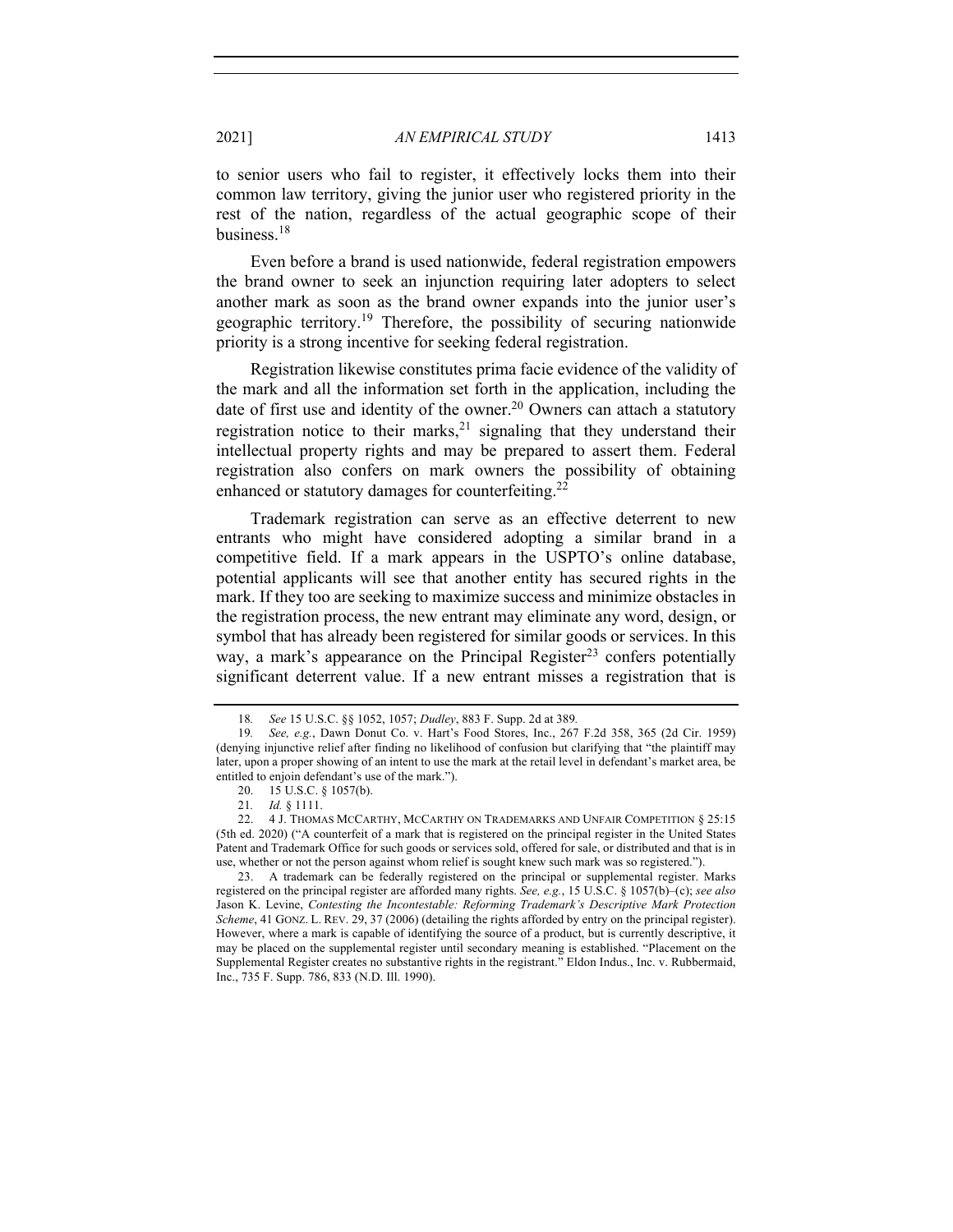confusingly similar, the USPTO may catch it and deny the application without the senior user taking any action at all. In such cases, trademark examiners stand ready to refuse to register any marks that are confusingly similar to those present on the Principal Register.

The trademark registration process proceeds as follows.<sup>24</sup> Before an application may be filed, the business must settle on a specific symbol for use in connection with a defined group of goods and services. Future mark owners may seek the assistance of legal counsel in selecting a mark. Such counsel can increase the likelihood of obtaining approval for registration from the USPTO and decrease the risk of their use or application prompting a litigious reaction from a third party. In this initial phase, the applicant must specify the symbol and the good or services with which the mark will be used. Before filing an application, the applicant will be more successful if thoughtful consideration is given to whether registration may be barred by one of the provisions in Section 2 of the Lanham Act. The most common bar is Section 2(d) which permits an examiner to deny registration if the mark is confusingly similar to another mark already present in the USPTO trademark database.25

Once the mark is selected, an applicant may prepare and file an application. All applications must be submitted through the USPTO's online platform which requires payment of an application fee.<sup>26</sup> After the application is submitted, an examining attorney is assigned to review it.<sup>27</sup> At that time, an examination of the application will proceed and include a search for confusingly similar marks that are currently registered.<sup>28</sup> If the examining attorney decides that the mark does not meet the registration requirements or something else is defective in the application, she will issue an "office action" enumerating the applicable statutory bars or other defects.<sup>29</sup> The applicant will then be given six months to respond or repair the defect.<sup>30</sup> If no office action occurs or if the applicant cures the defect, the mark will be published in the Official Gazette.<sup>31</sup> Publication marks USPTO approval of

<sup>24</sup>*. Trademark Process*, U.S. PAT. & TRADEMARK OFF., https://www.uspto.gov/trademarksgetting-started/trademark-process#step6 [https://perma.cc/9MN3-68WZ#step1].

<sup>25</sup>*. See Possible Grounds for Refusal of a Mark*, U.S. PAT. & TRADEMARK OFF., https://www.us pto.gov/trademark/additional-guidance-and-resources/possible-grounds-refusal-mark [https://perma.cc/6 E3L-BJ85].

<sup>26.</sup> The fee ranges from \$225 to \$400 for each mark in each class of goods and services. *USPTO Fee Schedule*, U.S. PAT. & TRADEMARK OFF., https://www.uspto.gov/learning-and-resources/fees-andpayment/uspto-fee-schedule#Patent%20Fees [https://perma.cc/9EDH-K46N].

<sup>27.</sup> *Trademark Process*, *supra* note 24.

<sup>28</sup>*. See id*.

<sup>29</sup>*. See id*.

<sup>30</sup>*. Id.*

<sup>31</sup>*. Id.*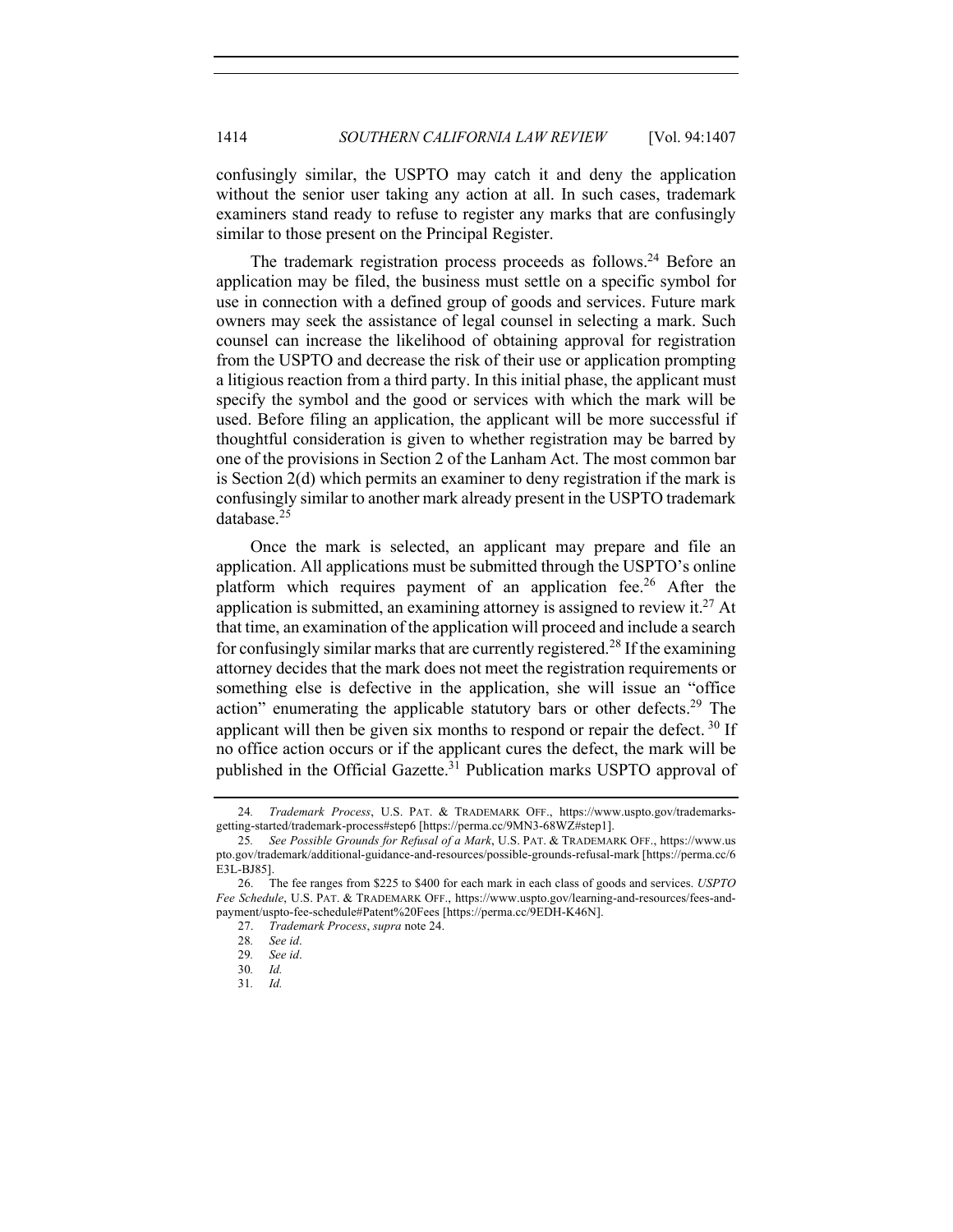the application, but opens a thirty-day window for third parties to oppose the registration before it occurs.<sup>32</sup> While two out of every three applications receive an office action, only about 3% are challenged post-publication through opposition proceedings.<sup>33</sup> When no opposition is filed or the opposition is unsuccessful, the USPTO will issue a certificate of registration if the application was based on use.  $34$ 

If the applicant has not yet used the mark in commerce and applied to register the mark based on a good faith intent to begin using it soon, the USPTO will issue a notice of allowance conditioned upon filing a statement of use within six months.<sup>35</sup> An examining attorney will also review the statement of use before a registration certificate is issued.<sup>36</sup> To maintain a registration, the trademark owner must reaffirm continued use by filing statements of continued use at regular intervals.<sup>37</sup>

Overall, trademark registration can cost a few hundred to thousands of dollars when one considers all possible fees that can be applicable during the application process. Hiring a trademark attorney may introduce an additional expense. While the costs are generally much less than one might incur in the patent application process, the costs can be higher if an attorney is hired. If the application confronts obstacles through multiple rounds of office actions or opposition proceedings, such attorney costs can be significant.

Empirical research by Deborah R. Gerhardt and Jon McClanahan demonstrates that this investment is correlated with success in prosecuting federal trademark applications.<sup>38</sup> After examining 5,489,586 federal trademark applications filed from 1984 to 2012, their study demonstrates that while trademark lawyers are not essential to prosecuting a successful trademark application, having an attorney—and especially an attorney with trademark experience—significantly increases success rates before the  $USPTO.<sup>39</sup>$  They also found that most applications had to overcome at least one office action before advancing to publication.<sup>40</sup> For example, their data show that if an office action is issued, applications handled by lawyers had a  $72\%$  success rate compared to a 45% success rate of pro se applicants.<sup>41</sup>

<sup>32</sup>*. Id.*

<sup>33.</sup> Deborah R. Gerhardt & Jon P. McClanahan, *Do Trademark Lawyers Matter?*, 16 STAN. TECH. L. REV. 583, 620 (2013).

<sup>34.</sup> *Trademark Process*, *supra* note 24.

<sup>35.</sup> *See id.*

<sup>36.</sup> *Id*.

<sup>37.</sup> *See* 15 U.S.C. § 1058; *Trademark Process*, *supra* note 24.

<sup>38.</sup> Gerhardt & McClanahan, *supra* note 33, at 622.

<sup>39</sup>*. Id.* at 593, 622.

*Id.* at 615, 622.

<sup>41</sup>*. Id*. at 622.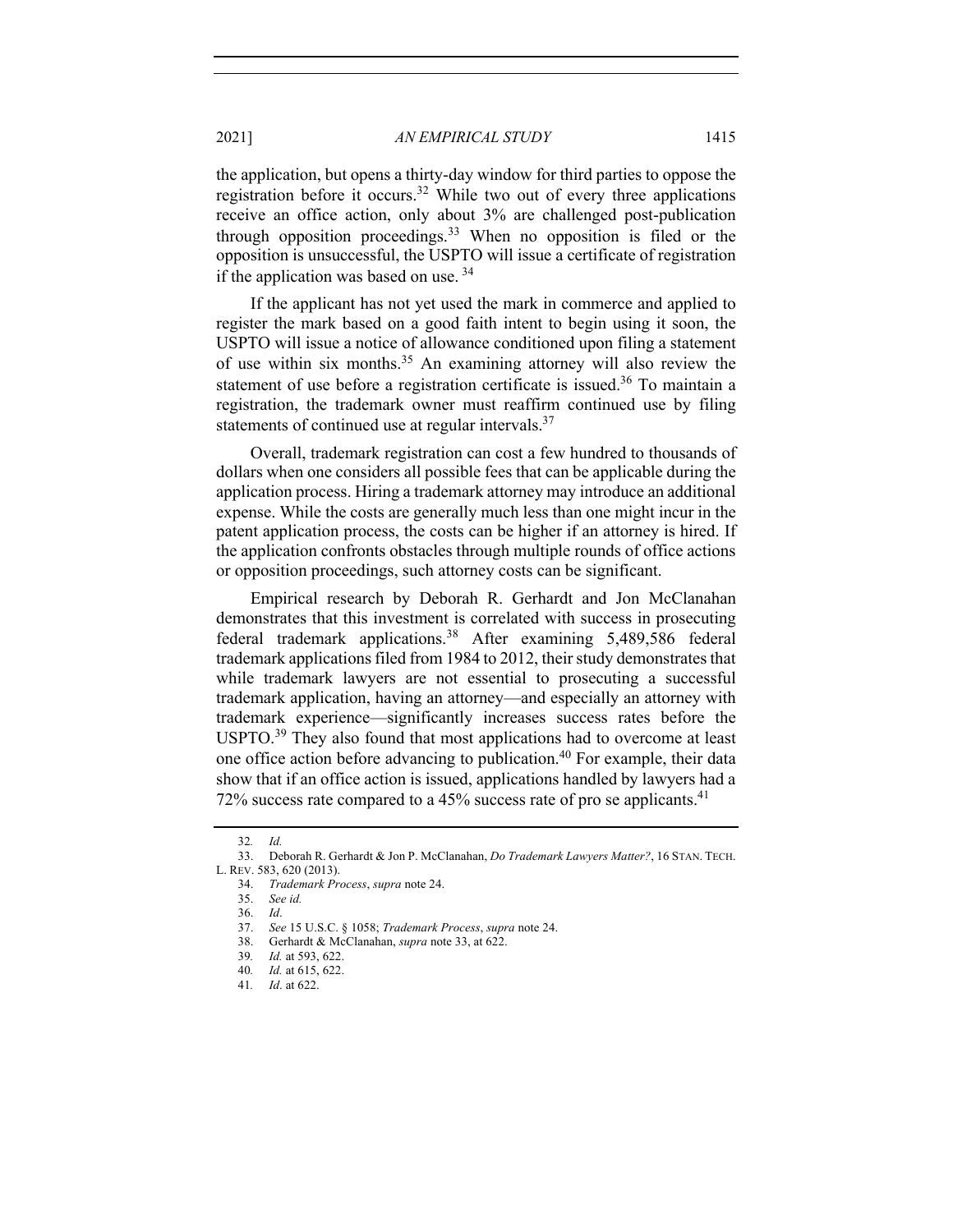Given this study and others demonstrating that many variables affect the trademark application process, we delve into questions of how race and gender play a role in the trademark registration process through the analysis of bulk trademark data. In examining the extent to which race and gender affect success rates, the discussion will consider those variables against other literature that may explain differences in application success rates, such as the extent to which the presence of experienced counsel may affect any such differences.

#### II. LITERATURE REVIEW

A large body of social science literature and legal scholarship documents race and gender disparities on many subjects, including intellectual property protection. Notwithstanding this deep trove of research, compared to patent and copyright work, little was previously known about gender and race disparities in trademark registration.<sup>42</sup>

# A. EMPIRICAL LITERATURE ON RACE AND GENDER DISCRIMINATION

Despite federal legislation designed to remedy gender inequality, discrimination against women has been well documented. Research shows that women suffer from discrimination in hiring and promotion.<sup>43</sup> Women experience pay inequity,<sup>44</sup> and discrimination in healthcare treatment,<sup>45</sup>

<sup>42</sup>*. See infra* Section II.B. *See generally* Anjali Vats & Deidré A. Keller, *Critical Race IP*, 36 CARDOZO ARTS & ENT. L.J. 735, 755 (2018).

<sup>43.</sup> *See generally* Kim M. Blankenship, *Bringing Gender and Race in: U.S. Employment Discrimination Policy*, 7 GENDER & SOC'Y 204 (1993); Susan Trentham & Laurie Larwood, *Gender Discrimination and the Workplace: An Examination of Rational Bias Theory*, 38 SEX ROLES 1 (1998); Donna Bobbitt-Zeher, *Gender Discrimination at Work: Connecting Gender Stereotypes, Institutional Policies, and Gender Composition of Workplace*, 25 GENDER & SOC'Y 764 (2011); Kim Parker & Cary Funk, *Gender Discrimination Comes in Many Forms for Today's Working Women*, PEW RSCH. CTR. (Dec. 14, 2017), https://www.pewresearch.org/fact-tank/2017/12/14/gender-discrimination-comes-inmany-forms-for-todays-working-women [https://perma.cc/AX55-YS3F] (showing that there still exists gender discrimination in the United States based on 42% of women surveyed reporting that they have suffered discrimination in their workplace in different forms such as income-based, unequal treatment in their work load, less support and discriminatory treatment in promotion); *Sex-Based Charges (Charges Filed with EEOC) FY 1997—FY 2020*, U.S. EQUAL EMP. OPPORTUNITY COMM'N, https://www.eeoc. gov/eeoc/statistics/enforcement/sex.cfm [https://perma.cc/D7BA-NQZ4] (data compiled by the Equal Employment Opportunity Commission's Office of Enterprise Data and Analytics that summarizes the number of charges filed and resolved under Title VII alleging sex-based discrimination, going through fiscal year 2020).

<sup>44.</sup> *See generally* Francine D. Blau & Lawrence M. Kahn, *Gender Differences in Pay*, 14 J. ECON. PERSPS. 75 (2000); Casey B. Mulligan & Yona Rubinstein, *Selection, Investment, and Women's Relative Wages over Time*, 123 Q. J. ECON. 1061 (2008); Hadas Mandel, *Up the Down Staircase: Women's Upward Mobility and the Wage Penalty for Occupational Feminization, 1970–2007*, 91 SOC. FORCES 1183 (2013); Michelle J. Budig & Paula England, *The Wage Penalty for Motherhood*, 66 AM. SOCIO. REV. 204 (2001).

<sup>45.</sup> *See generally* Diane E. Hoffmann & Anita J. Tarzian, *The Girl Who Cried Pain: A Bias Against Women in the Treatment of Pain*, 29 J.L. MED. & ETHICS 13 (2001).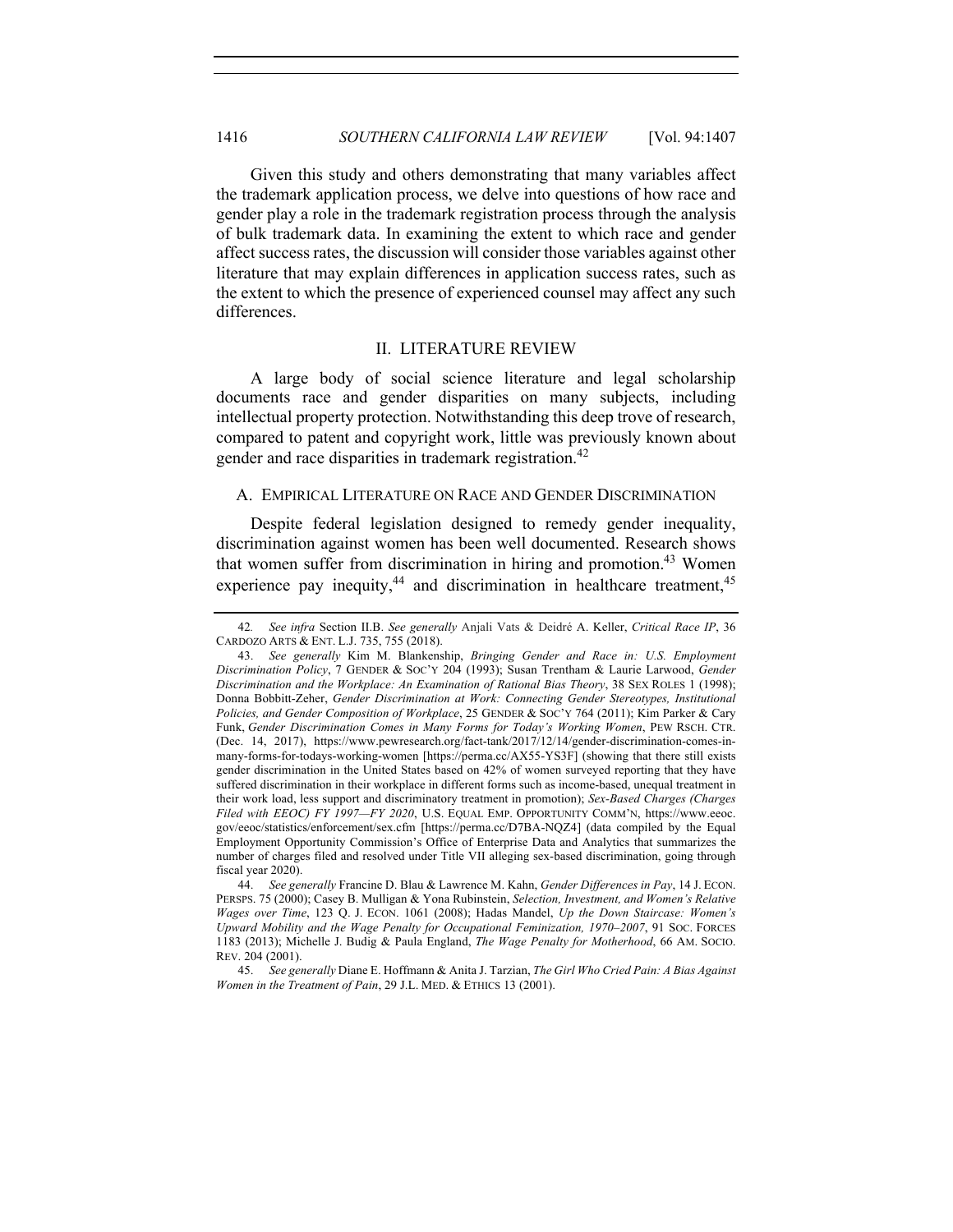higher-education admission, and promotion. They are also subjected to more sexual harassment than men.<sup>46</sup> Female-led households experience discrimination in the rental business.<sup>47</sup> Discrimination has also been documented on online platforms such as eBay, where female sellers are paid less than men and tend to get fewer bids in auctions.<sup>48</sup> Such inequities persist despite cultural movements like #MeToo that have dramatically increased awareness of sexual harassment and consequential discrimination.

Discrimination based on race has also been extensively studied and documented.49 Racial discrimination against African Americans has been shown in multiple institutional systems including hiring and pay.<sup>50</sup> Additional surveys and studies document discrimination against different minority groups such as Latinx, Asians, and Native-Americans. While only 29.61% of Whites reported racial discrimination, 69.45% of African Americans, 56.59% of Asians, and 45.01% of Latinx experience discrimination from time to time or regularly.<sup>51</sup> Further, a 2017 poll shows that at least half of African Americans reported discrimination at work and by the police; one third of Latinx claim they have experienced discrimination at work and when seeking housing; one third of Native-Americans suffer from racial slurs, violence, and harassment in their workplace; and one quarter of Asians report being racially discriminated at work and in housing.<sup>52</sup> Other work focused on race-based bullying in workplaces, with the Latinx group reporting the greatest amount of harm.<sup>53</sup>

This unfortunate pattern is reflected in the prosecution of intellectual

<sup>46.</sup> *See generally* Gillian K. SteelFisher, Mary G. Findling, Sara N. Bleich, Logan S. Casey, Robert J. Blendon, John M. Benson, Justin M. Sayde & Carolyn Miller, *Gender Discrimination in the United States: Experiences of Women*, 54 HEALTH SERVS. RSCH. 1442 (2019); Remus Ilies, Nancy Hauserman, Susan Schwochau & John Stibal, *Reported Incidence Rates of Work-Related Sexual Harassment in the United States: Using Meta-Analysis to Explain Reported Rate Disparities*, 56 PERS. PSYCH. 607 (2006).

<sup>47.</sup> *See generally* George Galster & Peter Constantine, *Discrimination Against Female-Headed Households in Rental Housing: Theory and Exploratory Evidence*, 49 REV. SOC. ECON. 76 (1991).

<sup>48.</sup> *See generally* Tamar Kricheli-Katz & Tali Regev, *How Many Cents on the Dollar? Women and Men in Product Markets*, 2 SCI. ADVANCES 1 (2016).

<sup>49.</sup> *See generally* Devah Pager, *The Mark of a Criminal Record*, 108 AM. J. SOCIOL. 937 (2003).

<sup>50.</sup> *See generally* Kevin Lang & Michael Manove, *Education and Labor Market Discrimination*, 101 AM. ECON. REV. 1467 (2011); Marianne Bertrand & Sendhil Mullainathan, *Are Emily and Greg More Employable than Lakisha and Jamal? A Field Experiment on Labor Market Discrimination*, 94 AM. ECON. REV. 991 (2004); Zvi Eckstein & Kenneth I. Wolpin, *Estimating the Effect of Racial Discrimination on First Job Wage Offers*, 81 REV. ECON. & STAT. 384 (1999).

<sup>51</sup>*.* Randy T. Lee, Amanda D. Perez, C. Malik Boykin, Rodolfo Mendoza-Denton, *On the Prevalence of Racial Discrimination in the United States*, 14 PLoS ONE 1, 6 (2019)*.* This study also found that 63.10% of minorities report they have experienced racial discrimination. *Id.*

<sup>52</sup>*. Discrimination in America Polls*, HARV. PUB. HEALTH (2018), https://www.hsph.harvard. edu/magazine/magazine\_article/discrimination-in-america-polls [https://perma.cc/F9TE-ECRR].

<sup>53.</sup> *See generally* Suzy Fox & Lamont E. Stallworth, *Racial/Ethnic Bullying: Exploring Links Between Bullying and Racism in the US Workplace*, 66 J. VOCATIONAL BEHAV. 438 (2005).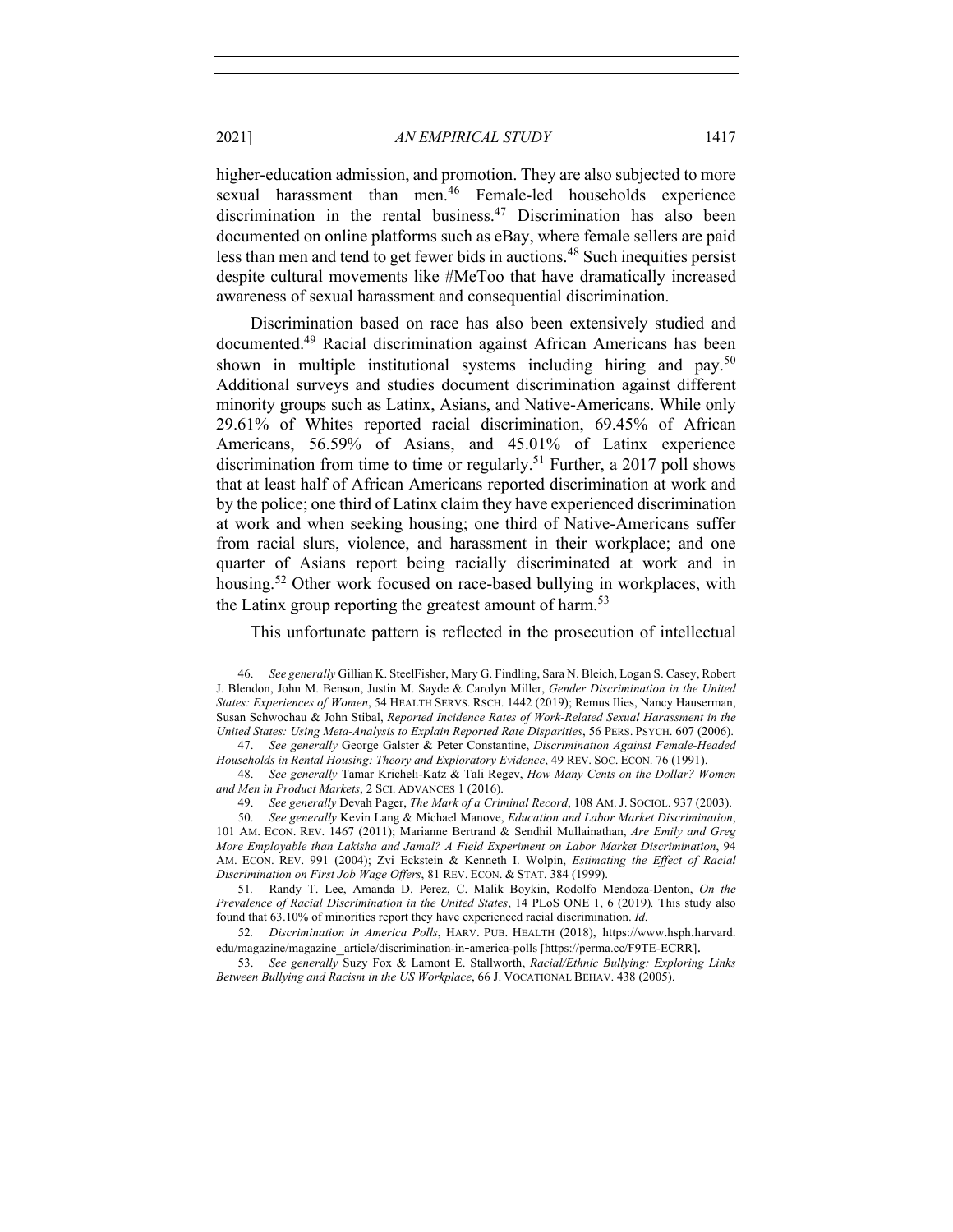property rights. Before summarizing this literature, we note that trademark, copyright and patent registration data provide separate snapshots of innovation in differing quantities. In 2017, 650,350 patent applications were filed and the USPTO granted  $373,093$ .<sup>54</sup> In 2017, 309,793 trademark applications were filed, 62,349 of which were filed by individuals. In the same year, the USPTO registered 27,326 marks for individuals.<sup>55</sup> In 2017, 452,122 works were registered with the United States Copyright Office.<sup>56</sup>

Comparing patent, copyright, and trademark registration data is not a comparison of equivalents. A helpful dimension in studying patent data is that all applications identify individual inventors, even if they are owned by corporations. Therefore, patent data provide useful information about individual contributors. Corporate copyright and trademark applicants often do not identify information about the contributions of individuals. Therefore, only a subset of copyright and trademark registration data contain information about race and gender. Additionally, copyright data is available only for registrants, not those whose registrations are denied. Trademark data contains failed applications and in this respect, includes more information than the copyright data, albeit less than the patent data which includes information on individuals that contributed to every invention. On the trademark side of the USPTO, both registered and failed applications are publicly available, although unlike the patent data, individual contributors to a mark's creation are not as easily ascertainable if the application was filed by an entity and not an individual person. While copyright data is not publicly accessible, the USPTO has offered trademark and patent data to the public in bulk for all trademark and patent applications, making these areas more accessible to researchers. Despite the differences in available information, all of these registries provide some important information about who succeeds in navigating them.

Prior studies of the intersection of IP law and gender have identified gender disparities in the rights afforded by several intellectual property regimes.<sup>57</sup> These factors fall into three categories: the way IP doctrines apply

<sup>54.</sup> This includes utility, plant, reissue, and design applications. In addition, another 166,885 provisional applications were filed that year. U.S. PAT. & TRADEMARK OFF., FY 2018 PERFORMANCE AND ACCOUNTABILITY REPORT 178 (2018), https://www.uspto.gov/sites/default/files/documents/USPT OFY18PAR.pdf [https://perma.cc/Y3LZ-DEFD].

<sup>55.</sup> Consistent with the balance of this paper, a single application counts as "one" application, regardless of how many classes are named on the application. This number was calculated based on the researchers' data.

<sup>56</sup>*.* U.S. COPYRIGHT OFF., FISCAL 2017 ANNUAL REPORT 5 (2017), https://www.copyright.gov/re ports/annual/2017/ar2017.pdf [https://perma.cc/C7UL-YFCV].

<sup>57</sup>*. See generally* Kara W. Swanson, *Intellectual Property and Gender: Reflections on Accomplishments and Methodology*, 24 AM. U. J. GENDER SOC. POL'Y & L. 175, 176, 183–84 (2015) (examining factors that lead to gender disparity in IP including barriers to women entering scientific fields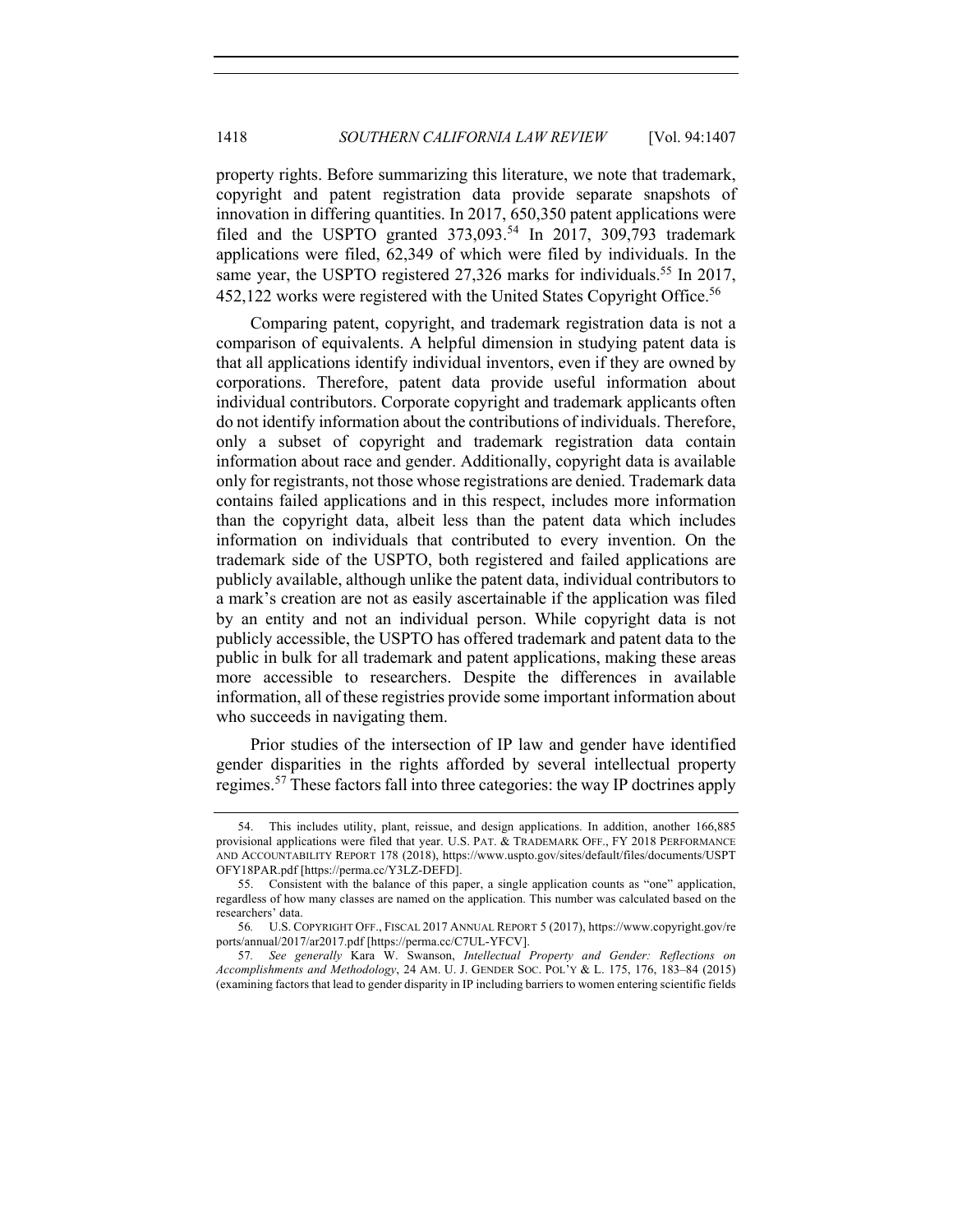to subject matter involving gender and sexuality; the gendered nature of the various IP doctrines themselves; and gender disparities in participation in IP systems.<sup>58</sup> The following reviews this work.

# B. GENDER AND RACE DISPARITIES IN PATENT PROSECUTION

Patents are platinum-level intellectual property rights. They are the most expensive to obtain and provide their owners with the strongest limited monopoly, albeit for the shortest period of time. Patents send a signal that the product is new and innovative.<sup>59</sup> Inventors and entrepreneurs apply for patents to protect their investments in commercializing their inventions.  $60$ Patent ownership is also an important defensive asset to protect against competitors locking up technology.<sup>61</sup> Owning patents also increases the likelihood of obtaining investment funding.<sup>62</sup>

The USPTO does not collect demographic information for inventors. Nonetheless, the presence of inventor names makes it possible to cross reference other datasets. Using this method, empirical scholarship has revealed significant underrepresentation by race and gender. Research has repeatedly shown that women have less access to patent protections than men. Study after study, including a comprehensive 2016 World Intellectual Property Organization ("WIPO") analysis of international patent application patterns, has shown a sizeable gender gap in applications, grants and ownership of patents.63 Less than 30% of international patent applications

61. Ted Sichelman & Stuart J.H. Graham, *Patenting by Entrepreneurs: An Empirical Study*, 17 MICH. TELECOMMS. & TECH. L. REV. 111, 113, 124–25 (2010) (and sources cited therein).

62. Graham et al., *supra* note 59, at 1262, 1276; Sichelman & Graham, *supra* note 61, at 122–23; Jessica Milli, Barbara Gault, Emma Williams-Baron, Jenny Xia & Meika Berlan, *The Gender Patenting Gap*, INST. FOR WOMEN'S POL'Y RSCH. 7 (2016), https://iwpr.org/wp-content/uploads/2020/12/C441\_ Gender-Patenting-Gap\_BP-1.pdf [https://perma.cc/CZU8-BQZJ].

63*.* WORLD INTELL. PROP. ORG., WORLD INTELLECTUAL PROPERTY INDICATORS 2016, at 11 (2016), https://www.wipo.int/edocs/pubdocs/en/wipo\_pub\_941\_2016.pdf [https://perma.cc/U985-WD U9]; *see also* U.S. PAT. & TRADEMARK OFF., PROGRESS AND POTENTIAL: A PROFILE OF WOMEN INVENTORS ON U.S. PATENTS 3 (2019), https://www.uspto.gov/sites/default/files/documents/Progressand-Potential.pdf [https://perma.cc/ZR49-95F9] ("Even today, women comprise a small minority of patent inventors. This fact suggests that their innovative potential is underutilized.").

and issues with how IP law is actually applied).

<sup>58</sup>*. Id.* at 176.

<sup>59.</sup> *See* Stuart J.H. Graham, Robert P. Merges, Pam Samuelson & Ted Sichelman, *High Technology Entrepreneurs and the Patent System: Results of the 2008 Berkeley Patent Survey*, 24 BERKELEY TECH. L.J. 1255, 1287–1309 (2009) (discussing the value of patents in the context of startup companies).

<sup>60.</sup> *See generally* Michael Abramowicz & John F. Duffy, *Intellectual Property for Market Experimentation*, 83 N.Y.U. L. REV. 337 (2008) (discussing the commercialization of technology and its relationship to patents and profits). *But see* Ted Sichelman, *Commercializing Patents*, 62 STAN. L. REV. 341, 343–47 (2010) (questioning whether the current patent system provides adequate protection for commercialization investments).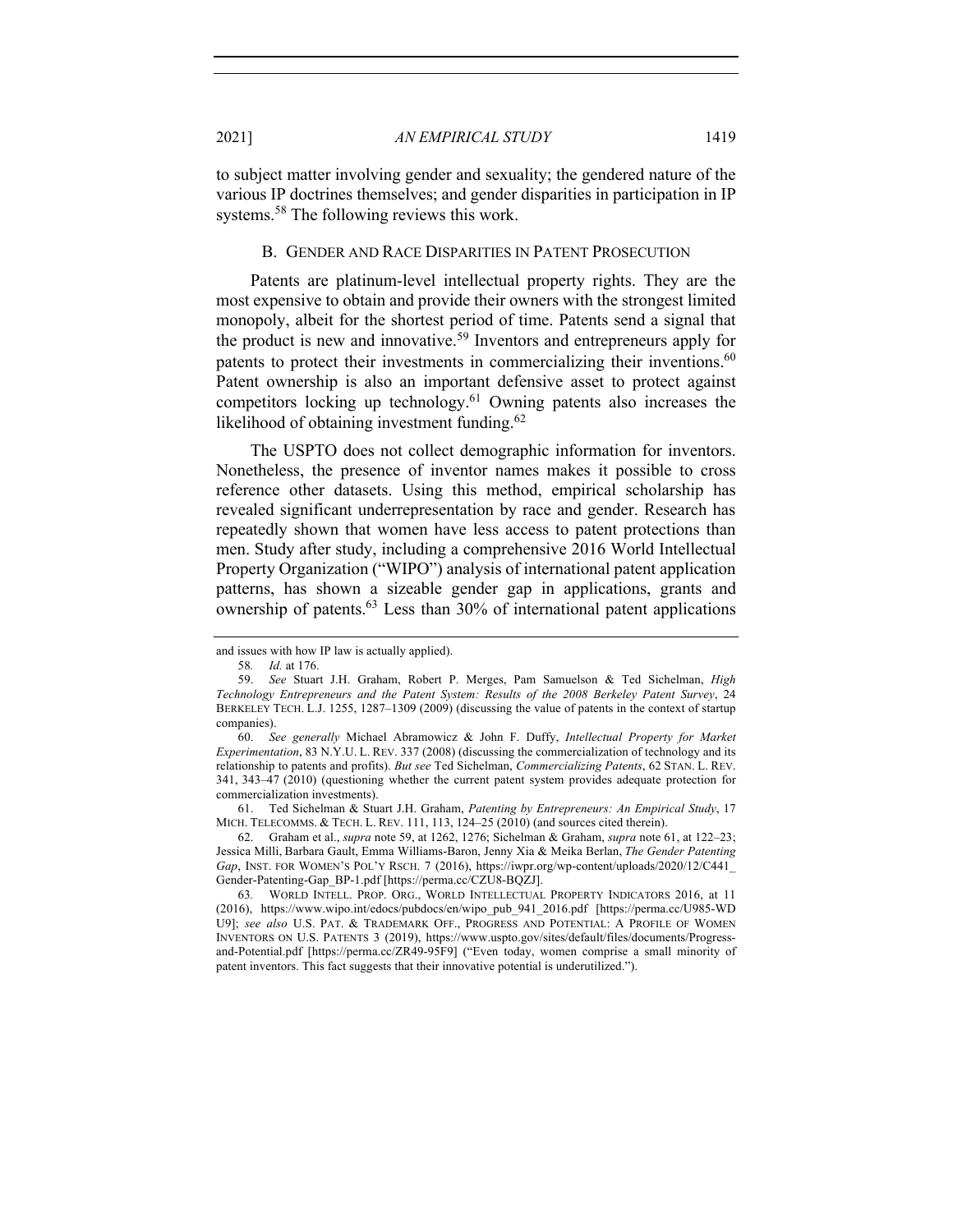list a female inventor, and fewer than 5% list only female inventors.<sup>64</sup>

Patented technologies invented by women have been shown to be comparable in quality and impact to those filed by men.<sup>65</sup> Nonetheless, patent applications filed by women were more likely to be rejected or confront an obstacle in the application process, and their rejections were less likely to be appealed.<sup>66</sup> Patent applications naming female inventors are  $21\%$ more likely to be rejected by the patent office than those identifying men.<sup>67</sup> Examiners allowed fewer claims in women's patents and narrowed the claims in scope and value.68 Finally, patents granted to women are less frequently cited and less likely to be maintained by their assignees.<sup>69</sup>

This gender gap has consequences. Given the value of patents to technological advances and entrepreneurship, this gap presents an obstacle for women in commercializing their innovations. Empirical studies suggest that the patent gender gap may stem in part from bias during the USPTO examination process.<sup>70</sup> This research shows that gaps in patent grant rates were more pronounced when applicants' names were easily recognizable as feminine.<sup>71</sup> After analyzing more than 3.9 million U.S. patent applications, an empirical study found that applications filed by women are less likely to be granted than those by men.<sup>72</sup>

<sup>64.</sup> Gema Lax Martinez, Julio Raffo & Kaori Saito, *Identifying the Gender of PCT Inventors* 8 (World Intell. Prop. Org., Econ. Rsch. Working Paper No. 33, 2016), https://www.wipo.int/edocs/pub docs/en/wipo\_pub\_econstat\_wp\_33.pdf [https://perma.cc/T23B-JZ2H]; *see also* INTELL. PROP. OFF., GENDER PROFILES IN WORLDWIDE PATENTING: AN ANALYSIS OF FEMALE INVENTORSHIP 30 (2016), https://assets.publishing.service.gov.uk/government/uploads/system/uploads/attachment\_data/file/5675 18/Gender-profiles-in-worldwide-patenting.pdf [https://perma.cc/T9AM-X3M5] (UK). Academic patenting shows similar disparities, even in fields approaching gender parity (such as bioscience), and women tend to be listed as inventors less frequently than they publish. Rainer Frietsch, Inna Haller, Melanie Funken-Vrohlings & Hariolf Grupp, *Gender-Specific Patterns in Patenting and Publishing*, 38 RSCH. POL'Y 590, 595 (2009); Annette I. Kahler, *Examining Exclusion in Woman-Inventor Patenting: A Comparison of Educational Trends and Patent Data in the Era of Computer Engineer Barbie(R)*, 19 AM. U. J. GENDER SOC. POL'Y & L. 773, 776–78 (2011).

<sup>65.</sup> G. Steven McMillan, *Gender Differences in Patenting Activity: An Examination of the US Biotechnology Industry*, 80 SCIENTOMETRICS 683, 683 (2009); Kjersten Bunker Whittington & Laurel Smith-Doerr, *Gender and Commercial Science: Women's Patenting in the Life Sciences*, 30 J. TECH. TRANSFER 355, 364–67 (2005) (measuring patent quality based on its impact and usefulness for followup innovation, measured by forward and backward patent citations).

<sup>66.</sup> Kyle Jensen, Balàzs Kovács & Olav Sorenson, *Gender Differences in Obtaining and Maintaining Patent Rights*, 36 NATURE BIOTECH. 307, 307 (2018).

<sup>67</sup>*. Id*. at 307–08 (finding that "women inventors were 21% less likely than men inventors to have their application accepted, but that difference declined to 7% after technology-class fixed effects were included").

<sup>68</sup>*. Id.*

<sup>69</sup>*. Id.* at 308.

<sup>70</sup>*. See id.* at 308–09.

<sup>71</sup>*. Id.* at 309.

<sup>72.</sup> W. Michael Schuster, R. Evan Davis, Kourtenay Schley & Julie Ravenscraft, *An Empirical Study of Patent Grant Rates as a Function of Race and Gender*, 57 AM. BUS. L.J. 281, 317–18 (2020)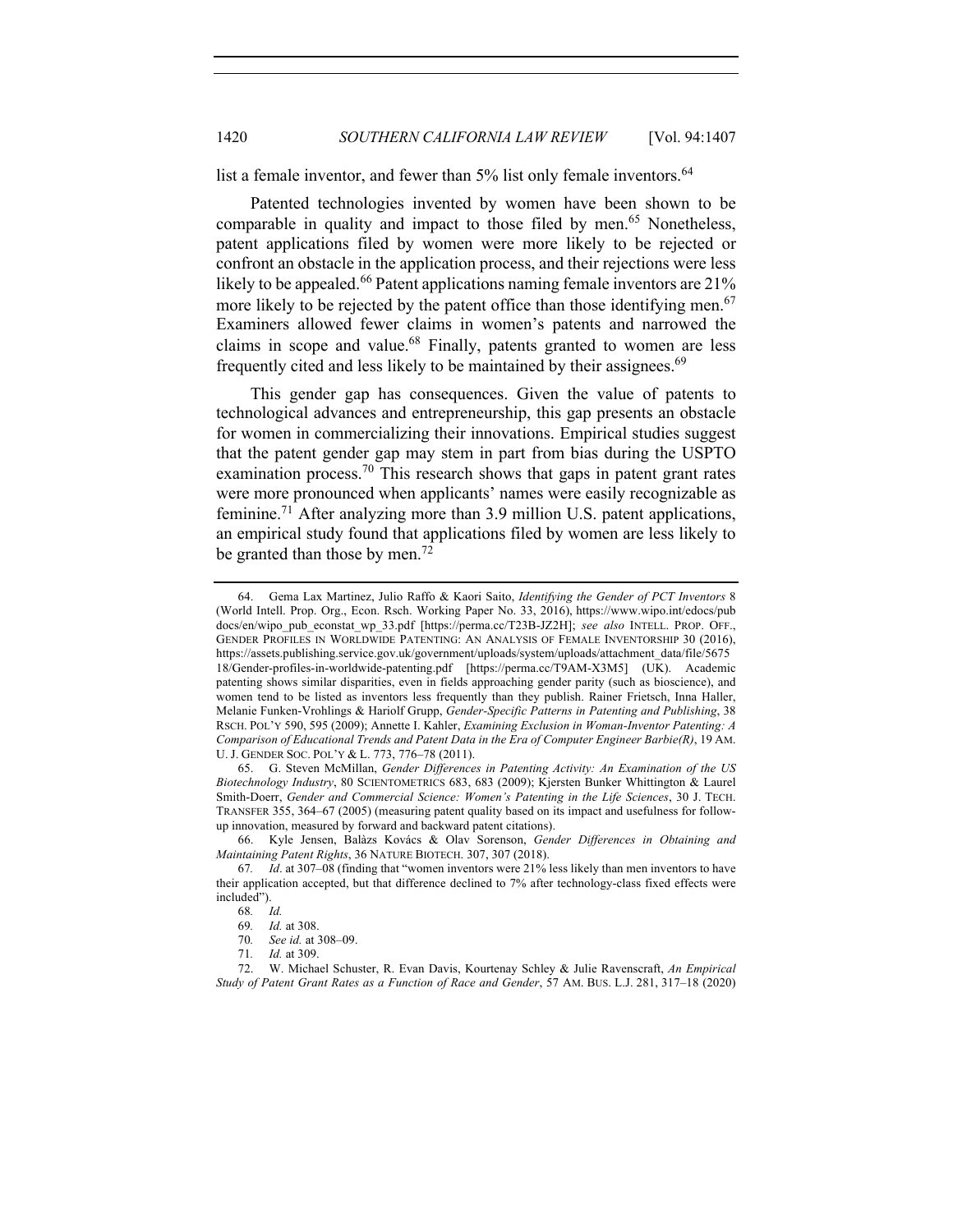Many patent doctrines that appear neutral reveal gender bias in practice.73 The nebulous "PHOSITA" ("Person Having Ordinary Skill in the Art") standard for enablement and non-obviousness in patentability is subject to cultural biases and assumptions about who is skilled in a given art.<sup>74</sup> Likewise, what counts as patentable subject matter depends on what counts as an "invention," "technology," and "industrial application," categories that may be less charitable to inventive contributions in fields dominated by women.<sup>75</sup>

Female inventors face additional hurdles in accessing the patent system. Prosecuting a patent application successfully requires access to a patent agent and a substantial investment of time and money.<sup>76</sup> Women tend to have fewer financial resources and less access to venture capital or other funding.<sup>77</sup> Women lack equivalent professional networks and other support structures that can aid them in navigating the patenting process.<sup>78</sup> Sexism from peers, industry contacts, customers, and even patent examiners also plays a role in whether women perceive their own work as patentable and whether others perceive that work as important.<sup>79</sup> In sum, substantial research documents why women secure patents far less frequently than men.

Race and ethnicity have received less scholarly attention than gender, but nonetheless, multiple studies confirm racial underrepresentation in patent prosecution. Lisa Cook and Chaleampong Kongcharoen examined patenting patterns and identified just over 1,000 African-American inventors from a

<sup>(&</sup>quot;Our analysis of more than 3.9 million patent applications provides evidence that patents are not equally available to some segments of society. Both women and minority inventors are less likely to have their patent applications granted.").

<sup>73</sup>*. Id*. at 185, 191; *see also* Fiona Murray & Leigh Graham, *Buying Science and Selling Science: Gender Differences in the Market for Commercial Science*, 16 INDUS. & CORP. CHANGE 657, 667–70 (2007).

<sup>74.</sup> Dan L. Burk, *Diversity Levers*, 23 DUKE J. GENDER L. & POL'Y 25, 42 (2015); Dan L. Burk, *Do Patents Have Gender?*, 19 Am. U.J. GENDER SOC. POL'Y & L. 881, 883–84, 907–09 (2011).

<sup>75.</sup> Shlomit Yanisky-Ravid, *Eligible Patent Matter—Gender Analysis of Patent Law: International and Comparative Perspectives*, 19 AM. U.J. GENDER SOC. POL'Y & L. 851, 875–80 (2011). 76*. See USPTO Fee Schedule*, *supra* note 26.

<sup>77.</sup> Alicia Robb, *Access to Capital Among Young Firms, Minority-Owned Firms, Women-Owned Firms, and High-Tech Firms*, SMALL BUS. ADMIN. OFF. OF ADVOC. 1, 31 (2013), https://www.sba.gov/ sites/default/files/files/rs403tot(2).pdf [https://perma.cc/6YU8-PDQE]; Paula E. Stephan & Asmaa El-Ganainy, *The Entrepreneurial Puzzle: Explaining the Gender Gap*, 32 J. TECH. TRANSFER 475, 480–81 (2007).

<sup>78</sup>*. See* Murray & Graham, *supra* note 73, at 667–70; Stephan & El-Ganainy, *supra* note 77, at 483–84; Wenpin Tsai & Sumantra Ghoshal, *Social Capital and Value Creation: The Role of Intrafirm Networks*, 41 ACAD. MGMT. J. 464, 473 (1998).

<sup>79.</sup> NAT'L WOMEN'S BUS. COUNCIL, INTELLECTUAL PROPERTY AND WOMEN ENTREPRENEURS: QUALITATIVE ANALYSIS 16–17 (2012), https://cdn.www.nwbc.gov/wp-content/uploads/2018/02/271 92554/Qualitative-Analysis-Intellectual-Property-Women-Entrepreneurs-Part-2.pdf [https://perma.cc/T B8N-9XD3]; Christine Wennerås & Agnes Wold, *Nepotism and Sexism in Peer-Review*, 387 NATURE 341, 341 (1997).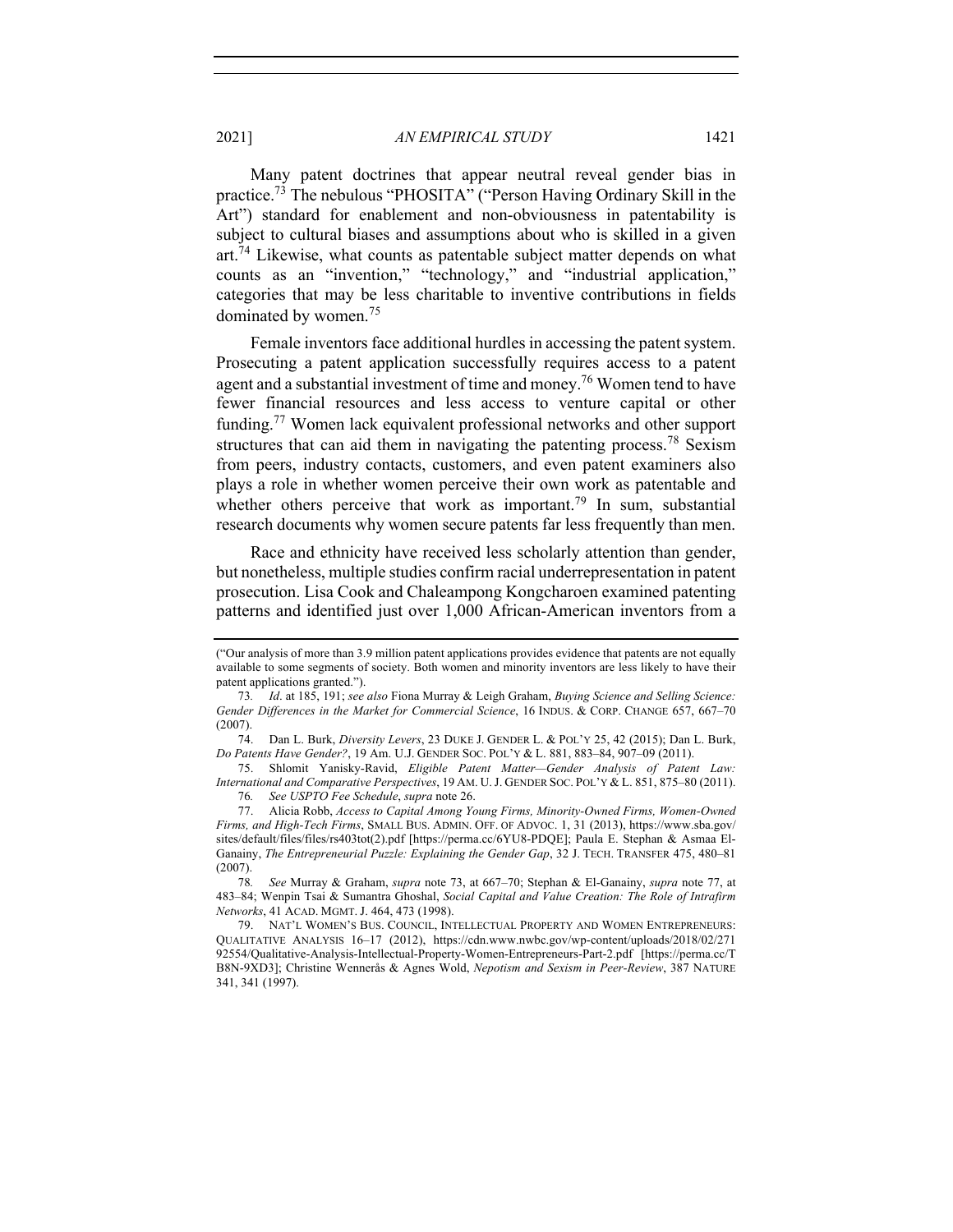pool of approximately 1.2 million U.S. inventor names.<sup>80</sup> Consistent with this finding, a recent study by Schuster and his co-authors shows that minority inventors are less likely to secure patents compared to other applicants.<sup>81</sup>

Additional studies add interesting nuances. The Institute for Women's Policy Research found that Asians were most likely to have applied for a patent, while Hispanic and Black inventors were the least likely.<sup>82</sup> Applications by inventors of color were also less likely to be granted, particularly among women.<sup>83</sup> These studies suggest that further research should be conducted to confirm these patterns and determine how race and gender-based obstacles can be eliminated.

## C. GENDER, RACE, AND COPYRIGHT REGISTRATION

From an international perspective, copyright registries are rare. Because the U.S. Copyright Office has maintained a copyright registry for decades, it provides a potential wealth of information on copyright ownership over time. Unfortunately, unlike USPTO data, the Copyright Office does not share its data in a publicly available bulk format. Despite this challenge, Professors Robert Brauneis and Dotan Oliar performed an extensive empirical study of gender, racial, and age patterns in U.S. copyright registration from 1978 to 2012.<sup>84</sup> Their analysis shows interesting differences in both the types of works and registration rates for various groups.<sup>85</sup> They found that White authors are substantially overrepresented, accounting for nearly 80% of registrations or 116% of their proportion of the general population.<sup>86</sup> Interestingly, Black authors are even more overrepresented, accounting for 14–15% of all registrations,<sup>87</sup> or 120% of their proportion of the general U.S. population.<sup>88</sup> Latinx authors had the lowest registration rate, accounting for less than 10% of all copyright registrations, a rate only 44.6% of their

<sup>80.</sup> Lisa D. Cook & Chaleampong Kongcharoen, *The Idea Gap in Pink and Black* 1, 28 (Nat'l Bureau Econ. Rsch., Working Paper No. 16331, 2010), https://www.nber.org/system/files/working \_papers/w16331/w16331.pdf [https://perma.cc/U6Y9-S2E9]; *see also* Milli et al., supra note 62.

<sup>81</sup>*. See* Schuster et al., *supra* note 72.

<sup>82.</sup> Jessica Milli, Emma Williams-Baron, Meika Berlan, Jenny Xia & Barbara Gault, *Equity in Innovation: Women Inventors and Patents*, INST. FOR WOMEN'S POL'Y RSCH. 5 (2016), https://iwpr. org/wp-content/uploads/2020/12/C448-Equity-in-Innovation.pdf [https://perma.cc/KE8U-MY8C] (finding that the gender gap in patent applications is narrower among people of color, particularly among Hispanic and Black graduates).

<sup>83</sup>*. Id.* at 6.

<sup>84.</sup> *See generally* Robert Brauneis & Dotan Oliar, *An Empirical Study of the Race, Ethnicity, Gender, and Age of Copyright Registrants*, 86 GEO. WASH. L. REV. 46 (2018).

<sup>85</sup>*. Id.* at 59–60.

<sup>86</sup>*. Id.* 

<sup>87</sup>*. Id.* at 62.

<sup>88</sup>*. Id.*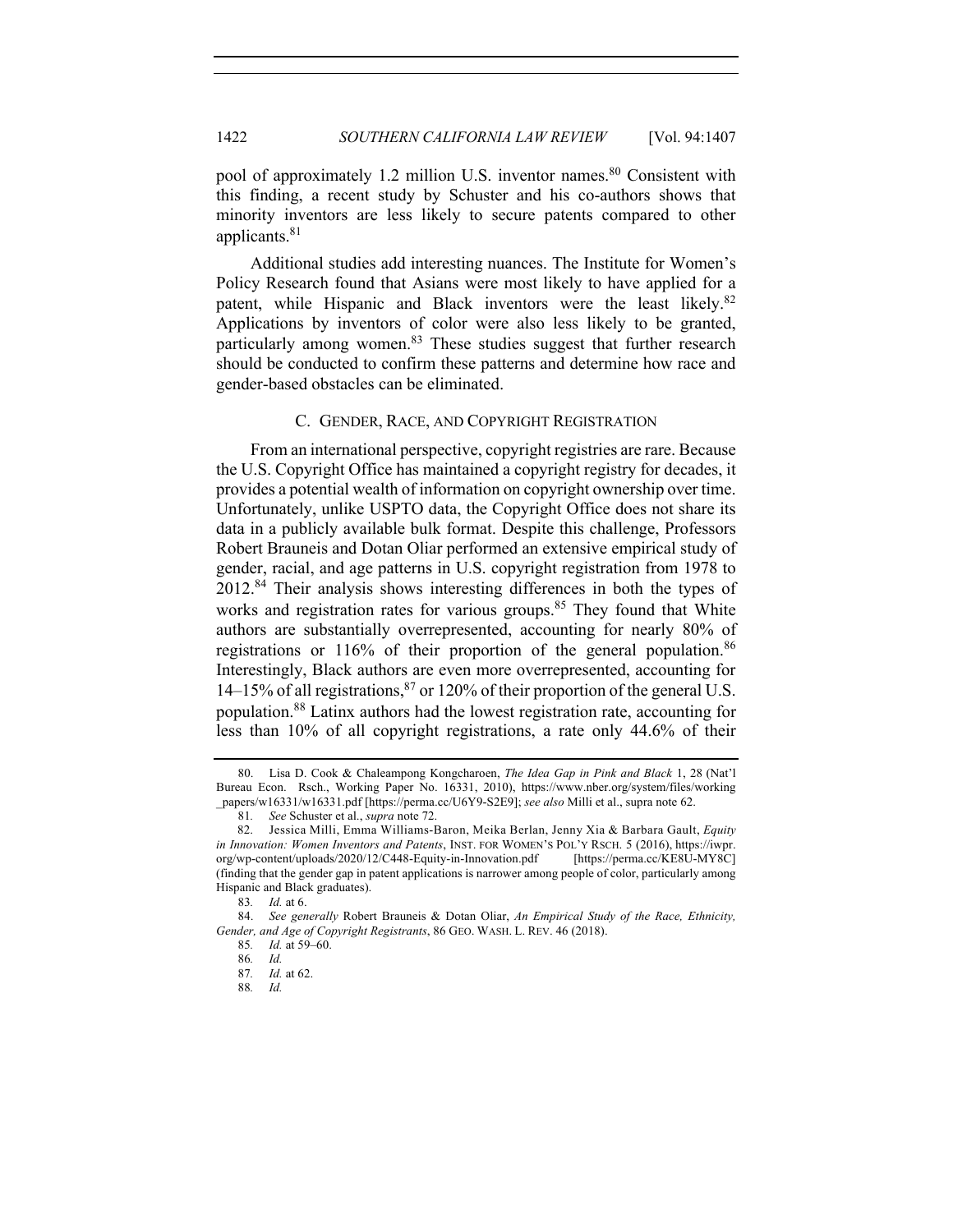proportion of the general U.S. population.<sup>89</sup>

Brauneis and Oliar also found that members of different races and ethnicities differ substantially in the types of work they register.<sup>90</sup> For example, White authors predominate in dramatic works and software, while Black authors predominate in music and drama, and Latinx authors predominate in music and movies. Asians and Pacific Islanders were the strongest in art and software and weakest in music and drama,  $91$  while those who identified as Jewish were associated with a high per-capita rate of registrations, mainly of textual works.  $92$ 

With regard to gender, Brauneis and Oliar found that two-thirds of registered authors were male but that this gender gap differs across types of works.<sup>93</sup> Female authors also increased their representation over time.<sup>94</sup> Still, the proportion of registered female authors remained at less than the proportion of women in the labor force.<sup>95</sup> The fields least dominated by male authors were art and text, while the fields most dominated by men were movies and software.<sup>96</sup> The degree to which female authors were increasing in representation varied by type of work<sup>97</sup> and was driven mainly by textual works.98

A number of scholars analyze the intersection of copyright law and gender from a feminist perspective, and some conclude that the doctrines and the institutions that apply it have done so in a way that undermines women's creativity. Professor Shelley Wright conducted an early feminist analysis of copyright law, focusing on two genres that were denigrated despite—or perhaps because of—significant contributions from women: the English novel and needlework.<sup>99</sup> She concludes that creative women have been marginalized by ideologies surrounding the artistic process such that women authors and artists are not recognized as creators of "art" but rather of "crafts" and "domestic arts" below the minimum threshold for legal protection.100 Copyright law's economic and moral rights, by contrast, are more individualistic and patriarchal, such that protected categories of art

97*. Id.* at 76.

<sup>89</sup>*. Id.* at 60–61.

*Id.* at 62–63. 91*. Id.* at 63.

<sup>92</sup>*. Id.* at 66–67.

<sup>93</sup>*. Id.* at 73–77. 94*. Id.* at 73.

<sup>95</sup>*. Id.*

<sup>96</sup>*. Id.* at 75–76.

<sup>98</sup>*. Id.*

<sup>99</sup>*. See generally* Shelley Wright, *A Feminist Exploration of the Legal Protection of Art*, 7 CAN.

J. WOMEN & L. 59 (1994). 100*. Id.* at 96.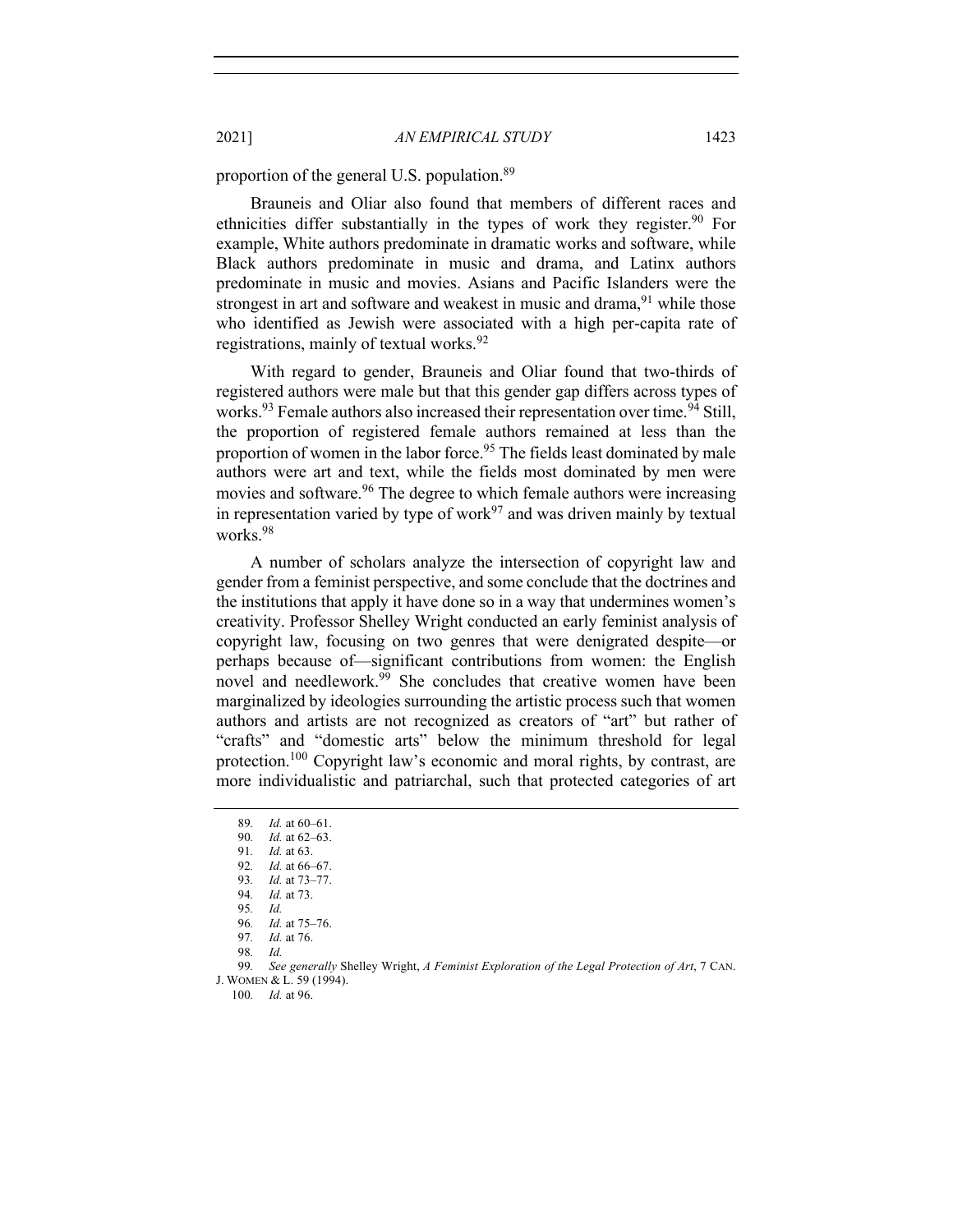become "masculinized."101

Other legal scholars suggest that copyright tends to exclude female forms of creativity and knowledge.102 Copyright laws thus have an impact upon whether women are treated equally to men in copyright-related contexts.103 Copyright doctrine's focus on individual author control over works may also interfere with feminist use of collaborative authorship or relational structures<sup>104</sup> rather than ensuring dynamic audience participation in the creative process.<sup>105</sup> Similarly, copyright law provides lesser protections for derivative works, such as fan fiction and art, that are often produced by and for women.<sup>106</sup>

The intersection of race and copyright law has been explored by scholars such as Professor K.L. Greene, who has shown how the IP system disadvantages Black artists and others who historically did not have the access to capital, expertise, or even education necessary to apply and meet the qualifications for copyright protection.<sup>107</sup> Professor Greene's work on Black artists explains that the "convoluted and complex" legal requirements for protection,<sup>108</sup> under which authors could easily find their works injected into the public domain, resulted in the loss of economic rights for many

108. Greene, *Copyright, Culture & Black Music*, *supra* note 107, at 354.

<sup>101</sup>*. Id.*

<sup>102.</sup> Ann Bartow, *Fair Use and the Fairer Sex: Gender, Feminism, and Copyright Law*, 14 AM. U. J. GENDER SOC. POL'Y & L. 551, 554–55, 557, 562 (2006); Dan L. Burk, *Copyright and Feminism in Digital Media*, 14 AM. U. J. GENDER SOC. POL'Y & L. 519, 546, 549 (2006); Emily Chaloner, *A Story of Her Own: A Feminist Critique of Copyright Law*, J.L. & POL'Y FOR INFO. SOC'Y 221, 224, 226 (2010); Terra L. Gearhart-Serna, *Women's Work, Women's Knowing: Intellectual Property and the Recognition of Women's Traditional Knowledge*, 21 YALE J.L. & FEMINISM 372, 374, 380 (2010); Debora Halbert, *Feminist Interpretations of Intellectual Property*, 14 AM. U. J. GENDER SOC. POL'Y & L. 431, 438–44 (2006); Victoria F. Phillips, *Commodification, Intellectual Property and the Women of Gee's Bend*, 15 AM. U. J. GENDER SOC. POL'Y & L. 359, 360 (2007); Malla Pollack, *Towards a Feminist Theory of the Public Domain, or Rejecting the Gendered Scope of United States Copyrightable and Patentable Subject Matter*, 12 WM. & MARY J. WOMEN & L. 603, 607–09 (2006) (arguing that the choice not to protect food and clothing under copyright law is gendered and anti-feminine); Rebecca Tushnet, *My Fair Ladies: Sex, Gender, and Fair Use in Copyright*, 15 AM. U. J. GENDER SOC. POL'Y & L. 273, 275, 303–04 (2007).

<sup>103</sup>*. See* Bartow, *supra* note 102.

<sup>104</sup>*. See* Burk, *supra* note 102.

<sup>105</sup>*. See* Sonia K. Katyal, *Performance, Property, and the Slashing of Gender in Fan Fiction*, 14 AM. U. J. GENDER SOC. POL'Y & L. 461 (2006); *see also* Sonia K. Katyal, *Slash/ing Gender and Intellectual Property: A View from Fan Fiction*, *in* DIVERSITY IN INTELLECTUAL PROPERTY: IDENTITIES, INTERESTS, AND INTERSECTIONS 315 (Irene Calboli & Srividhya Ragavan eds., 2015).

<sup>106</sup>*. See* Rebecca Tushnet, *The Romantic Author and the Romance Writer: Resisting Gendered Concepts of Creativity*, *in* DIVERSITY IN INTELLECTUAL PROPERTY: IDENTITIES, INTERESTS, AND INTERSECTIONS 294 (Irene Calboli & Srividhya Ragavan eds., 2015).

<sup>107</sup>*. See* K.J. Greene, *Intellectual Property at the Intersection of Race and Gender: Lady Sings the Blues*, 16 AM. U. J. GENDER SOC. POL'Y & L. 365 (2008) [hereinafter Greene, *Intellectual Property at the Intersection of Race and Gender*]. *See generally* K.J. Greene, *Copyright, Culture & Black Music: A Legacy of Unequal Protection*, 21 HASTINGS COMMC'NS & ENT. L.J. 339 (1998) [hereinafter Greene, *Copyright, Culture & Black Music*]; Ann Bartow, *Women in the Web of Secondary Copyright Liability and Internet Filtering*, 32 N. KY. L. REV. 449 (2005).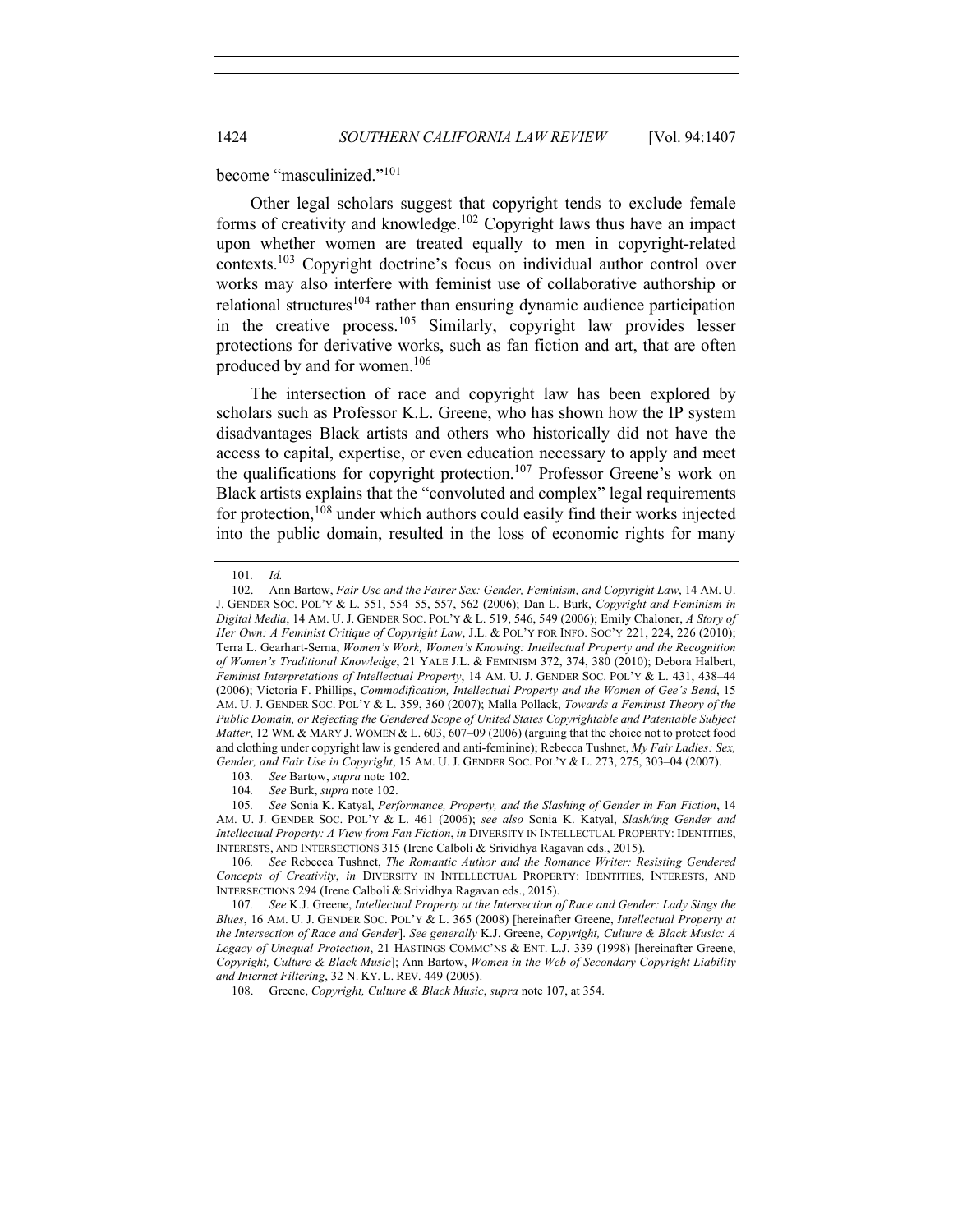people of color.<sup>109</sup> Inequality of bargaining power and broad social discrimination contribute to these inequities. $110$  Professor Greene also shows how certain rather discretionary copyright doctrines, such as the idea/expression dichotomy and the originality requirement, have disadvantaged Black creators.<sup>111</sup>

#### D. GENDER, RACE, AND TRADEMARK REGISTRATION

Many studies explore trademarks as indicators of innovation (as we discuss in greater detail in the following section), but the intersection of gender, race, and trademark registration has not yet been examined empirically.<sup>112</sup> While both patent and copyright law require some level of innovation to obtain legal protection, trademark applications merely need to show use in commerce.<sup>113</sup> Nonetheless, a patented product will need a trademark to differentiate it from the competition once the patent expires. Accordingly, some studies have explored the relation between trademarks and other forms of intellectual property and show that trademarks often complement patent protection.<sup>114</sup> Other studies show a correlation between

112*. See* Sandro Mendonça, Tiago Santos Pereira & Manuel Mira Godinho, *Trademarks as an Indicator of Innovation and Industrial Change*, 33 RSCH. POL'Y 1385, 1401 (2004) (arguing that trademark data can be analyzed as an indicator of marketplace innovation and therefore an empirical tool for measuring wider patterns of economic activity); Claes Malmberg, *Trademark Statistics as Innovation Indicator?—A Micro Study* 34–35 (Ctr. for Innovation, Rsch. & Competence in the Learning Econ., Lund U., Electronic Working Paper Series No. 17, 2005) (finding, in a study of Swedish industry, that trademarks are less reliable as indicators of new products in the electromechanical and automotive industries, but are highly and steadily correlated with new product output in the pharmaceutical industry); Meindert Flikkema, Ard-Pieter De Man & Carolina Castaldi, *Are Trademark Counts a Valid Indicator of Innovation? Results of an In-Depth Study of New Benelux Trademarks Filed by SMEs*, 21 INDUS. & INNOVATION 310, 327 (2014) (finding that a majority of new trademarks registered by small- to mediumsized businesses in Belgium, the Netherlands, and Luxembourg refer to product or service innovation).

113. 15 U.S.C. § 2. International applicants who base their application on a foreign trademark registration need not even show use until they seek to renew their registration after its first five years.

114*. See* Frederico Munari & Simone Santoni, Conference Presentation at the 4th Annual Conference of the European Policy for Intellectual Property Association, Exploiting Complementarities in IPR Mechanisms: The Joint Use of Patents, Trademarks and Designs by SMEs 17 (Sep. 25, 2009) (unpublished paper), https://www.epip.eu/conferences/epip04/files/MUNARI\_Frederico.pdf [https://per ma.cc/HJ9W-APSZ] (finding, based on a sample of small- to medium-sized manufacturing firms in Italy, "that firms that jointly recur to patenting and registration of trademarks and/or designs are associated with higher economic performance . . . than matched firms which do not use [intellectual property rights]"); Nabil Amara, Réjean Landry & Namatié Traoré, *Managing the Protection of Innovations in Knowledge-Intensive Business Services*, 37 RSCH. POL'Y 1530, 1542 (2008) (finding, based on Canadian innovation

<sup>109</sup>*. Id.*

<sup>110</sup>*. Id.* at 356–57.

<sup>111</sup>*. Id.* at 380–89; *see also* Keith Aoki, *Distributive and Syncretic Motives in Intellectual Property Law (with Special Reference to Coercion, Agency, and Development)*, 40 U.C. DAVIS L. REV. 717, 763 (2007); Lateef Mtima, *Copyright Social Utility and Social Justice Interdependence: A Paradigm for Intellectual Property Empowerment and Digital Entrepreneurship*, 112 W. VA. L. REV. 97, 123 (2009); John Tehranian, *Towards a Critical IP Theory: Copyright, Consecration, and Control*, BYU L. REV. 1237, 1241–44 (2012); David Dante Troutt, *I Own Therefore I Am: Copyright, Personality, and Soul Music in the Digital Commons*, 20 FORDHAM INTELL. PROP. MEDIA & ENT. L.J. 373, 395–434 (2009).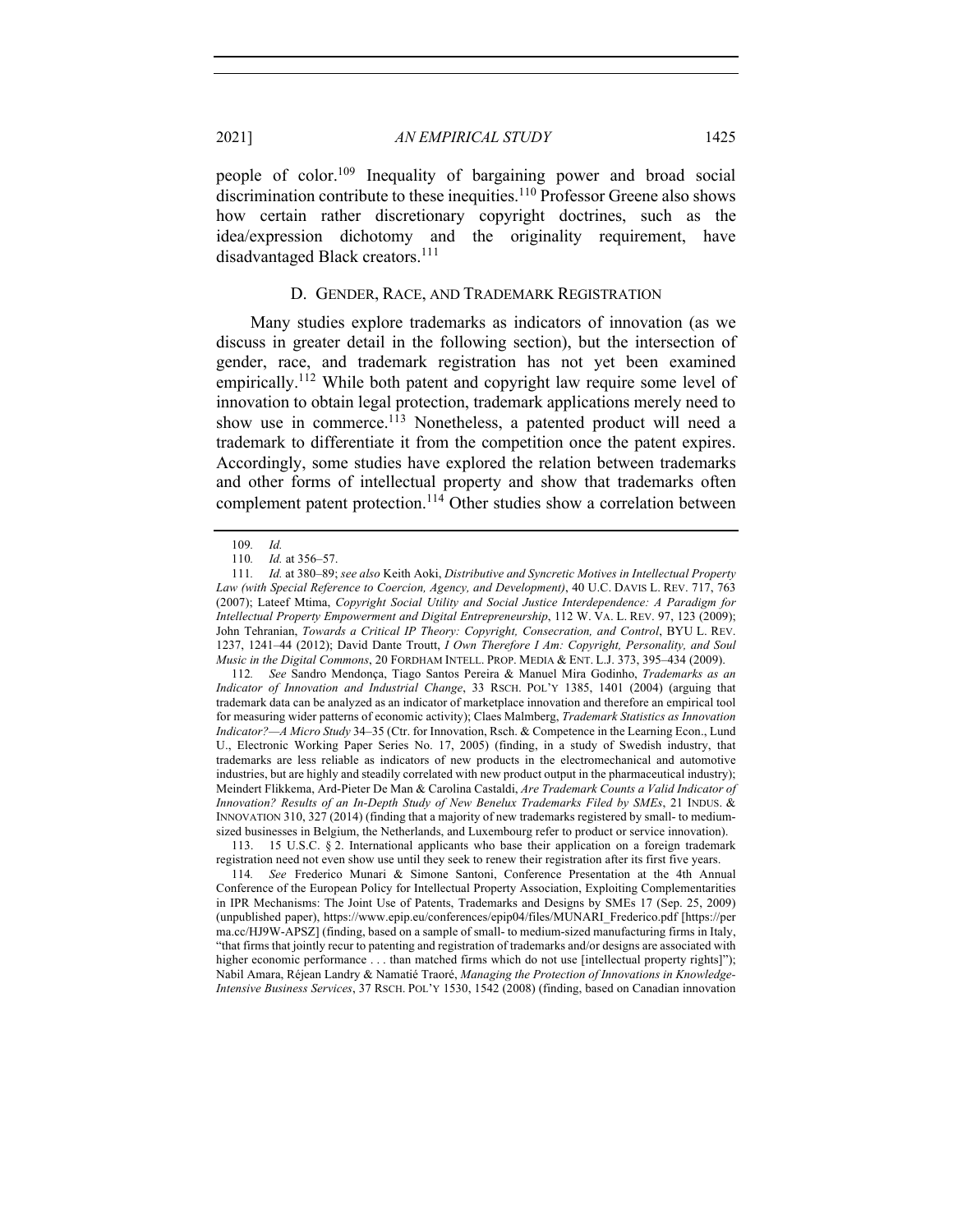trademarks and entrepreneurial activities, establishing that trademarks can help entrepreneurs benefit from knowledge spillovers associated with intellectual property rights. Service marks have been studied as innovation indicators.<sup>115</sup> Other measures of innovation (market value gains,  $116$  increases in productivity and profitability, $117$  firm survival, $118$  and other performancerelated metrics) have also been shown to correlate with trademark registration.<sup>119</sup> Therefore, to the extent women and minorities may be underrepresented in the population of trademark applications, research into all of these systems would be warranted to determine why certain groups are underrepresented. $120$ 

116*. See* Richard Hall, *The Strategic Analysis of Intangible Resources*, 13 STRATEGIC MGMT. J. 135, 143 (1992) (finding that trademarks, among other intangible assets such as company reputation and employee know-how, are sources of sustainable competitive advantages); William M. Landes & Richard A. Posner, *Trademark Law: An Economic Perspective*, 30 J.L. & ECON. 265, 268–73 (1987) (arguing that trademark law works to promote economic efficiency through a reduction of consumer information costs and incentivizing expenditures to maintain the high quality of goods and services).

118*. See* Christine Greenhalgh & Mark Longland, *Running to Stand Still?—The Value of R&D, Patents and Trade Marks in Innovating Manufacturing Firms*, 12 INT'L J. ECON. BUS. 307, 310 (2005) (finding that, due to depletion and inability to stave off imitation, firms must continually renew IP assets to maintain market position).

119*. See* Christian Helmers & Mark Rogers, *Does Patenting Help High-Tech Start-Ups?*, 40 RSCH. POL'Y 1016, 1025–26 (2011) (finding that a technology start-up's decision to patent is associated with higher yearly asset growth in a study of UK-based firms).

clean.pdf [https://perma.cc/N5U6-5VHY] (finding that male owned businesses are 7.0% likely to hold a trademark registration and female owned businesses are only 6.1% likely); NAT'L WOMEN'S BUS. COUNCIL, INTELLECTUAL PROPERTY AND WOMEN ENTREPRENEURS: QUANTITATIVE ANALYSIS 25–26 (2012), https://cdn.www.nwbc.gov/wp-content/uploads/2018/02/27192725/Qualitative-Analysis-Intell ectual-Property-Women-Entrepreneurs-Part-1.pdf [https://perma.cc/CN4C-MPDW] (comparing application and grant trends by gender). If there was any doubt that trademark registration has become an

data, that patents, trademarks, and other IP protections are used by knowledge-intensive firms to complement each other to protect innovations from imitation by rival firms).

<sup>115</sup>*. See* Ulrich Schmoch, *Service Marks as Novel Innovation Indicator*, 12 RSCH. EVALUATION 149, 155 (2003) (finding service marks to be correlated with innovation, particularly in knowledgeintensive industries, based on a study of EU marks); Ulrich Schmoch & Stephan Gauch, *Service Marks as Indicators for Innovation in Knowledge-Based Services*, 18 RSCH. EVALUATION 323, 334 (2009) (finding marks to be appropriate indicators of innovation activity in service industries internationally); Matthias Gotsch & Christiane Hipp, *Measurement of Innovation Activities in the Knowledge-Intensive Services Industry: A Trademark Approach*, 32 SERV. INDUS. J. 2167, 2181 (2012) (finding, based on a survey of German knowledge-intensive business services, a statistically strong and significant interrelation of trademark registrations and innovation).

<sup>117</sup>*. See* Meryem Duygun, Vania Sena & Mohamed Shaban, *Trademarking Activities and Total Factor Productivity: Some Evidence for British Commercial Banks Using a Metafrontier Approach*, 72 J. BANKING & FIN. 70, 79 (2016) (finding that positive growth in total factor productivity among trademarking banks before the 2008 financial crisis was suggestive of "a strong link between trademarking status and capability to innovate and introduce new products into the market"); Christine Greenhalgh & Mark Rogers, *Trade Marks and Performance in Services and Manufacturing Firms: Evidence of Schumpeterian Competition Through Innovation*, 45 AUSTL. ECON. REV. 50, 68 (2012) (finding a positive association between stock market value and trademark activity among UK service and manufacturing firms).

<sup>120</sup>*. See* EMMA WILLIAMS-BARON, JESSICA MILLI & BARBARA GAULT, INST. FOR WOMEN'S POL'Y RSCH., INNOVATION AND INTELLECTUAL PROPERTY AMONG WOMEN ENTREPRENEURS 12 (2018), https://iwpr.org/wp-content/uploads/2020/10/C472\_Report-Innovation-and-Entrepreneurship-9.6.18-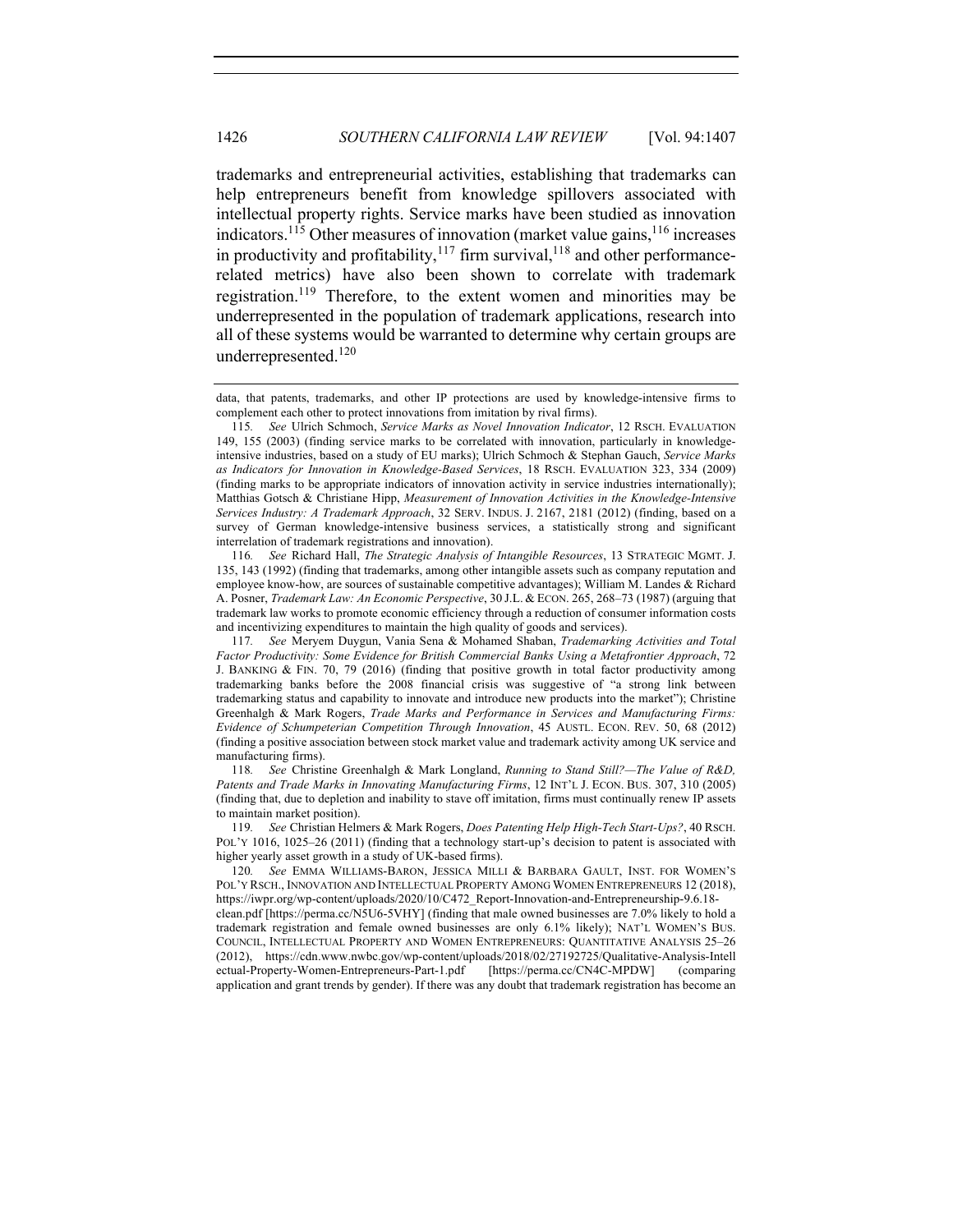Empirical scholarship on trademark registration has accelerated since the USPTO made its bulk data publicly available to scholars in  $2010$ <sup>[2]</sup> Professors Gerhardt and McClanahan analyzed whether the assistance of legal counsel increases the likelihood of overcoming obstacles in federal trademark application, and, if so, by how much, by empirically studying trademark applications from 1984 through 2012.<sup>122</sup> Professors Barton Beebe and Jeanne Fromer empirically studied clutter on the USPTO Principal Register and found that the supply of desirable trademarks is not inexhaustible<sup>123</sup> and has already reached what they term "trademark" depletion and congestion."124 Gerhardt and McClanahan reached the opposite conclusion with respect to color, finding that colors are claimed as marks much less frequently than their expressive potential might suggest.<sup>125</sup> Our study adds to this growing body of scholarship by providing a foundation for understanding race and gender disparities that have not previously been studied with respect to trademark registration.

While no empirical work analyzes gender, race, and trademark registration,<sup>126</sup> some legal scholarship has focused on the intersection of trademark doctrine with gender or race. Professor Ann Bartow, for example, noted the tendency of judges to rely on personal intuition and stereotypes in

126. Swanson, *supra* note 57, at 183–84.

important topic in legal scholarship, it was dispelled in 2017 when the *Harvard Law Review* published Rebecca Tushnet's article *Registering Disagreement: Registration in Modern American Trademark Law*. *See generally* Rebecca Tushnet, *Registering Disagreement: Registration in Modern American Trademark Law*, 130 HARV. L. REV. 867 (2017). In this article, Professor Tushnet calls for renewed attention to the importance of trademark registration, explains why trademark registration decisions make important distinctions between types of marks, and suggests improvements that could benefit trademark owners, their competitors, and consumers. *Id.* at 875–78 (explaining the benefits of trademark registration).

<sup>121.</sup> Shukhrat Nasirov, The Use of Trademarks in Empirical Research: Towards an Integrated Framework 11 (Dec. 26, 2018) (unpublished manuscript), https://papers.ssrn.com/sol3/papers. cfm?abstract\_id=3296064 [https://perma.cc/UXK2-NHHH].

<sup>122</sup>*. See* Gerhardt & McClanahan, *supra* note 33, at 622 (finding that trademark lawyers have a significantly higher likelihood of prosecuting successful trademark applications and successfully rebutting office actions and opposition than *pro se* applicants).

<sup>123</sup>*. See* Barton Beebe & Jeanne C. Fromer, *Are We Running Out of Trademarks? An Empirical Study of Trademark Depletion and Congestion*, 131 HARV. L. REV. 945, 1041 (2018) (finding that firms will likely always find at least some minimally communicative unregistered mark, but that increasing depletion and congestion will impose greater costs and less benefit on firms and increase consumer search costs).

<sup>124</sup>*. Id.* at 950–51 (defining "[t]rademark depletion" as "the process by which a decreasing number of potential trademarks remain unclaimed by any trademark owner" and defining "trademark congestion" as "the process by which an already-claimed mark is claimed by an increasing number of different trademark owners").

<sup>125</sup>*. See* Deborah R. Gerhardt & Jon McClanahan Lee, *Owning Colors*, 40 CARDOZO L. REV. 2483, 2546–47 (2019) (citing support for the powerful cognitive signals that colors are capable of imparting on consumers and finding 221 registrations of color as a trademark alone out of millions registered since the U.S. Supreme Court ruled color alone trademarkable in 1995 in *Qualitex Co. v. Jacobson Prod. Co.*, 514 U.S. 159 (1995)).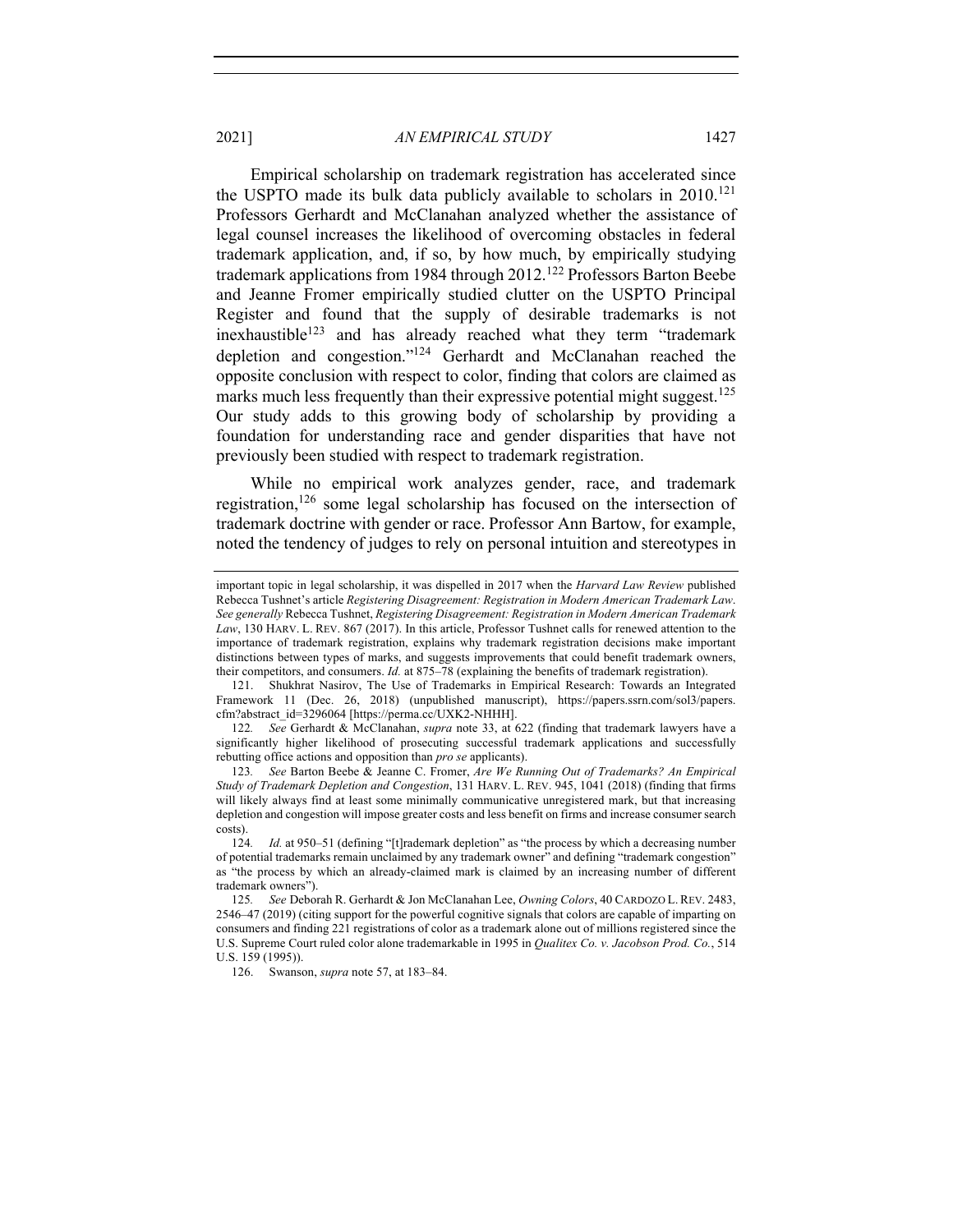deciding trademark matters.<sup>127</sup> Others consider sexualization of trademark analysis, $128$  pointing out that courts adhere to stereotypes in deciding whether "feminine" marks have been damaged through further sexualization.<sup>129</sup>

Some scholars note that trademarks reflect societal perceptions of race, ethnicity, and identity.<sup>130</sup> Historically, advertising and trademarks have been rife with stereotyped images.<sup>131</sup> This includes not just Black men<sup>132</sup> and women,<sup>133</sup> but also Native-Americans and Asian-Americans. The USPTO wrestled with this issue in two recent widely reported cases involving race and trademark registration. Until recently, the Lanham Act prohibited registration of any mark that "may disparage . . . persons . . . or bring them into contempt, or disrepute."<sup>134</sup> Based on this statutory bar, Native-American plaintiffs sought to cancel the federal trademark registration for the Washington "REDSKINS" asserting that the mark is a racial slur. The USPTO granted the request; and after multiple appeals, the decision was upheld.135 The disparagement bar was at issue again in *Matal v. Tam*, in which an Asian-American electronic dance band sought to register "THE SLANTS." Finding that the term was widely known as a disparaging reference to people of Asian descent, the USPTO refused to register the mark. The appeal ultimately reached the Supreme Court, which unanimously held in favor of Simon Tam. The Court found that "[t]he disparagement

129. Hansmann, *supra* note 128, at 862.

<sup>127</sup>*. See* Ann Bartow, *Likelihood of Confusion*, 41 SAN DIEGO L. REV. 721, 722 (2004).

<sup>128.</sup> Leigh A. Hansmann, *Sex, Selling Power, and Salacious Commentary: Applying the Copyright Fair Use Doctrine in the Trademark Context*, MICH. ST. L. REV. 843, 859–60, 864 (2008); *see also* Jennifer E. Rothman, *Sex Exceptionalism in Intellectual Property*, 23 STAN. L. & POL'Y REV. 119, 127– 28, 132–36 (2012).

<sup>130</sup>*. See* Llewellyn Joseph Gibbons, *Semiotics of the Scandalous and the Immoral and the Disparaging: Section 2(A) Trademark Law After Lawrence v. Texas*, 9 MARQ. INTELL. PROP. L. REV. 187, 196 (2005); Deseriee A. Kennedy, *Marketing Goods, Marketing Images: The Impact of Advertising on Race*, 32 ARIZ. ST. L.J. 615, 615–17 (2000).

<sup>131</sup>*. See* Ross D. Petty, Anne-Marie G. Harris, Toni Broaddus & William M. Boyd III, *Regulating Target Marketing and Other Race-Based Advertising Practices*, 8 MICH. J. RACE & L. 335, 347–49 (2003).

<sup>132.</sup> Greene, *Intellectual Property at the Intersection of Race and Gender*, *supra* note 107, at 375– 76.

<sup>133</sup>*. Id.* at 376–77.

<sup>134</sup>*. See* 15 U.S.C. § 1052(a) (2000); Stephen R. Baird, *Moral Intervention in the Trademark Arena: Banning the Registration of Scandalous and Immoral Trademarks*, 83 TRADEMARK REP. 661, 663 (1993); *see also* Rosemary J. Coombe, *Marking Difference in American Commerce: Trademarks and Alterity at Century's End*, 19 POL. & LEGAL ANTHROPOLOGY REV. 105, 111 (1996).

<sup>135.</sup> Pro-Football, Inc. v. Harjo, 567 F. Supp. 2d 46, 61 (D.C. Cir. 2008). In a second case with different plaintiffs, the "Redskins" mark was challenged again. *See generally* Blackhorse v. Pro-Football Inc., Cancellation No. 92046185, 2014 TTAB LEXIS 231 (T.T.A.B. 2014). The Trademark Trial and Appeal Board (TTAB) cancelled six trademark registrations held by the football team as disparaging to a substantial composite of Native Americans. On appeal, the district court affirmed the TTAB's decision and the USPTO canceled the federal registration. Pro-Football, Inc. v. Blackhorse, 112 F. Supp. 3d 439, 490 (E.D. Va. 2015); Harjo v. Pro-Football, Inc., 50 U.S.P.Q.2d 1705 (T.T.A.B. 1999), *rev'd*, 284 F. Supp. 2d 96 (D.D.C. 2003); Pro-Football, Inc. v. Harjo, 415 F.3d 44 (D.C. Cir. 2005).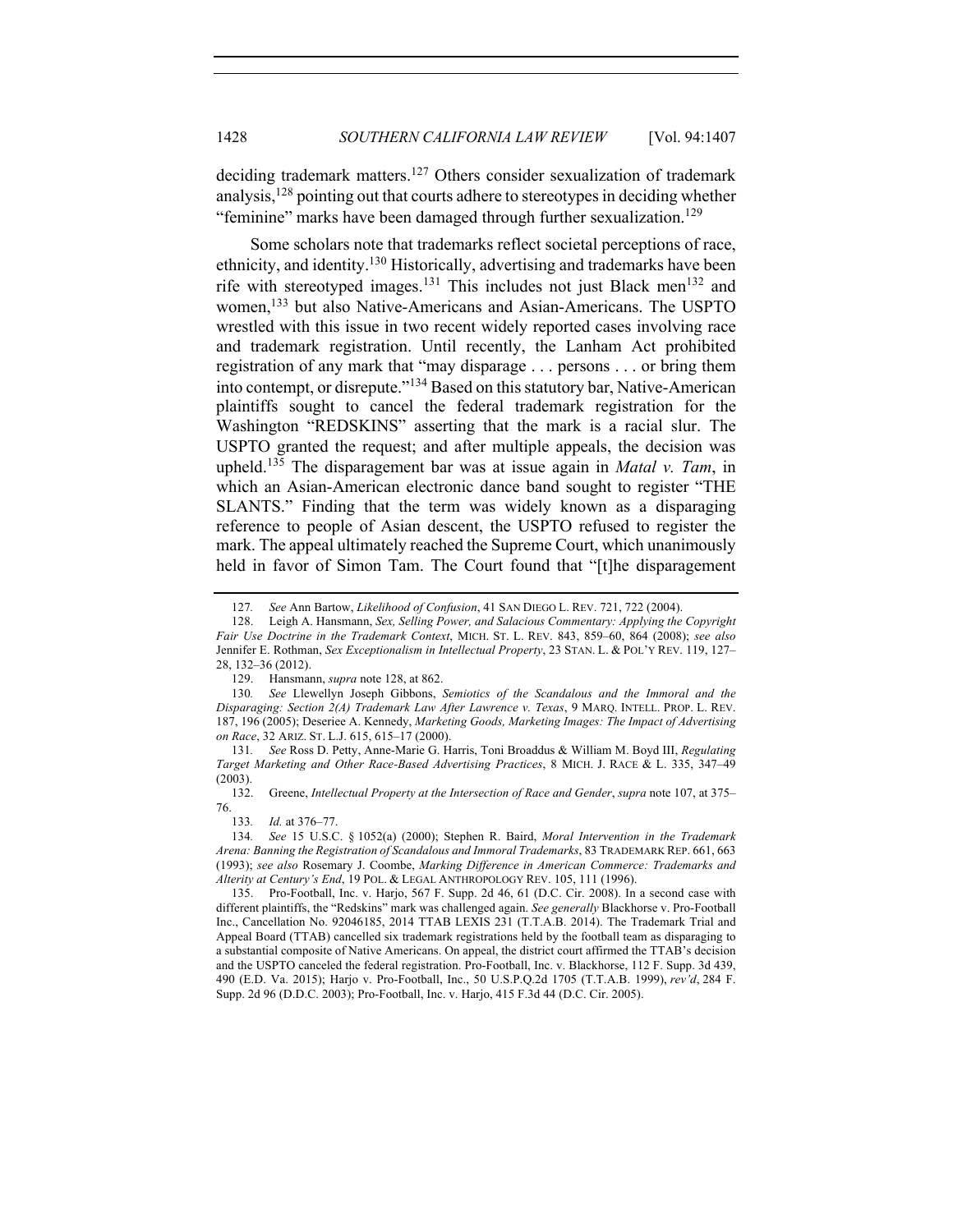clause violates the First Amendment's Free Speech Clause. Contrary to the Government's contention, trademarks are private, not government speech."<sup>136</sup> Following this holding, the Redskins registration was reinstated.<sup>137</sup> After the murder of George Floyd inspired global anti-racist protests, the team announced it would begin the process of changing its name.<sup>138</sup>

The USPTO fought to keep the statutory bar in the Lanham Act so it would not have to put a federal seal of approval on marks that contained racist or sexist slurs. Since it lost that battle, it has a greater incentive to assure its services are provided equitably. To support that goal, this Article advances our understanding of how gender and race correlate with individual trademark registration. Our methodology is set forth in the following Part.

#### III. METHODOLOGY

The USPTO makes bulk datasets available for download, including applicant, application, and registration information.<sup>139</sup> Each field in an application corresponds with a column within the available data. Accessible information includes a serial number for each application, the names of applicants, whether the mark has already been used or if the applicant merely intended to begin using it, if the application was submitted with the assistance of legal counsel, and whether the mark advanced to publication and registration.<sup>140</sup>

Our empirical analysis began with this bulk data. Many trademark applications are filed by businesses entities, but a large number of applications are also filed by individuals. In order to analyze demographic information, we initially identified all (1,022,268) applications filed by domestic individuals between 1986 and 2018.<sup>141</sup> The subset of applications

<sup>136.</sup> Matal v. Tam, 137 S. Ct. 1744, 1748 (2017).

<sup>137</sup>*. See generally* Ned Snow, *Free Speech and Disparaging Trademarks*, 57 B.C. L. REV. 1639 (2016) (discussing *Matal* between the rulings by the Federal Circuit and the Supreme Court's opinion); Simon Tam, *First Amendment, Trademarks, and "The Slants": Our Journey to the Supreme Court*, 12 BUFF. INTELL. PROP. L.J. 1 (2018); Rebecca Tushnet, *The First Amendment Walks into a Bar: Trademark Registration and Free Speech*, 92 NOTRE DAME L. REV. 381 (2016); Les Carpenter, *Washington's NFL Team to Retire Redskins Name, Following Sponsor Pressure and Calls for Change*, WASH. POST (July 13, 2020), https://www.washingtonpost.com/sports/2020/07/13/redskins-change-name-announcement [https://perma.cc/AW89-26AN].

<sup>138.</sup> Carpenter, *supra* note 137.

<sup>139.</sup> *Trademark Case Files Dataset*, U.S. PAT. & TRADEMARK OFF., https://www.uspto.gov/le arning-and-resources/electronic-data-products/trademark-case-files-dataset-0 [https://perma.cc/TJB2- 3R2B].

<sup>140</sup>*. See USPTO Bulk Downloads: Trademarks*, GOOGLE, http://www.google.com/googlebooks/ uspto-trademarks.html [https://perma.cc/WYB3-HMU5]; *Bulk Data Products*, U.S. PAT. & TRADEMARK OFF., https://www.uspto.gov/learning-and-resources/bulk-data-products [https://perma.cc/D8VP-7S3X].

<sup>141.</sup> This data did include additional information (for example, registration or opposition data) for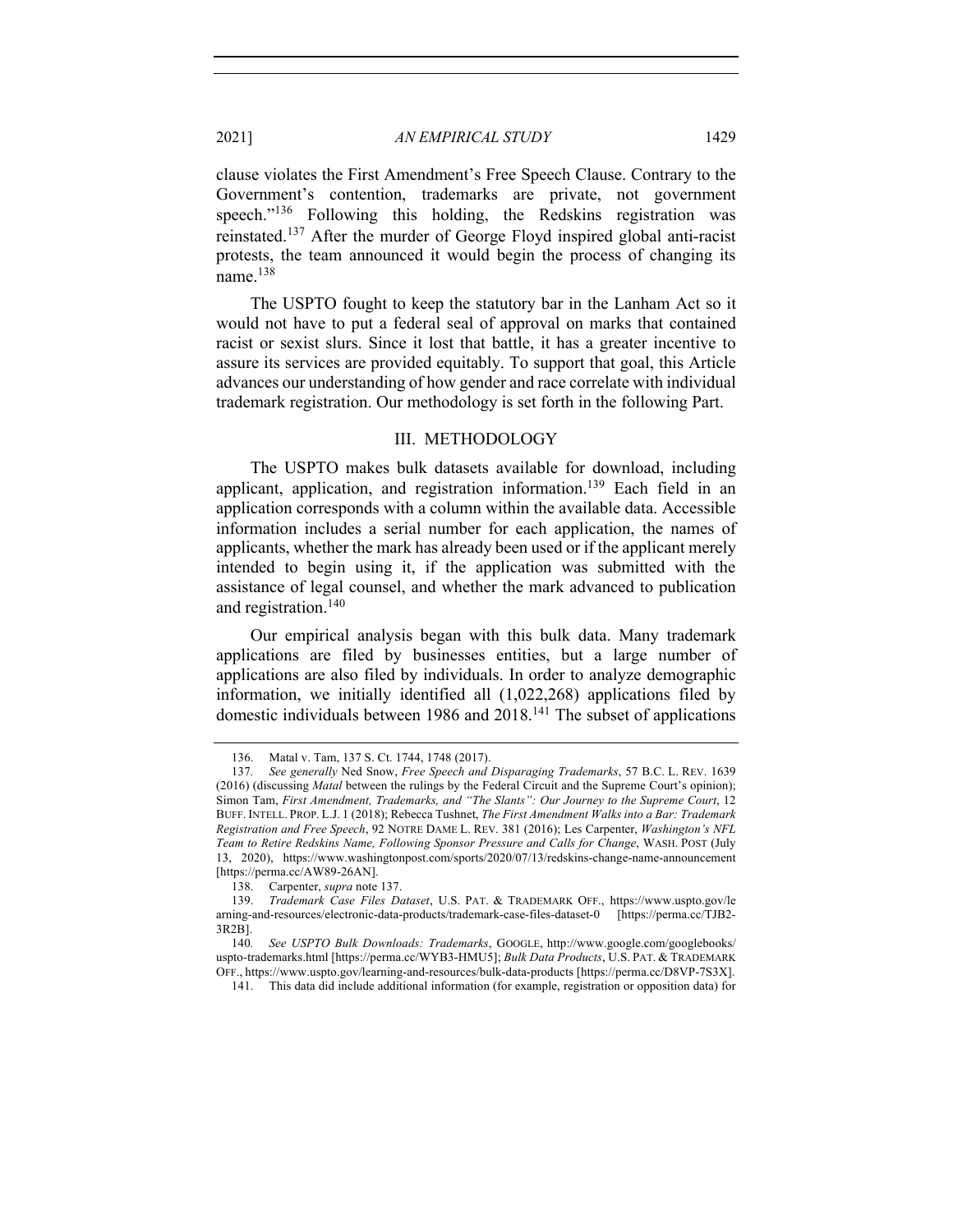we discuss below constitutes 16.17% of all applications filed between 1986 and 2018. As explained in more detail below, we applied information obtained from census data and prior scholarship to quantify the likelihood of the race and gender of the person who submitted each application.

#### A. APPLICATIONS

The available trademark dataset includes information for all applications and owners, regardless of the type of applicant (for example, corporation, individual, and so forth), whether the owner was the original applicant or a subsequent assignee, and if the application was foreign or domestic.142 We isolated applications filed by individual applicants from 1986 to 2018 so that we could quantify success rates for marks not filed by organizational entities. The USPTO assigns each owner of an application an "*owner type code*" to identify if that party is the applicant (code "10") or a subsequent owner.<sup>143</sup> Applicants are likewise given one of twenty-four "legal" entity codes" associated with tax and legal classification of the owner; the code "1" is given to individuals.<sup>144</sup> We kept applications filed by at least one individual applicant (that is, legal entity code 1 and owner type code 10). Because our demographic data was drawn from U.S. census sources, we next removed from our dataset all applications that were not filed by U.S. citizens.145

We then coded these applicants for demographic information. Prior work treated a single author or inventor in a group as a percentage of an entry (that is, one divided by the total number of authors or inventors).<sup>146</sup> We

as late as June 2019, but to allow for year-to-year comparison, we used only data from 2018 and earlier. Data from before 1986 was not used because preliminary analysis showed this information to have signs of potentially being incomplete or incorrect. Note that an applicant was considered individual and domestic if an individual was listed as the first of the applicants and that person was coded as being a U.S. citizen. Moreover, for the balance of this Article, we treat an application as "one application" regardless of how many international classes are named on the application (unless otherwise noted).

<sup>142</sup>*. See generally* Stuart J.H. Graham, Galen Hancock, Alan C. Marco & Amanda Fila Myers, *The USPTO Trademark Case Files Dataset: Descriptions, Lessons, and Insights*, 22 J. ECON. & MGMT. STRATEGY 669 (2013) (describing the scope of the Trademark Case Files Dataset, which we used for this analysis).

<sup>143.</sup> *Id.* at 695.<br>144. *Id.* at 696.

<sup>144</sup>*. Id.* at 696. As of 2013, "[a]bout 63.8% of all records in owner cite corporation for *legal entity*. Individual owners [code 1] are the second most common but comprise only about 11.8% of observations in the data file." *Id*.

<sup>145.</sup> Consistent with the practice conducted in other studies, we eliminated any application in which the first listed applicant did not input a U.S. address.

<sup>146.</sup> Jensen et al., *supra* note 66, at 307 ("Because most applications listed multiple inventors, we calculated a 'proportion women' variable: the number of women inventors divided by the total number of inventors on each application."). The literature has, however, also coded an application as having the attributes of the first listed inventor or author. Juan Alcácer & Wilbur Chung, *Location Strategies and Knowledge Spillovers*, 53 MGMT. SCI. 760, 767 (2007) (characterizing a patent as being filed by an applicant from wherever the first inventor lives, regardless of where other applicants are from).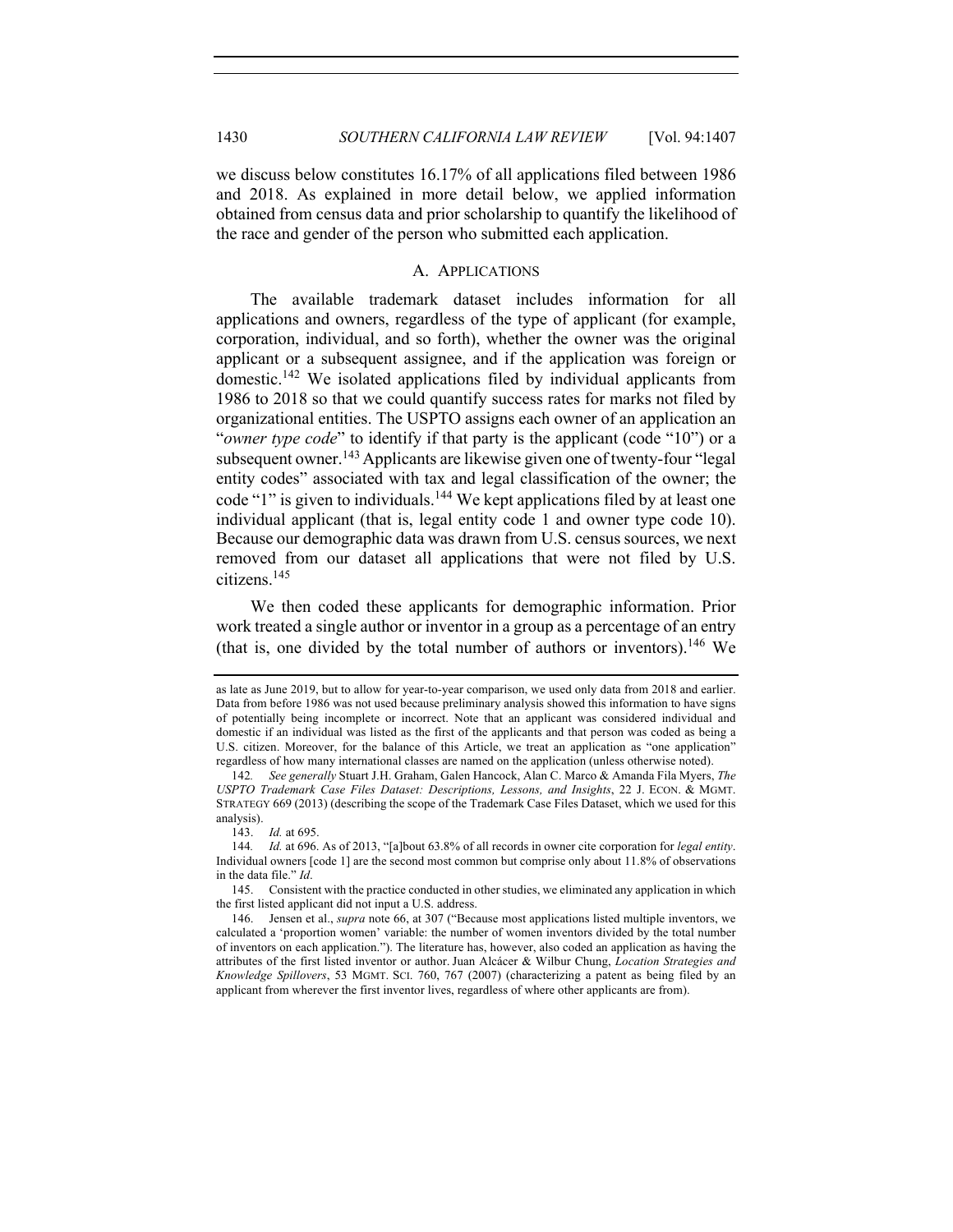adopted this approach as it maximizes the percentage of applications for which we have at least some information for the gender and race of applicants. As such, if an application was filed by one man and one woman, it was coded as being  $50\%$  female and  $50\%$  male.<sup>147</sup> Identification of applicants' gender and race information is described below.

#### B. RACE

To analyze application trends and success rates by race, we used each individual applicant's name to estimate the likelihood that an applicant identified with a particular race. We employed data correlating names with the likelihood that an individual identifies as a particular race. These datasets associated individuals with the likelihood that they identify as White; Black; Asian, Native Hawaiian, or Pacific Islander ("Asian"); or Hispanic or Latino ("Hispanic").<sup>148</sup> In making these categorizations, we employed a taxonomy presented by the U.S. Census Bureau<sup>149</sup> which was used in prior work.<sup>150</sup>

Racial information was initially gleaned from the applicant's first name and Konstantinos Tzioumis's *Demographic Aspects of First Names*. <sup>151</sup> In the article, Tzioumis presents probabilities that over 4,000 given names are associated with a certain race through information ascertained from applicant-reported data in domestic mortgage filings.<sup>152</sup>

<sup>147.</sup> Likewise, if an application was associated with two individuals who were coded as 25% likely to be Hispanic and 75% likely to be Hispanic, the application was coded as 50% likely to be Hispanic.

<sup>148.</sup> The 2000 Census does not treat Hispanic as a race; it included a question asking if the individual was Hispanic, which was followed by a question asking the individual to identify a race but did not include Hispanic as a race. *See* U.S. DEP'T OF COM. BUREAU OF THE CENSUS, UNITED STATES CENSUS 2000, at 3, https://www.census.gov/dmd/www/pdf/d02p.pdf [https://perma.cc/HK4G-7UM2]. As such, an individual could identify as both Hispanic *and* White, Black, Asian, and so on. To account for this, "race data in this analysis is constructed so that any person identified as Hispanic is placed in that classification, regardless of reported race [and] race identification is used only for those persons who are not Hispanic." DAVID L. WORD, CHARLES D. COLEMAN, ROBERT NUNZIATA & ROBERT KOMINSKI, U.S. CENSUS BUREAU DEMOGRAPHIC ASPECTS OF SURNAMES FROM CENSUS 2000, at 4 (2000), https://www2.census.gov/topics/genealogy/2000surnames/surnames.pdf [https://perma.cc/5DHE-JWAG]. Note that instances where the percent of people with a particular last name were omitted due to privacy concerns were treated as a zero.

<sup>149</sup>*. See generally* JOSHUA COMENETZ, U.S. CENSUS BUREAU FREQUENTLY OCCURRING SURNAMES IN THE 2010 CENSUS (2016), https://www2.census.gov/topics/genealogy/2010surnames/ surnames.pdf [https://perma.cc/T4H2-273C]. The Census Bureau also allows respondents to identify as multi-racial or as American Indian or Alaska Native, but there were insufficient applicants identified in these categories to warrant analysis. Accordingly, the classification is not accounted for in our final results.<br> $150$ .

<sup>150.</sup> Brauneis & Oliar, *supra* note 84, at 58 (using a "governmental six-category taxonomy").

<sup>151.</sup> *See generally* Konstantinos Tzioumis, *Demographic Aspects of First Names*, 5 SCI. DATA 1 (2018).

<sup>152</sup>*. Id.* Note that self-reporting of racial or ethnic data is accepted in the literature. *See* Recommendations from the Interagency Committee for the Review of the Racial and Ethnic Standards to the Office of Management and Budget Concerning Changes to the Standards for the Classification of Federal Data on Race and Ethnicity, 62 Fed. Reg. 36,874 (July 9, 1997). *See generally* INST. OF MED. OF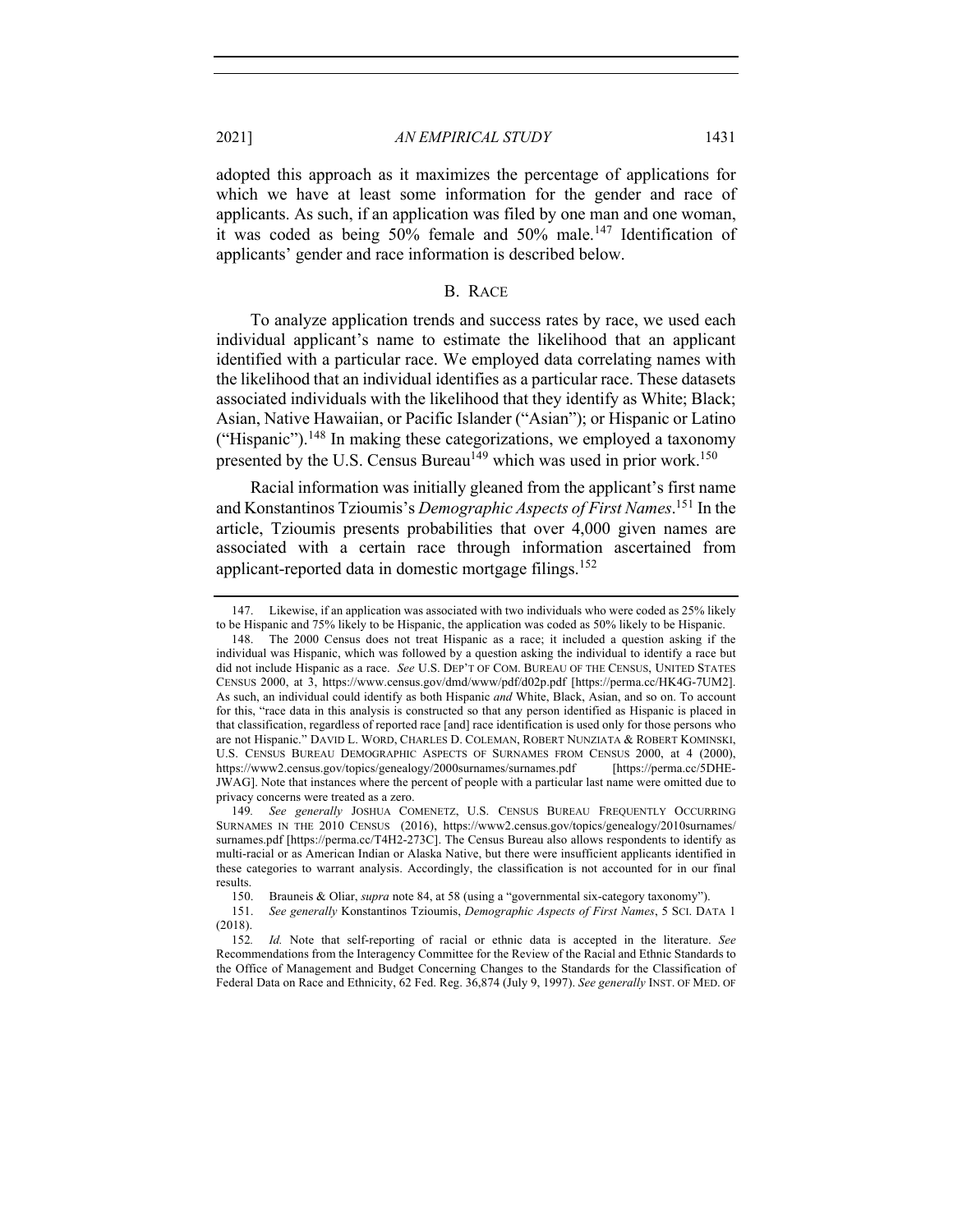Certain first names are highly specific to one race. For example, the name "Yang" was almost exclusively associated with Asian applicants  $(99.2\%)$ <sup>153</sup> In contrast, other names are multi-racial. A person with the name "Malik" is 40.0% likely to be White, 2.9% Hispanic, 34.3% Black, and 22.9% Asian. <sup>154</sup> All applicants in our dataset were coded to reflect the mathematical likelihood that their first name was associated with a person of each race.155

The U.S. Census Bureau employed information from the 2000 Census to create a database associating over 160,000 surnames with the probability that an individual identifies as a particular race.<sup>156</sup> We used this information to code each applicant with a probability that they identify as a particular race, as per their last name. For example, while an applicant with the second most common last name ("Johnson") is 61.6% likely to identify as White, there is a 33.8% chance the applicant identifies as Black, 0.4% as Asian, 0.9% as American Indian,  $157$  and 1.5% as Hispanic.<sup>158</sup>

Using the probability of first and last name racial associations, we assigned each applicant an aggregate racial probability. Where data was available for both the first and last name, the probabilities were averaged. If the first or last name was not found in the relevant database, the applicant

THE NAT'L ACADS., RACE, ETHNICITY, AND LANGUAGE DATA: STANDARDIZATION FOR HEALTH CARE QUALITY IMPROVEMENT (Cheryl Ulmer, Bernadette McFadden & David R. Nerenz eds. 2009).

<sup>153.</sup> Tzioumis, *supra* note 151 (choose "MS Excel Spreadsheet" from "Access File" dropdown; then choose "Data").

<sup>154.</sup> *Id.* This name was not (0%) associated with being multi-racial or American Indian.

<sup>155.</sup> If a name did not appear in the dataset, the corresponding cell was coded as null. Additionally, if the first name was presented as an initial, the initial was disregarded and the middle name was analyzed. Otherwise, middle names were disregarded. We note one limitation regarding identification of the likelihood of an applicant identifying as a particular race in this manner. Due to variations in the racial demographics of the United States over time, the likelihood that a particular name is associated with a particular race may vary from year to year. We do not, however, believe this is a substantial source of error.

<sup>156</sup>. *Frequently Occurring Surnames from the 2010 Census*, U.S. CENSUS BUREAU (2016), https://www.census.gov/topics/population/genealogy/data/2010\_surnames.html [https://perma.cc/3VNE -F5DD] (using File "B: Surnames Occurring 100 or more times" linked to at the bottom of the page); Comenetz, *supra* note 149. Only surnames occurring at least one hundred times in the census were included.

<sup>157.</sup> Many persons generally categorized under this term prefer to be known by their tribal nation of origin such as Cherokee, Apache or Sioux. Amanda Blackhorse, *Blackhorse: Do You Prefer 'Native American' or 'American Indian'? 6 Prominent Voices Respond*, INDIAN COUNTRY TODAY (May 22, 2015), https://indiancountrytoday.com/archive/blackhorse-do-you-prefer-native-american-or-americanindian-kHWRPJqIGU6X3FTVdMi9EQ [https://perma.cc/8QDZ-DGMN]. While we acknowledge that preference and hope that future research will delve more deeply into access to intellectual property protection for persons of all of these nations, we employ the broad category of "American Indian" based on published reports of general acceptance of this term as we were conducting our research and to aggregate data from these nations in a manner consistent with sources of name and nation identification derived from U.S. census data. *See Frequently Asked Questions*, NAT'L MUSEUM AM. INDIAN, https://americanindian.si.edu/nk360/faq/did-you-know [https://perma.cc/S95B-LQBG].

<sup>158.</sup> "Johnson" is also associated with multi-racial people 1.8% of the time.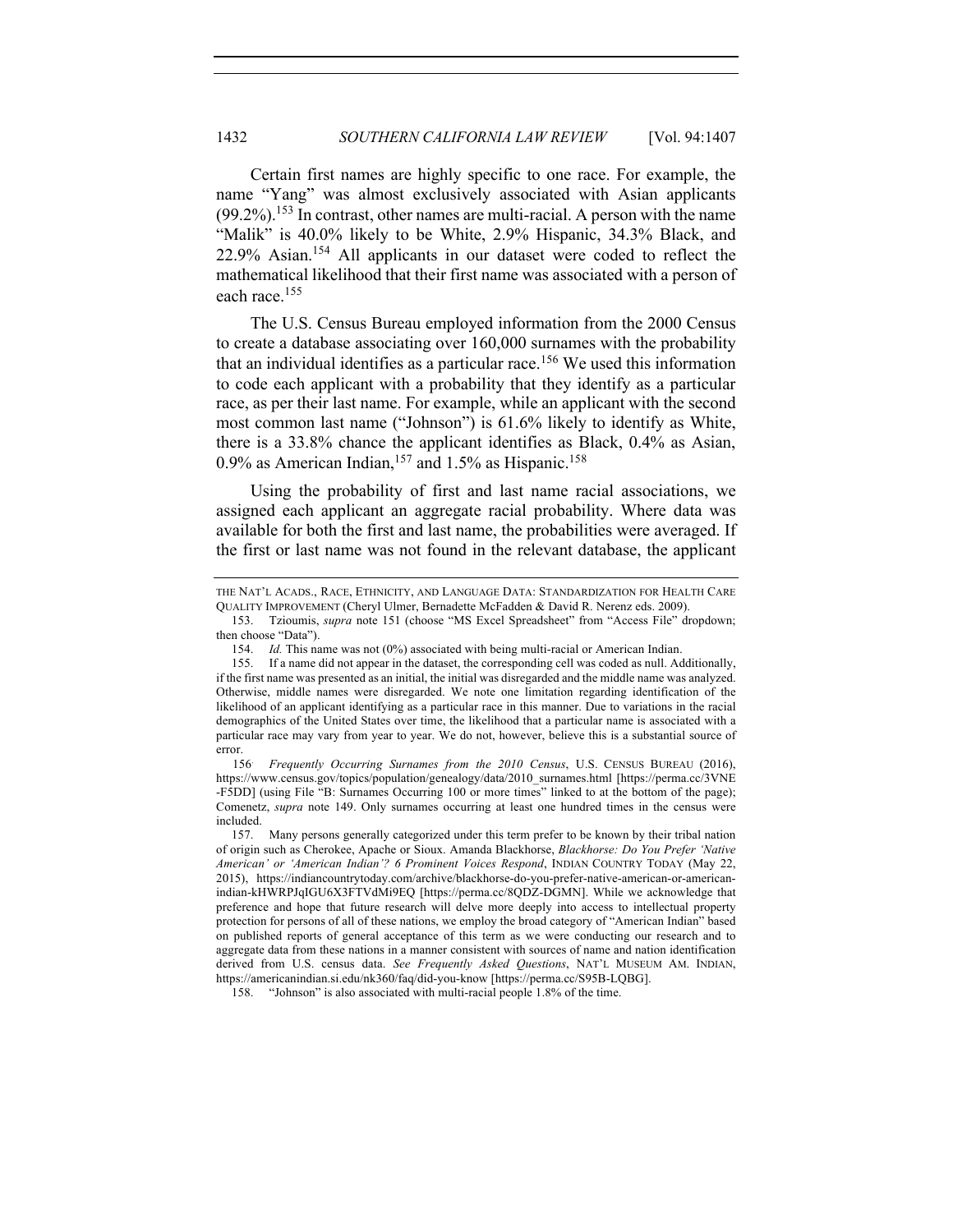was coded as having the demographics associated with the name for which data was available.

For example, an applicant named "Maurice Q. Gray" would be coded as having a probability of being 67.5% White, 27.5% Black, 0.1% Asian, and 2.5% Hispanic by averaging the associations for the first and last names. Data for the middle initial would be ignored. The last name "Skywalker" does not appear in the relevant database. Therefore, an application submitted by a person named "Maurice Q. Skywalker" would be coded using census data correlated with the first name "Maurice." Consequently, in our data, this application would be treated as having a 64% probability of being prosecuted by a White applicant, a 31% chance of being submitted by a Black applicant, 2% by an Asian, and 4% by a person of Hispanic origin. This approach allowed identifying the probability of the race of applicants for 96.8% of all domestic applications filed by one person and for at least one applicant in 97.0% of trademark applications submitted by more than one person.

Our methodology accounted for applications filed by more than one person in the following manner. We calculated the racial probability for each applicant and then weighted each application as if it were filed by one person so as not to give twice as much weight to a single application filed by two persons. For example, if an application was filed by two individuals, one with a 100% likelihood of being White and the other with a 100% likelihood of identifying as Black, the data for that application would be counted as having a 50% likelihood of being filed by a White applicant and 50% by a Black applicant. However, applications were only coded with racial information if data reflective of race was available for at least one applicant. Some names were so rare that no data was available. For example, a person named "saldjfdfj" would not have been coded and counted in our study because no data correlating with race is available for this name.

The number of applications for which no race data is available is rising, up to 4.2% in 2018 from 1.6% in 1986. This trend might reflect an additional increase of "uncommon" or "foreign" sounding names. It is possible that many of these individuals are not White, but the data does not wholly support this conclusion. For example, in 2018, out of 10,526 applicants with no last name race data, the top 10 were: *[no entry]* (46 entries), *robert mcferrin* (24), dor-el (21), fouerti (19), dusanenko (15), cliffords (14), korpman (13), pakter (13), sinek (13), and cohanfard (12), with the italicized entries possibly indicating an error or omission in the application.

#### C. GENDER

We identified the probability of an applicant's gender using information from Gema Martinez, Julio Raffo, and Kaori Saito's *Identifying the Gender*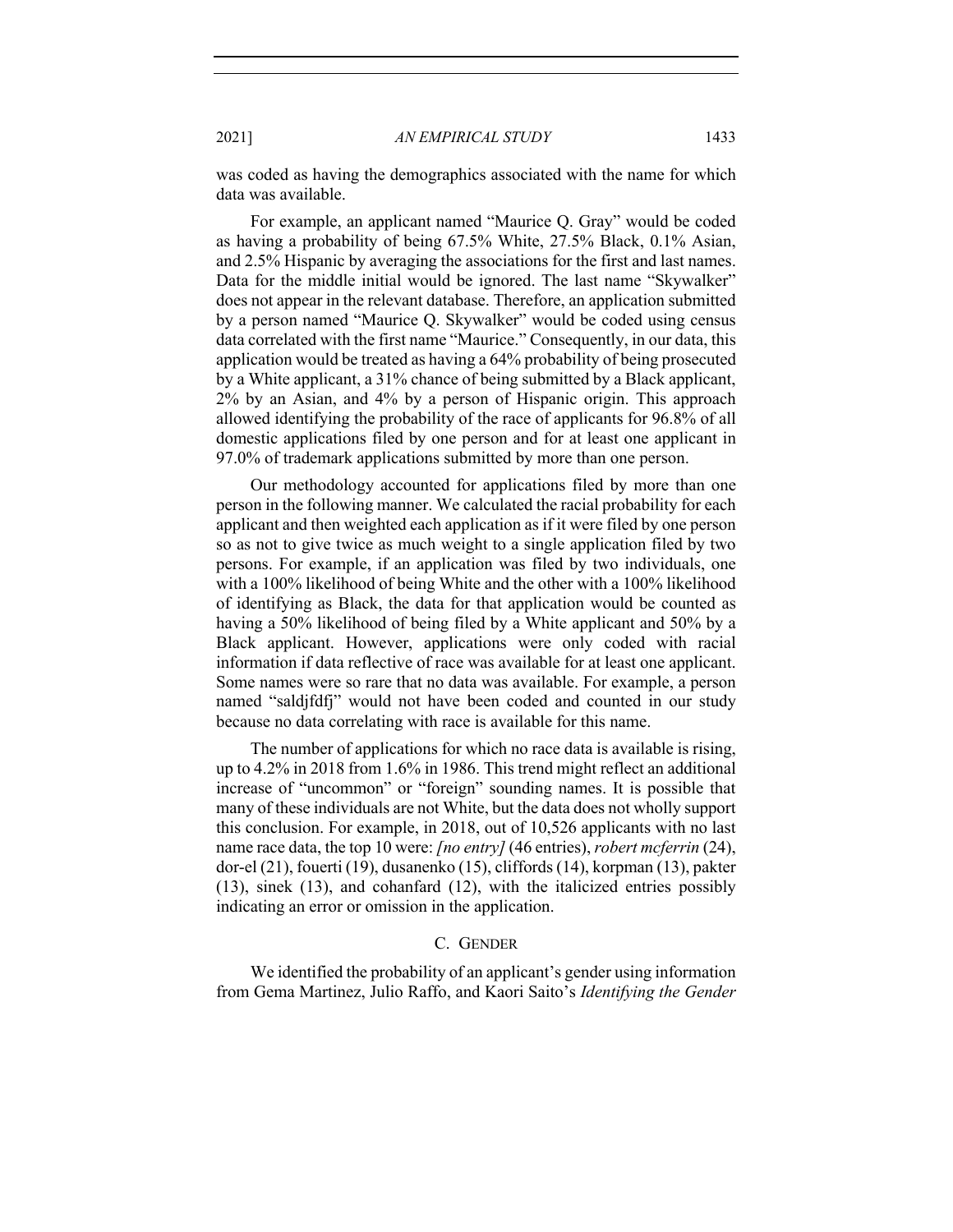*of PCT Inventors*. <sup>159</sup> To determine a patent applicant's gender from applications in multiple countries, they produced a gender-name dictionary correlating an expected gender with the individual's first name and country of residence.<sup>160</sup> Because our analysis evaluates domestic applicants, we coded each individual with a binary gender by comparing their first name (or middle name if only given a first initial) with U.S. data from Martinez, Raffo, and Saito.

This method maximizes the percentage of applicants coded for gender. While such an approach loses nuance for gender ambiguous names like "Riley" (considered male) and "Avery" (no gender associated), it provides data for the substantial majority of individuals. This approach allowed identifying gender for 92.9% of all applicants and for at least one applicant in 93.3% of all applications.

A later section of our study necessitated identification of applicants with names that appear to be androgynous to the average trademark examiner. To do so, we had to break applicants into those with common (gender obvious) names and those with rare, but gender-specific, names whose gender would not be obvious because examiners are not familiar with the name. Thus, we identified whether an applicant's name was common by comparing applicants' first names to the Social Security Administration's top 1,000 boy and girl names for the years 1901 to 2000. Names are considered common (and thus, gender identifying) if they are included in this list. This approach complies with methodologies previously used in the literature.<sup>161</sup>

#### D. OTHER DATA

Beyond demographic information associated with individual applications, we collected the identities of trademark examiners and applicants' attorneys associated with each application. Consistent with the approach described above, demographic data was assigned for these individuals. Attorneys' experience was also collected. For each application, we ascertained the number of applications filed by that attorney at the time of filing. $162$ 

Application-specific result data was also collected. We coded each

<sup>159.</sup> Martinez et al., *supra* note 64.

<sup>160</sup>*. Id.*

<sup>161</sup>*. See, e.g.*, Schuster et al., *supra* note 72.

<sup>162.</sup> To do this, we matched the exact name of the attorney. This approach may undercount relevant applications if the attorney changed the way they list their name (for example, starts listing a middle initial) but avoids issues in which two attorneys share first and last names but one includes a differentiating name detail (for example, a middle initial) that can be used to distinguish them.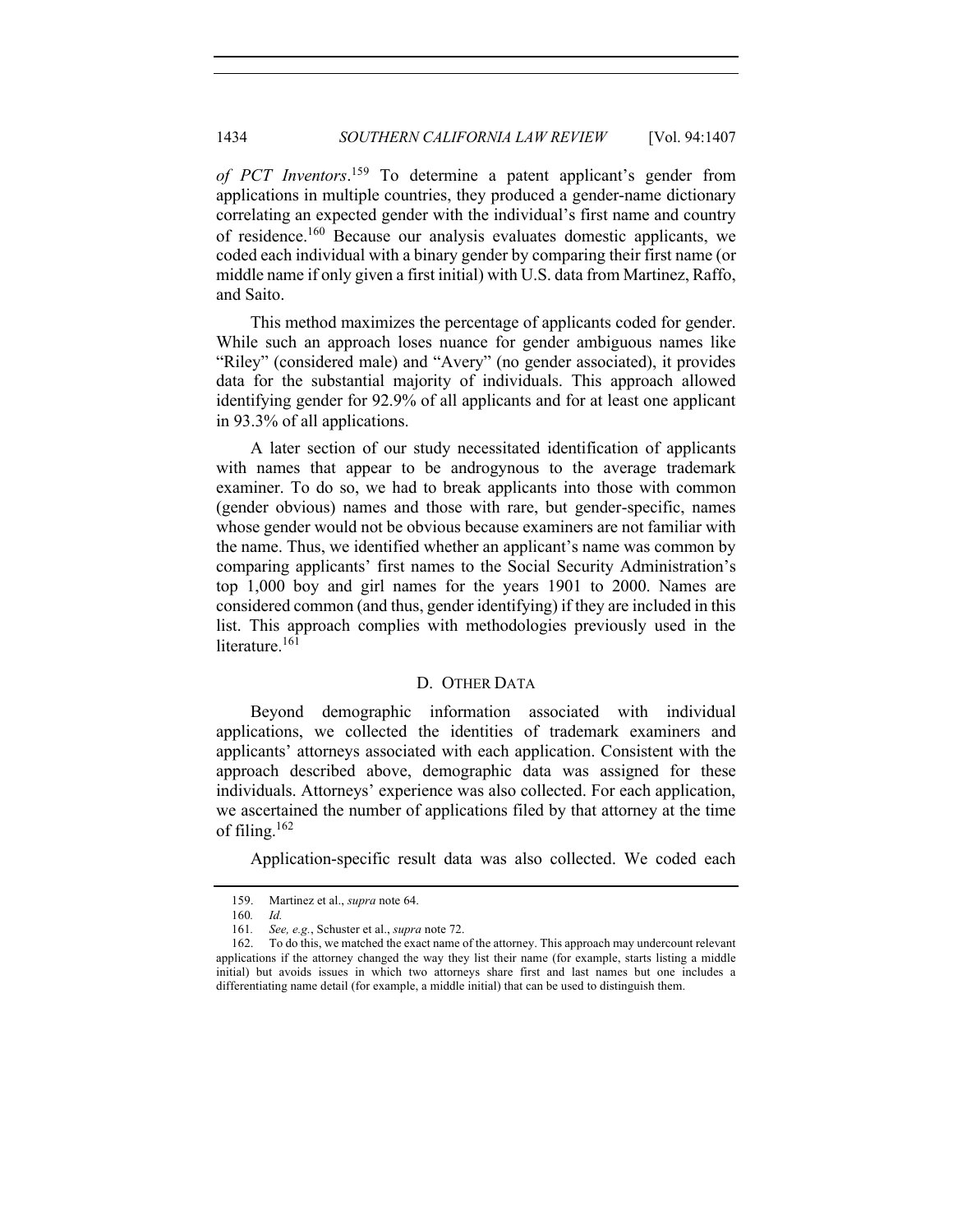entry for when (and whether) it was filed, published, opposed,<sup>163</sup> and registered (on the supplemental or principal register). Applications were also identified as either an intent-to-use or use-based application. All applications were also coded according to the international class(es) listed on the application. Note that an application was generally treated as a single filing, regardless of how many international classes were claimed.<sup>164</sup>

We recognize multiple limitations with the approach we used. Like a plane flying thousands of feet above the ground, we seek to view the general shapes and contours of the landscape, with the understanding that this level of generality is bound to miss many interesting details. There are multiple nuances to race and gender dynamics that would be fascinating areas of further research. Gender and race are fluid concepts, and some applicants' race and gender identifications may change over time as they self-actualize and uncover ancestral information. Gender and racial perceptions and assumptions by examiners may differ from the self-identification of applicants. Although we do note some preliminary intersectionality of gender and racial probabilities below, we acknowledge that our data does not account for the growing number of persons who identify as multi-racial per se. We attempt to account for this dynamic, however, through our approach of treating each application as having a probability of being submitted by persons of multiple races instead of assigning each applicant as having a unique racial identity.

#### IV. EMPIRICAL ANALYSIS

One may reasonably hypothesize that race and gender do not correlate with success before the USPTO and start an analysis with the null hypothesis that race and gender have no effect on success in prosecuting trademarks. From that premise, it could be theorized that the percentage of each race and gender group who succeed in prosecuting trademarks would match that group's percentage of the U.S. population. This theory would be premised on the observation that there is no obvious reason why the percentage of women, for example, who file and succeed in trademark prosecution would not match the number of women in the U.S. population.

However, we expected that the USPTO application and success rates for each group would find that women and minorities are systematically underrepresented vis-a-vis their presence in the population. This pattern would be consistent with those revealed in the patent and copyright studies

<sup>163.</sup> An application was deemed to have been opposed if it was coded with the USPTO's "OP.I" code for "OPPOSITION INSTITUTED NO. 999999."

<sup>164.</sup> Exceptions to this rule are identified herein.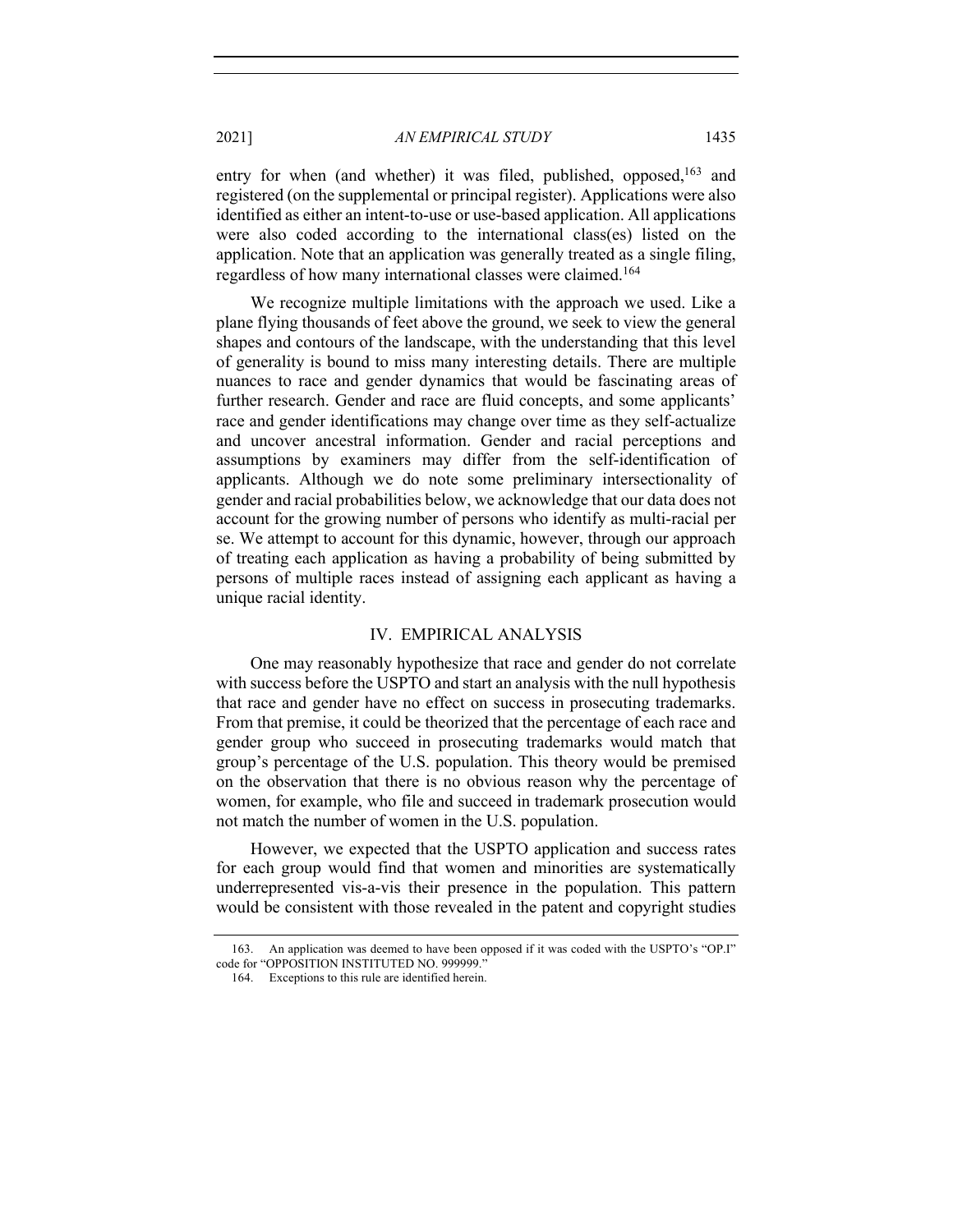noted above.<sup>165</sup> The patent literature showed greater disparities than the copyright literature, and because trademark applications fall closer to copyrights in terms of cost, expense, and difficulty of obtaining registration, one might expect the trademark data to fall somewhere between copyright and patent data in the degree to which minorities are underrepresented. This theory could be based on the idea that access to capital is less available to women and minorities or that there may be some institutional governmental bias that disproportionately presents obstacles to women and minorities who seek to protect intellectual property rights. According to this hypothesis, the success rates before the trademark side of the USPTO would fall somewhere between women and minority success rates before the patent side of the USPTO and before the copyright side of the United States Copyright Office. The following analysis only partially supports our hypothesis. Instead, trademark law provides its own nuanced and unique landscape, especially with respect to gender.

In contrast to other fields of intellectual property, we find that trademark applicants who are women succeed at a higher rate than men in securing registrations before the USPTO. Also, in contrast to earlier work, no evidence supports institutional bias against women. The data does, however, reflect disparate success rates for several minority populations. Our specific findings are as follows.

# A. DESCRIPTIVE RESULTS

Before focusing on the set of trademark applications filed by individuals, it is important to note that the majority of trademark applications are filed by organizational entities.<sup>166</sup> As such, our study captures only one part of the trademark landscape, as corporate applicants do not have inherent race or gender. Before turning to focus on individual applicants, we begin by situating them in the larger picture regarding people who file applications through corporate entities. Figure I shows the relative percentages of U.S. trademark applications filed by domestic individuals, corporations, and limited liability companies between 1986 and 2017. The solid lines depict organizational entities with the darker grey reflecting corporations and the

<sup>165.</sup> This hypothesis, of course, is presented only with regard to individual, domestic applications, as we have no demographic data for nonindividual applications and do not study international applications here.

<sup>166.</sup> The effects of race and gender on corporate applications are beyond the scope of this study. Insights on this topic may be found through consideration of the race and gender of the applicant's leadership at the time each application was filed. Studying the gender and race of the applicants' counsel and the examiners who review each file may also yield interesting results. This topic would be fertile ground for future research and would provide interesting points of comparison with the findings described here.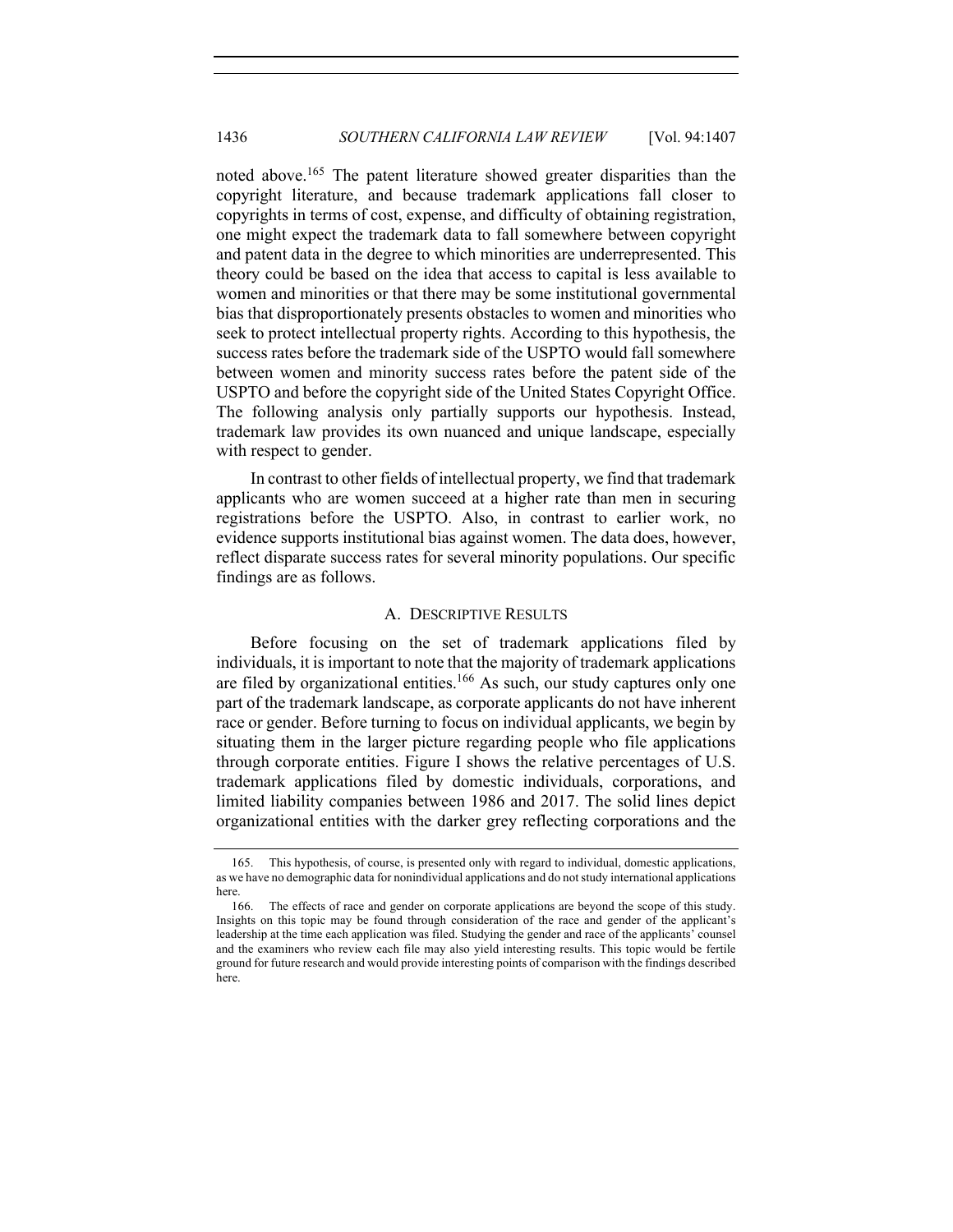lighter grey reflecting limited liability companies. The dotted line represents individual applicants. The dashed line represents applications filed by a variety of other entity types including, partnerships, limited partnerships, trusts, estates, and joint ventures.



FIGURE I. Percentage of U.S. Trademark Applications by Entity Type

The most dramatic increase reflected in Figure I is seen in the number of applications filed by limited liability companies. A near mirror image of that trend can be seen in the simultaneous decrease in the number of corporations not organized as LLCs. In contrast, the percentage of trademark applications filed by individuals represents its own pattern, increasing, albeit less dramatically, over the past three decades. In 1986, only 8.6% of all applications were filed by individuals. The percentage rose steadily to 17.1% in 2003 and since then, has hovered between 16–19% through 2018.

Because Figure I shows applications in percentages, it may lead one to conclude that the number of trademark applications has held steady. In fact, the data reflect a dramatic increase in the total number of trademark applications filed annually in aggregate and by individuals. To show this trend as well as an explanation of how combined corporate filings compare to those of individuals, Figure II displays LLC and corporate applications together. Instead of showing the results by percentages, it depicts the number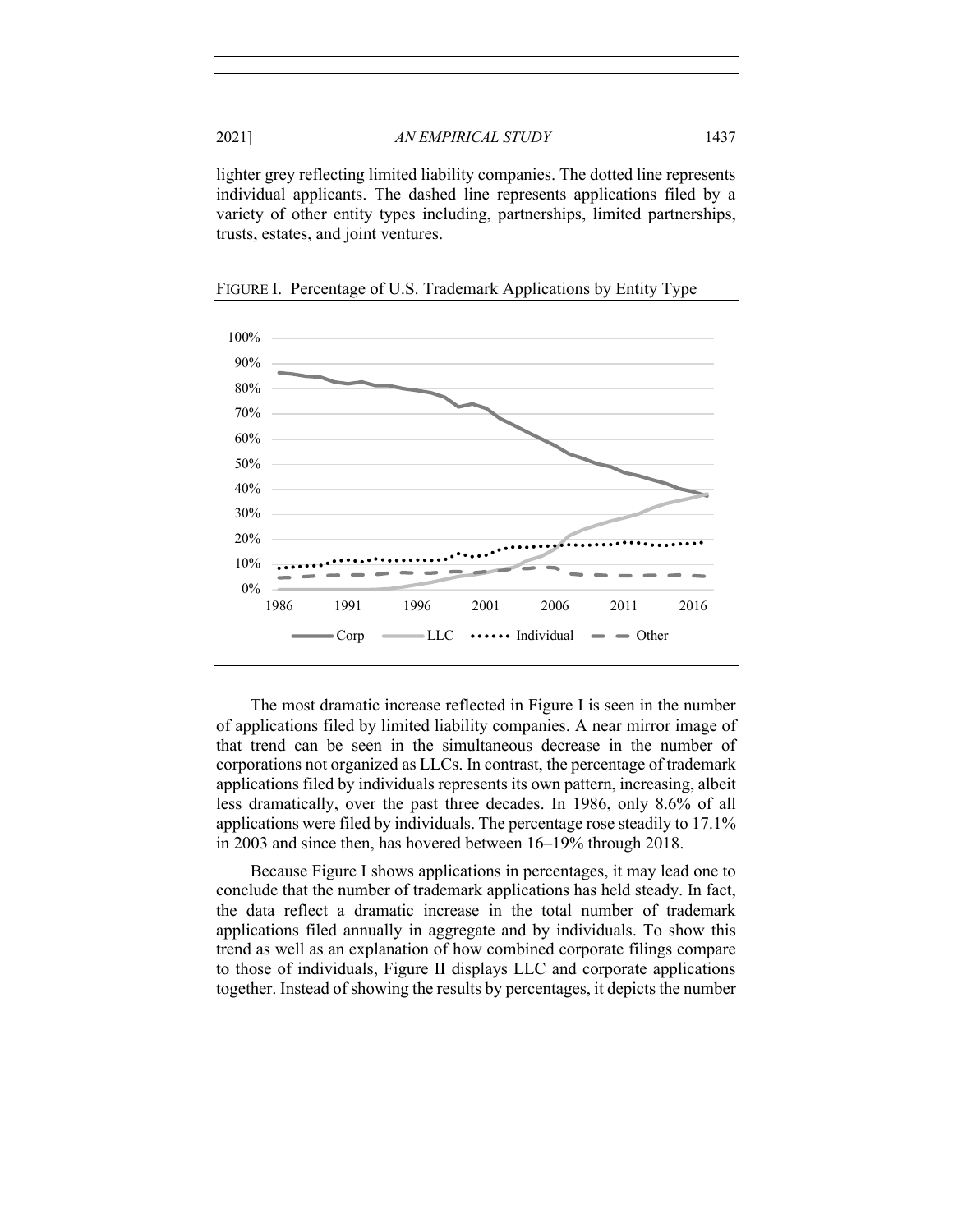of applications that have been filed each year. Accordingly, Figure II shows that the quantity of both domestic individual and corporate applications has been steadily increasing.



FIGURE II. Three Decades of Corporate and Individual Trademark Applications

In 1986, 52,214 trademark applications were filed with the USPTO by domestic applicants, and only 4,490 of those were submitted by individuals. By 2018, 337,689 were filed overall, and 64,836 of them were filed by individuals.167 In three decades, the annual number of trademark applications filed by corporations had increased by a multiplier of 5, rising from 47,398 to 254,955 in 2018. At the same time, the number of applications filed by individuals increased by a multiplier of 14.

The entire pool of domestic trademark applications filed between 1986 and 2017 amounts to 6,370,829 separate files. Of this aggregate number, 1,022,268 applications were filed by individuals. While individual applications constitute only 16.2% of the entire trademark application pool over the past three decades, we are nonetheless able to conduct our analysis on all applications filed by individuals, giving our study a robust number of

<sup>167.</sup> Note that for current purposes an application was considered a single application, even if it sought protection in multiple classes of goods and services.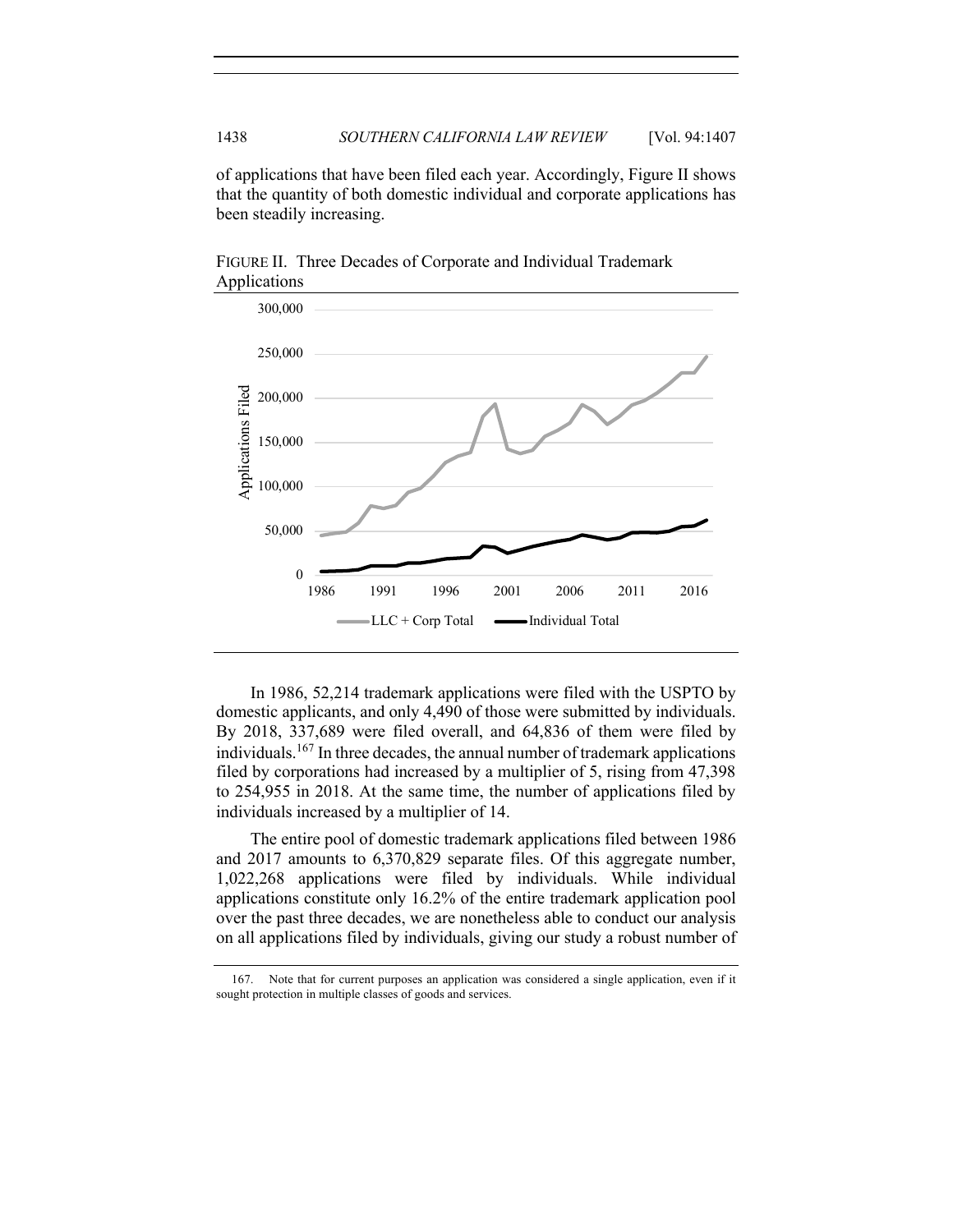applications to examine. After identifying the entire set of trademark applications filed by individuals, we broke that data down further to see how gender and race correlated with success in the trademark registration process.

# 1. Race and Trademark Applications

From the population of applications filed by domestic individuals, we next determined the extent to which different racial groups filed trademark applications. Figure III below shows a steady increase of the percentage of minority applicants over the timeframe of the study. However, as discussed below, Figure III does not present the entire story.



FIGURE III. Percentage of Trademark Applications by Race

If all races filed trademark applications at the same rate, one would expect the percentage of trademark applications to match each group's percentage of the U.S. population. To get an idea of the trademark activities for each race, the percentage of trademark applications from that race must be compared to its percentage in the overall population. For example, White applicants filed 82.88% of the applications in 1999 but represent only 69.78% of the overall population, such that they are overrepresented in the population of trademark applicants for that year. Specifically, they are overrepresented by 19% (82.88% / 69.78% = 1.19). Both variables change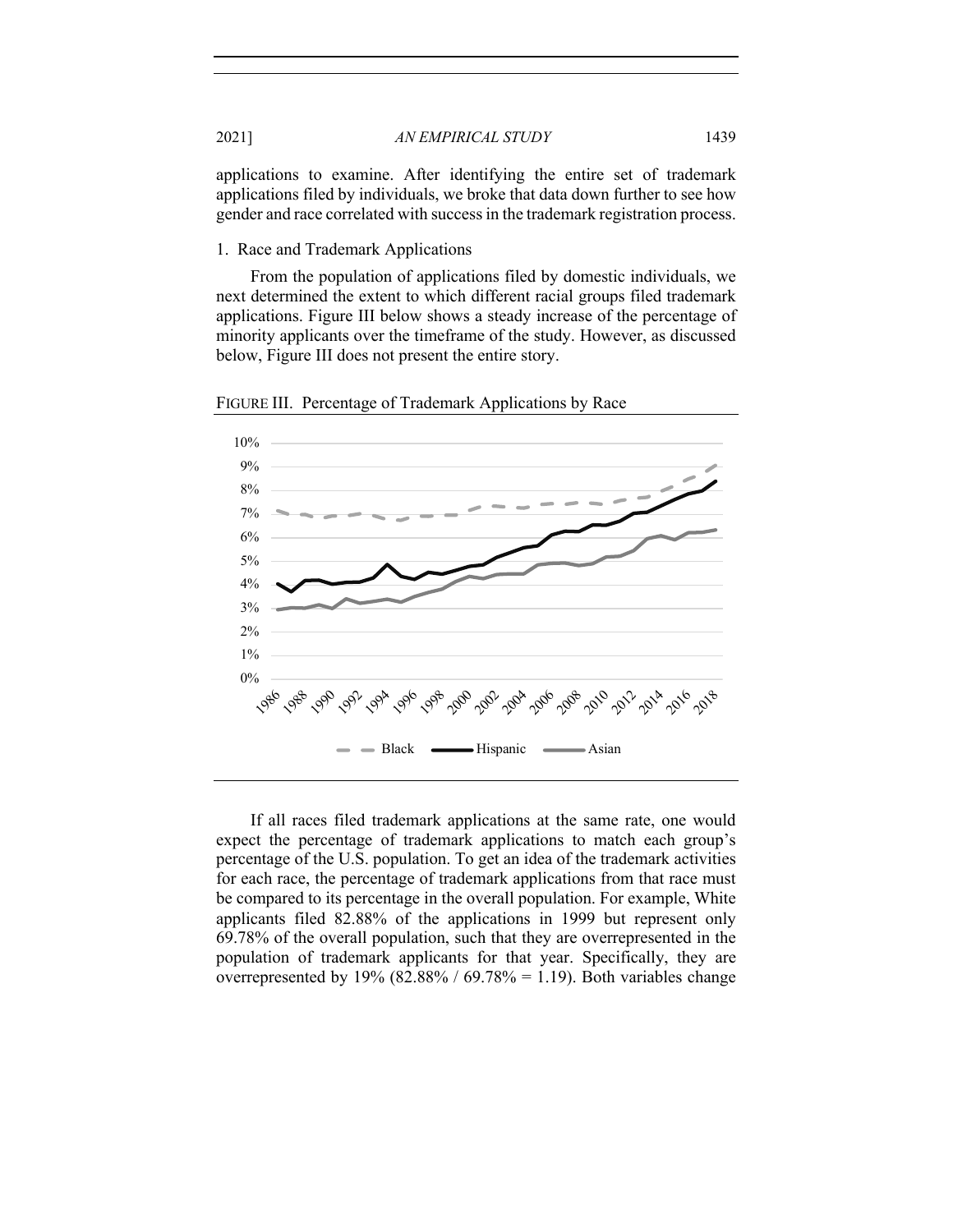each year. During the thirty-year period we examine, the population of the U.S. has changed substantially. Census data reflect a decrease in the percentage of residents identifying as White.

We accomplished the comparison by showing the racial percentages of trademark applications over time and comparing those percentages to census data. Initially, we obtained data of census percentages from 1980, 1990,  $2000$ , <sup>168</sup> 2010, <sup>169</sup> and an estimate of 2018.<sup>170</sup> Changes in the population were estimated to occur at a linear pace between census dates, so that racial breakdowns could be quantified for each year. For example, the Hispanic population increased from 8.99% in 1990 to 12.55% in 2000; from this we estimate the Hispanic population in 1995 as 10.77% (that is, half-way between the 1990 and 2000 percentages).

Figure IV shows the ratio of trademark applications filed by each racial group relative to that group's percentage of the U.S. population in that year. If, for example, the percentage of Asian trademark applicants matched the percentage of Asians in the U.S. population in any year, the data point for that year would rest on the "0" line, depicting no difference. Any line above "0" indicates that group's overrepresentation percentage. A data point on the 15% line (reflecting, for example, White applications between 1994–95 and Asian applications between 2014–15) shows that in that year, the group's trademark applications exceeded the group's percentage of the population by 15%. Similarly, a data point below the 0 line shows an underrepresentation of applications compared to the population by the percentage indicated. An upward trend moving from left to right indicates that the group has increased their filings relative to their percentage of the U.S. population over time.

<sup>168</sup>*. Population by Race*, CENSUSSCOPE, http://www.censusscope.org/us/chart\_race.html [https:// perma.cc/3Y7P-FLHD].

<sup>169</sup>*. Modified Race Data 2010*, U.S. CENSUS BUREAU (2010), https://www.census.gov/ data/datasets/2010/demo/popest/modified-race-data-2010.html [https://perma.cc/N8FF-JH24].

<sup>170</sup>*. QuickFacts United States*, U.S. CENSUS BUREAU, https://www.census.gov/quickfacts/ fact/table/US/PST045218 [https://perma.cc/CL2V-8Y2R].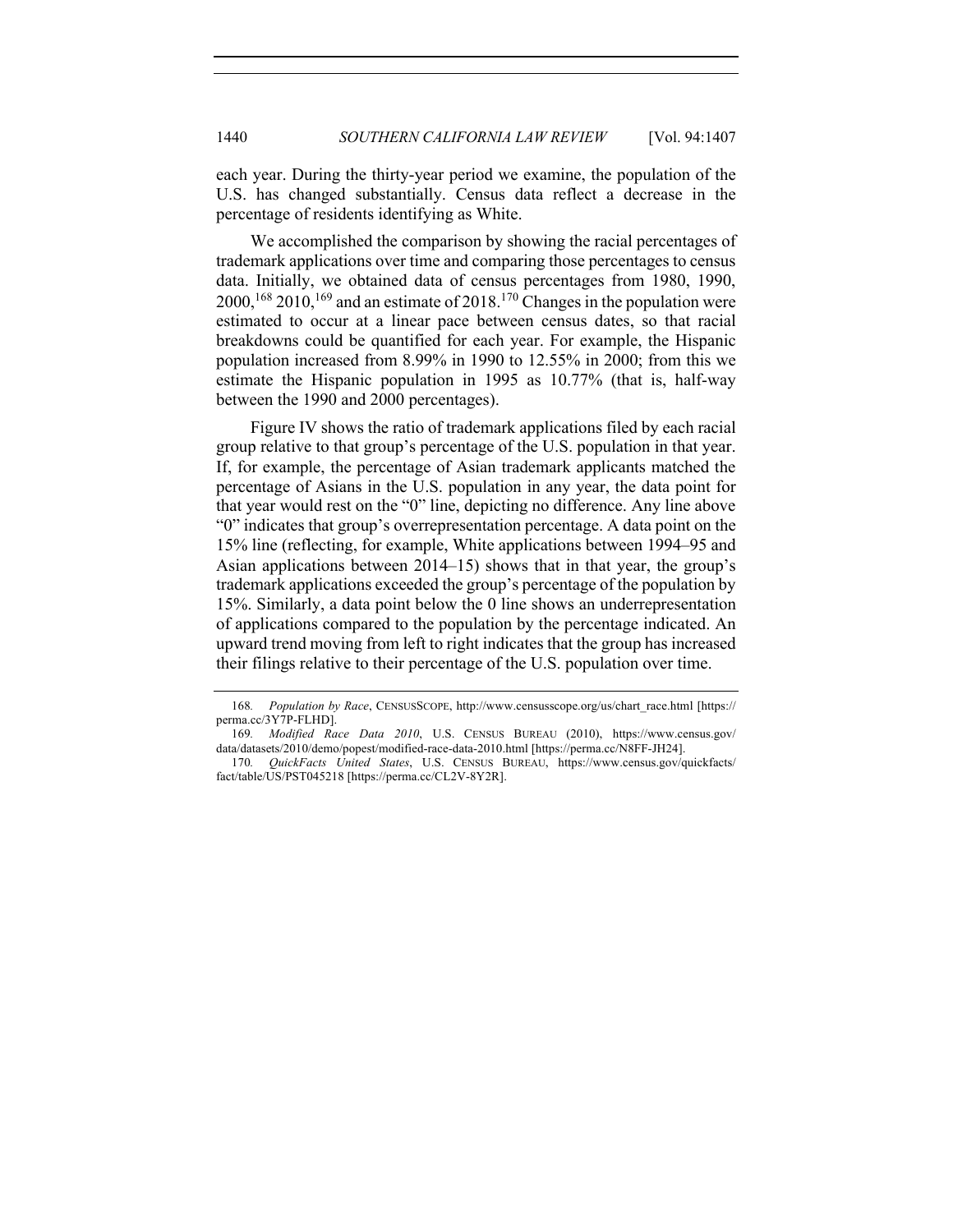

FIGURE IV. Ratio of Trademark Applications to Percentage of Population by Race

The top two lines show that Whites and Asians are overrepresented within the trademark applicant population, while the bottom two lines indicate that Black individuals and Hispanics are underrepresented. The percentage of White applicants has decreased by approximately 11% during the thirty-year period we examined, but given disparate racial population trending (with the White population growing at a lower rate than the non-White population), the relative percent of White applicants has increased from a 9% overrepresentation in 1986 to a 23% overrepresentation in 2018. Black individuals are underrepresented in the pool of trademark applicants throughout these three decades, but the relative representation of Black applicants has increased significantly. In 1986, the number of Black applicants constituted 39% less than their percentage of the population. That underrepresentation holds constant until 2010 when the black line begins to move up showing increases in trademark applications compared to population trends. By 2018, the black line has moved up to -27%, showing that Black individuals are filing more trademarks and are steadily closing the underrepresentation gap. Asian applications were overrepresented during the entire period, but as the double line illustrates, their overrepresentation decreased from 29% in 1986 to 11% in 2018. The greatest level of underrepresentation, depicted by the dashed line, remained largely constant among Hispanic applicants, moving from -49% in 1986 to -56% in 2018.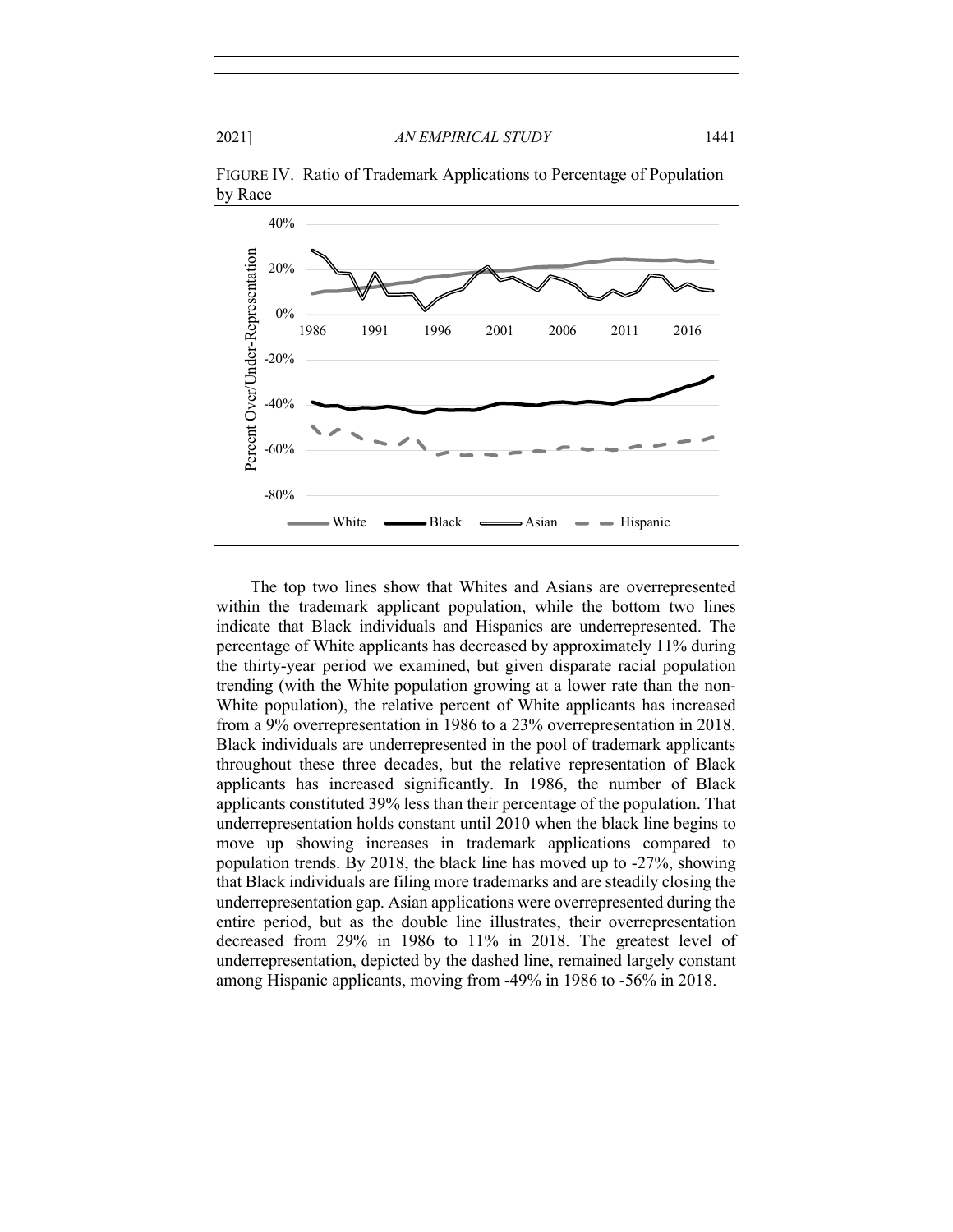Once all these applications were filed, the aggregate publication and registration rates did not reflect tremendous differences in success, though the statistical significance will be explored via regression subsequently. Between 1986 and 2018, the publication rates were 68.61% (White), 68.10% (Black), 67.07 (Hispanic), and 66.56 (Asian). The registration rates (1986 to 2015) were 46.47% (White), 45.18% (Black), 44.64% (Hispanic), and 45.98% (Asian). The non-White applications that were published increased from 15.2% of all publications filed in 1986 to 25.3% in 2018, <sup>171</sup> and the percentage of non-White applications that were registered increased from 15.2% in 1986 of all registrations to 23.2% for 2015.172 Across the 1986 through 2015 timeframe, domestic corporate or LLC applications were registered at a rate of 58.38% and the publication rate was 76.35% (1985 to 2018).

The uniform disparity between registration and publication rates is consistent with other empirical trademark studies showing registration rates that are significantly lower than publication rates because many intent-to-use trademark applications are dropped for business reasons and not due to flaws in the application or other procedural issues. No obvious trend is apparent with regard to the year-to-year relationship among these groupings. Statistical significance of these deviations is addressed in the regression analysis below.

Given prior work indicating that the presence of counsel correlates with higher success rates in trademark prosecution, $173$  we examined whether applicants of certain races were more or less likely to have their marks filed by a lawyer. The percentage of applicants represented by counsel is never more than 50% for any group of individual applicants, with the rates being 45% for applications likely filed by Hispanics, 44% for Black individuals, 46% for Asians, and 49% for Whites. While these percentages show only modest differences, we also examined representation percentage over time to determine whether the data reveal any noteworthy trends.

Figure V depicts the percentage of individual applicants represented by an attorney by race over time. Overall, the percentage of applications filed by legal counsel has plummeted from 70.2% in 1986 to 42.1% in 2018. All applicant groups demonstrate some consistency in that they are filing with the assistance of counsel less frequently. The most dramatic drop in the presence of counsel occurred after October 1998 when the USPTO first made

<sup>171.</sup> Among published applications filed in 2015, 23.3% of individual applications were non-White. 172. 2015 was selected as an end point to allow sufficient time for most applications to go

abandoned or be registered.

<sup>173.</sup> Gerhardt & McClanahan, *supra* note 33, at 620.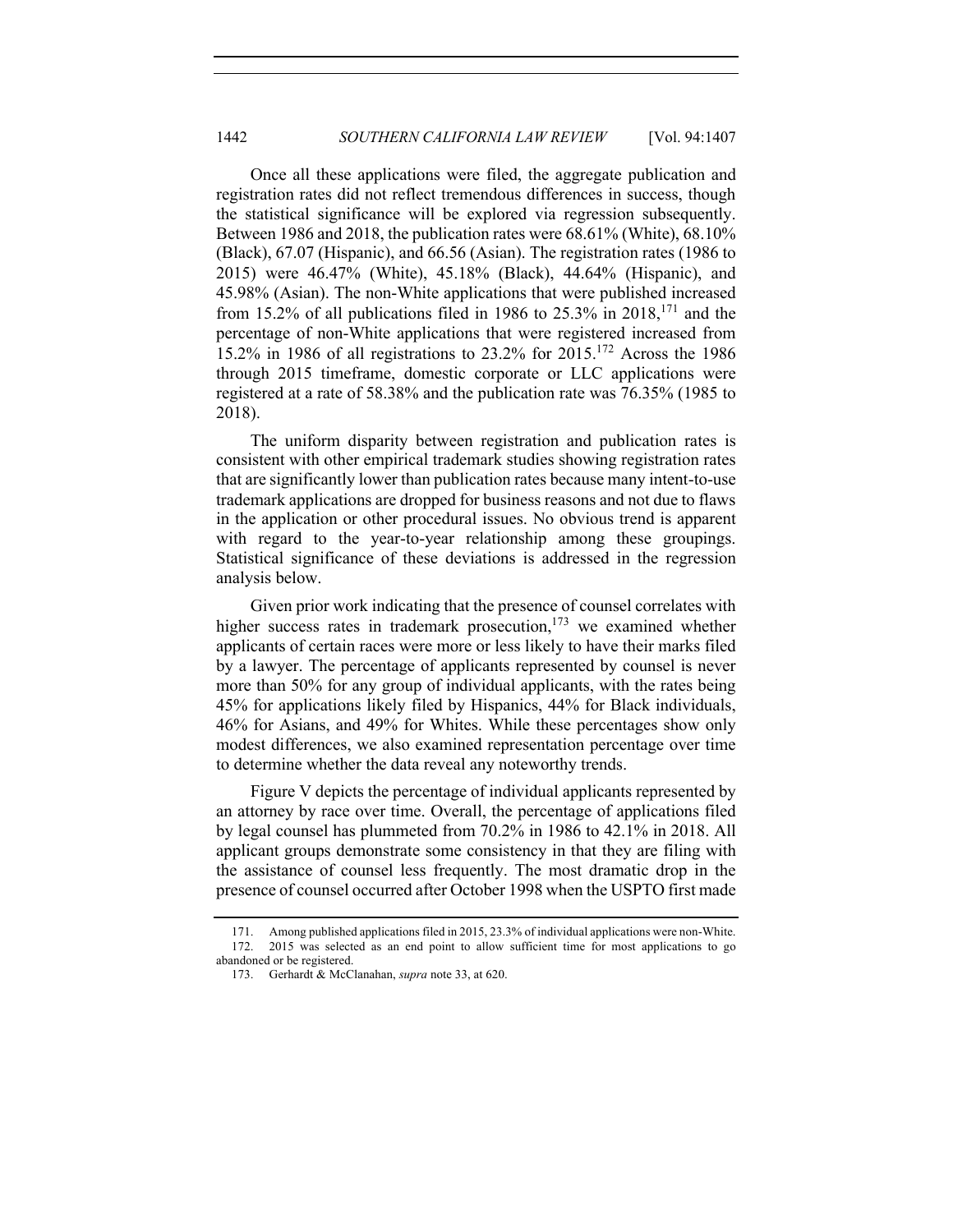it possible to file applications online.<sup>174</sup>



FIGURE V. Percentage of Applications Filed by an Attorney by Race

Figure V demonstrates that applications correlated with White and Asian names are more likely to have been filed with the assistance of counsel, while applications likely filed by Black individuals and Hispanic are less likely to have had that benefit. However, the percentages exhibit quite a bit of fluctuation from year to year. For example, applications filed by Asians were most likely to have been filed pro se in 2003 and the least likely, just two years later, in 2005. Given the general pattern of noteworthy differences but with apparent fluctuation along the way, our regression models will test whether race and the presence of counsel are variables that exert a statistically significant impact on success rates in prosecuting trademarks before the USPTO.

There is, however, one additional manner to quantify diversity in a single annual measure. To this end, we employ the Herfindahl-Hirschman Index ("HHI"). This measure originated as a means to quantify market

<sup>174.</sup> *Trademarks*, U.S. PAT. & TRADEMARK OFF. (1999), https://www.uspto.gov/about-us/perfor mance-and-planning/annual-reports/trademarks [https://perma.cc/BNB6-GKE6] ("In October 1998, we expanded the pilot to make Internet filing available to all customers . . . .").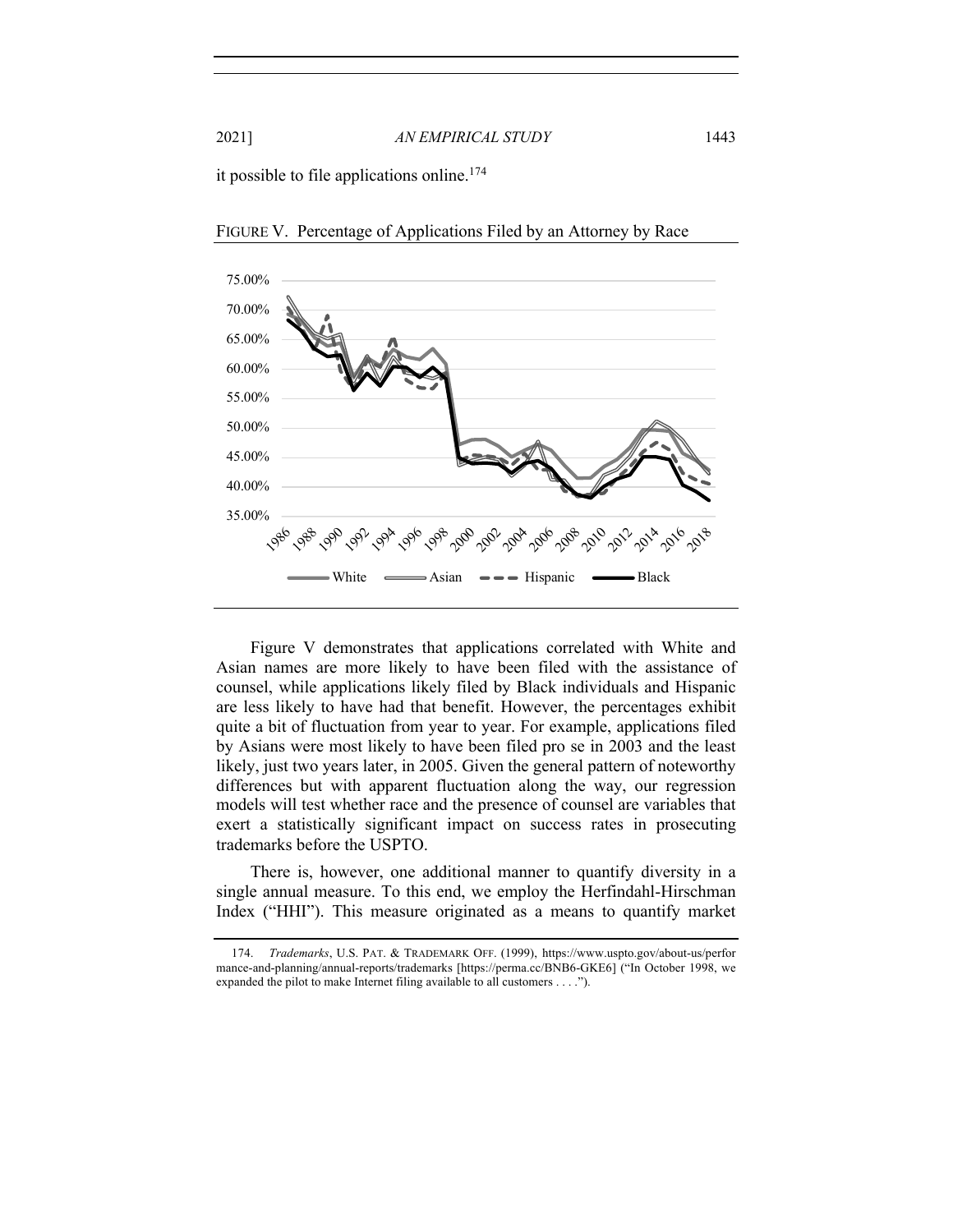concentration,  $175$  but has previously been utilized to measure racial diversity in economic literature.<sup>176</sup> The index is calculated by summing the squares of the market share of each firm in the market.<sup>177</sup> For example, if there are four firms with market shares of 10%, 20%, 30%, and 40%, the HHI would be equal to 3,000  $(10^2 + 20^2 + 30^2 + 40^2)$ . The higher the HHI, the more concentrated the market is;<sup>178</sup> a perfectly concentrated market (only one firm) would have an HHI of  $10,000$  ( $100<sup>2</sup>$ ). The benefit of HHI utilization is that it assesses the aggregate diversity of an entire population in a given year, as opposed to presenting multiple discrete attributes of a population (for example, 25% Hispanic, 25% Black, and so forth).

For current purposes, the index is calculated by squaring the percent of the U.S. population identifying as part of each racial group. For instance, a U.S. Census Bureau estimate of the 2018 population finds an HHI of 4175 (60.4% White, 12.5% Black, 5.7% Asian, 0.7% American Indian, 2.2% multi-racial, 18.3% Hispanic).<sup>179</sup> Comparing this to the HHI for the year 2000 (the first-year multi-racial data was reported) of 5,098 shows an increase in overall diversity (that is, a drop in HHI) over that eighteen-year period.<sup>180</sup>

Figure VI uses the HHI metric to show that the U.S. population<sup>181</sup> has increased in racial diversity faster than the increase in racial diversity among trademark applicants. The disparity peaked in the year 2010 (an HHI difference of 1,938) and has slowly begun to diminish. Nonetheless, in 2018, the disparity remained more substantial than it was in 1986.

<sup>175.</sup> Matthew I. Danzig, *China's New Guidelines on the Assessment of the Effect of the Concentration of Business Operators on Competition*, CURRENTS: J. INT'L ECON. L. 24, 27 (2012).

<sup>176.</sup> *See* Jessica B. Weiss & Paul M. Sommers, *Does Team Racial Composition Affect Team Performance in the NBA?*, 37 ATL. ECON. J. 119, 119–20 (2009) (measuring racial diversity among NBA players among five categories); Jennifer Patrice Sims, Whitney Laster Pirtle & Iris Johnson-Arnold, *Doing Hair, Doing Race: The Influence of Hairstyle on Racial Perception Across the US*, 43 ETHNIC & RACIAL STUD. 2099, 2104 (2019).

<sup>177.</sup> Danzig, *supra* note 175, at 27.

<sup>178.</sup> Jon Fougner, *Antitrust Enforcement in Private Equity: Target, Bidder, and Club Sizes Should Matter*, YALE J. REG. 25, 30 n.27 (2013).

<sup>179.</sup> U.S. CENSUS BUREAU, *supra* note 170.

<sup>180.</sup> CENSUSSCOPE, *supra* note 168 (2000 was chosen here for a 1:1 comparison, as it is the first year to include multi-racial as a category).

<sup>181.</sup> Note that the racial demographics of the U.S. population was taken from the decennial census, with the racial breakdown of years between censuses linearly estimated therefrom.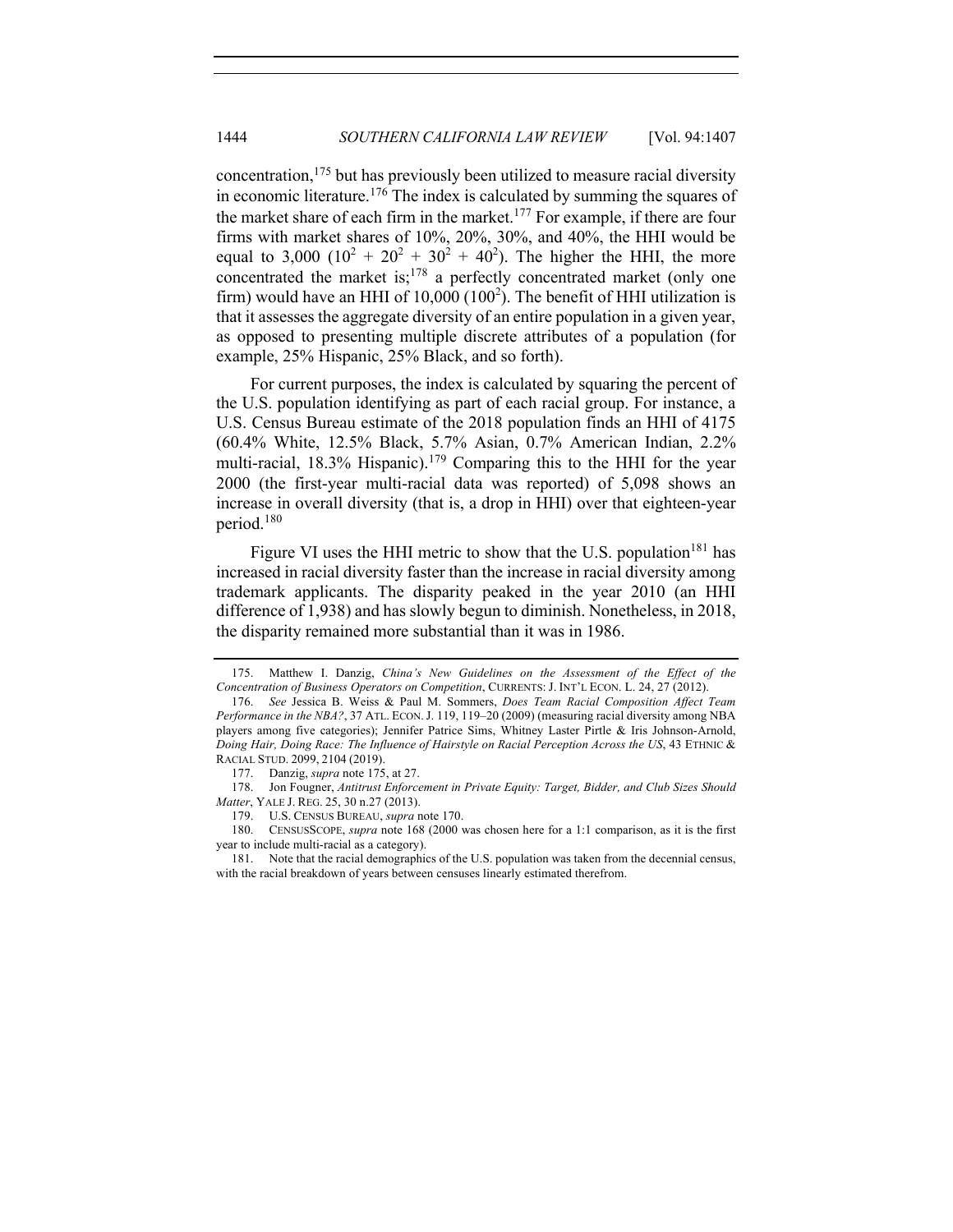



Figures VII and VIII separate out the HHI by international class. Each trademark application is filed for one or more particular goods or services.<sup>182</sup> The following two charts show a rough approximation of industry categories that are more or less diverse.



FIGURE VII. Racial HHI by International TM Class in 2017

182. For a complete list of categories, see *International Trademark Classes*, OPPEDAHL, https://www.oppedahl.com/trademarks/tmclasses.htm [https://perma.cc/YB4D-T7DK]. Note that for the HHI calculation, an application is considered to be part of each class it is filed in.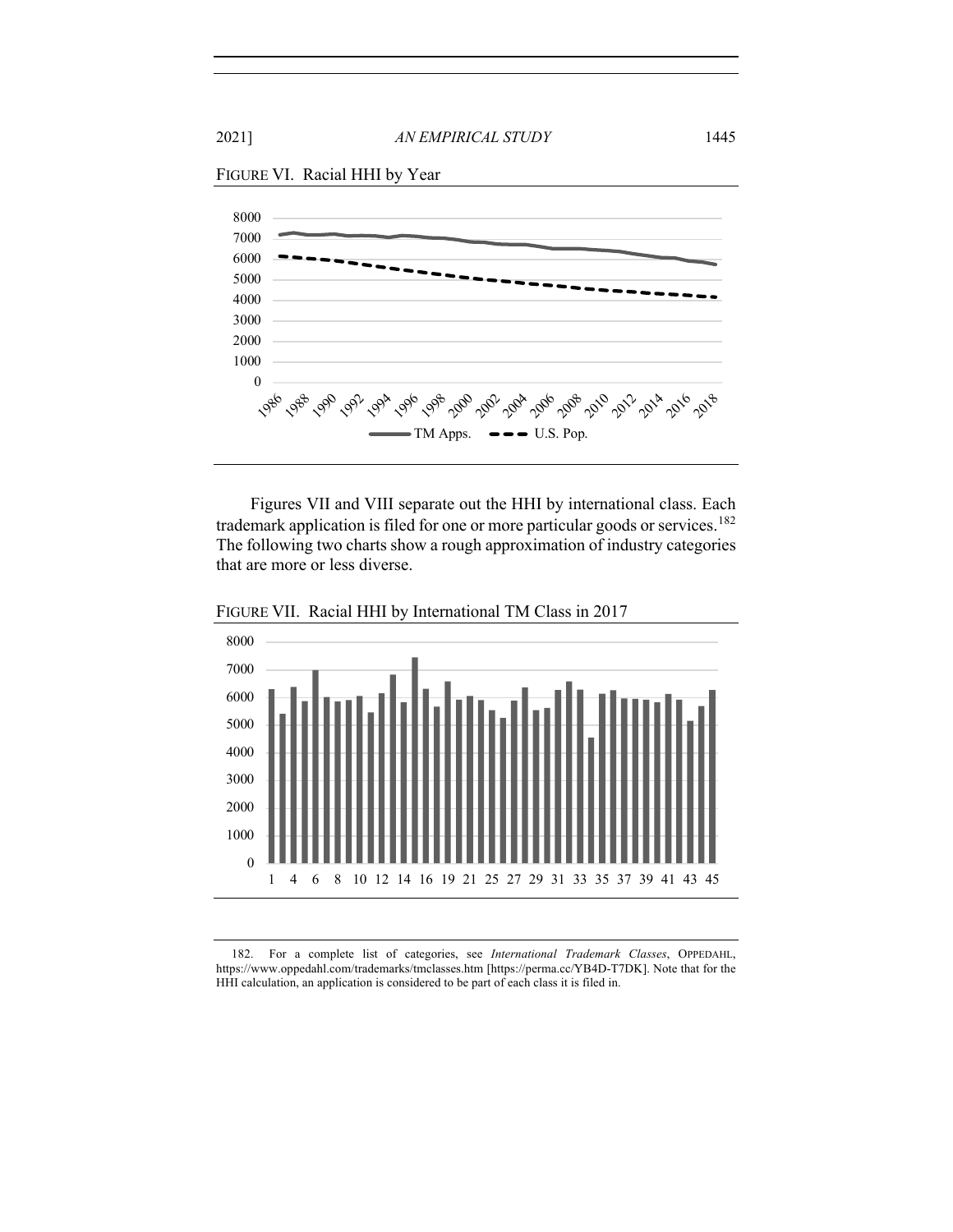Figure VII, depicting the HHI for applications filed in 2017, shows that classes thirty-four (Smokers' articles - 432 filings, 4569 HHI) and forty-three (Hotels and Restaurants - 2089 filing, 5169 HHI) were the most diverse. Classes fifteen (Musical Instruments - 156 filings, 7458 HHI) and six (Metal goods - 248 filings, 7004 HHI) were the least diverse. The finding for Class fifteen was particularly interesting given the predominance of Black and Latinx authors in copyrighted musical works. $183$ 



FIGURE VIII. Racial HHI by International TM Class (1986–2018)

Figure VIII aggregates the HHI data by class from 1986 to 2018. Consistent with the snapshot depicted in Figure V (for 2017), we see that classes thirty-four and forty-three are the most diverse. In this larger dataset, class fifteen remains the least diverse.

With regard to oppositions, the rate of opposition for published applications was largely consistent among applications correlated with different races. Across the cadre, opposition rates were: White (2.01%), Black (1.99%), Hispanic (2.14%), and Asian (2.27%). These rates are further explored in the regression analysis section.

2. Gender and Trademark Applications

Unlike data about race, the U.S. census data on gender has remained rather stable since 1980, with women forming a slight majority over men. For the entire time period in our study, women accounted for 51% of the

<sup>183</sup>*.* Brauneis & Oliar, *supra* note 84, at 63.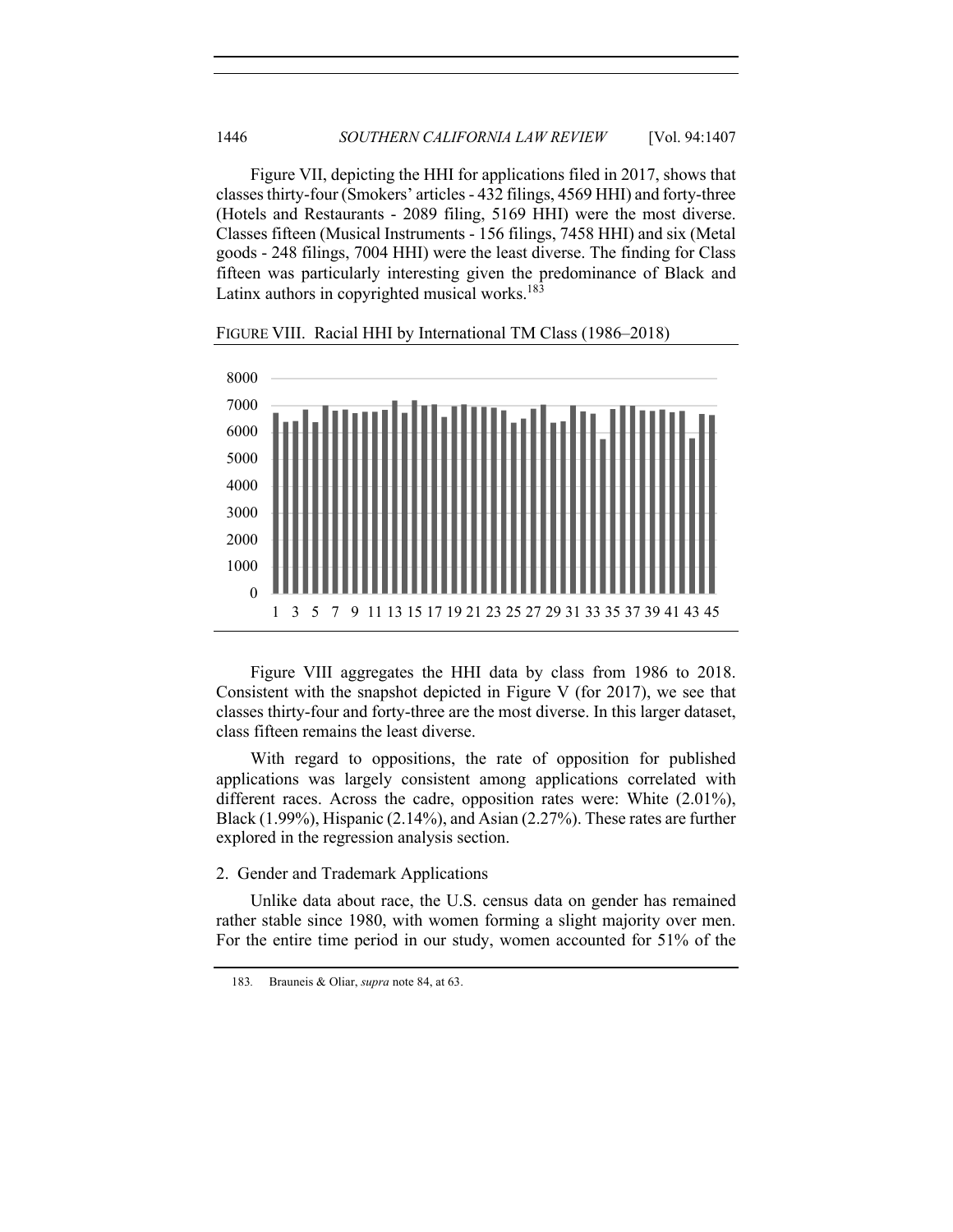U.S. population.<sup>184</sup> Although some U.S. citizens do not identify comfortably with one binary gender description, the census continues in 2020, as it has in past years, to ask that all persons identify as either male or female.<sup>185</sup> Because our study relies on census data to sort applicants by gender, our work does not account for a more nuanced view of gender that may be explored in future work.

As with race, one might hope that individual trademark applications filed by women would track their percentage in the U.S. population. The data unequivocally disprove that theory. In 1986, 23.9% of domestic, individual applicants for whom gender data was available were filed by women.<sup>186</sup> Over time, the gender disparity dissipated somewhat. The percentage of female applicants rose to 32.1% by 2018. Our findings are consistent with prior research conducted in 2012.<sup>187</sup>

Pursuant to the methodology explained above, for gender identification, we counted applications only if the gender of at least one applicant could be identified. Consequently, our study excludes some applications for each year, amounting to 5.0% of the 1986 applications and rising to 8.9% of the 2018 applications. Some of the applications were discarded because the names were not common enough to yield a reliable gender identification percentage. Others were omitted because the first names of the applicants were gender neutral.<sup>188</sup> For the vast majority of applications which did yield gender identifying information, Figure VII displays the percentage of applicants filed over time. The lower solid portion shows the decreasing number of male applicants while the upper striped portion shows the increasing percentage of women in the population of trademark applicants.

<sup>184.</sup> Women made up 51.3% of the U.S. population in 1990, 50.9% in 2000, and 50.8% in 2010. DENISE I. SMITH & RENEE E. SPRAGGINSM, U.S. CENSUS BUREAU, GENDER: 2000 (2001), https://www2.census.gov/library/publications/decennial/2000/briefs/c2kbr01-09.pdf [https://perma.cc/ A29W-EWQZ]; LINDSAY M. HOWDEN & JULIE A. MEYER, U.S. CENSUS BUREAU, AGE AND SEX COMPOSITION: 2010 (2011), https://www.census.gov/prod/cen2010/briefs/c2010br-03.pdf [https://per ma.cc/P8HP-TBB7].

<sup>185</sup>*.* NAT'L LGBTQ TASK FORCE, THE NATIONAL LGBTQ TASK FORCE'S GUIDE TO THE 2020 CENSUS: AN INTRODUCTION, https://www.thetaskforce.org/wp-content/uploads/2019/05/Guide-to-the-2020-Census-An-Introduction.pdf [https://perma.cc/M42S-NT8M].

<sup>186.</sup> The percentage of applications without any gender data hover at about 4% for the balance of the 1980s.

<sup>187</sup>*.* NAT'L WOMEN'S BUS. COUNCIL, *supra* note 120, at 99.

<sup>188.</sup> For example, in 2018, out of the 3,549 individual applicants with no gender data, 1,839 had no last name entered, the rest of the top 10 were gender-neutral: Kyle (288 entries), Jordan (215), Taylor (143), Tracy (131), Jamie (124), Robin (121), Casey (120), Leslie (111), and Jaime (87).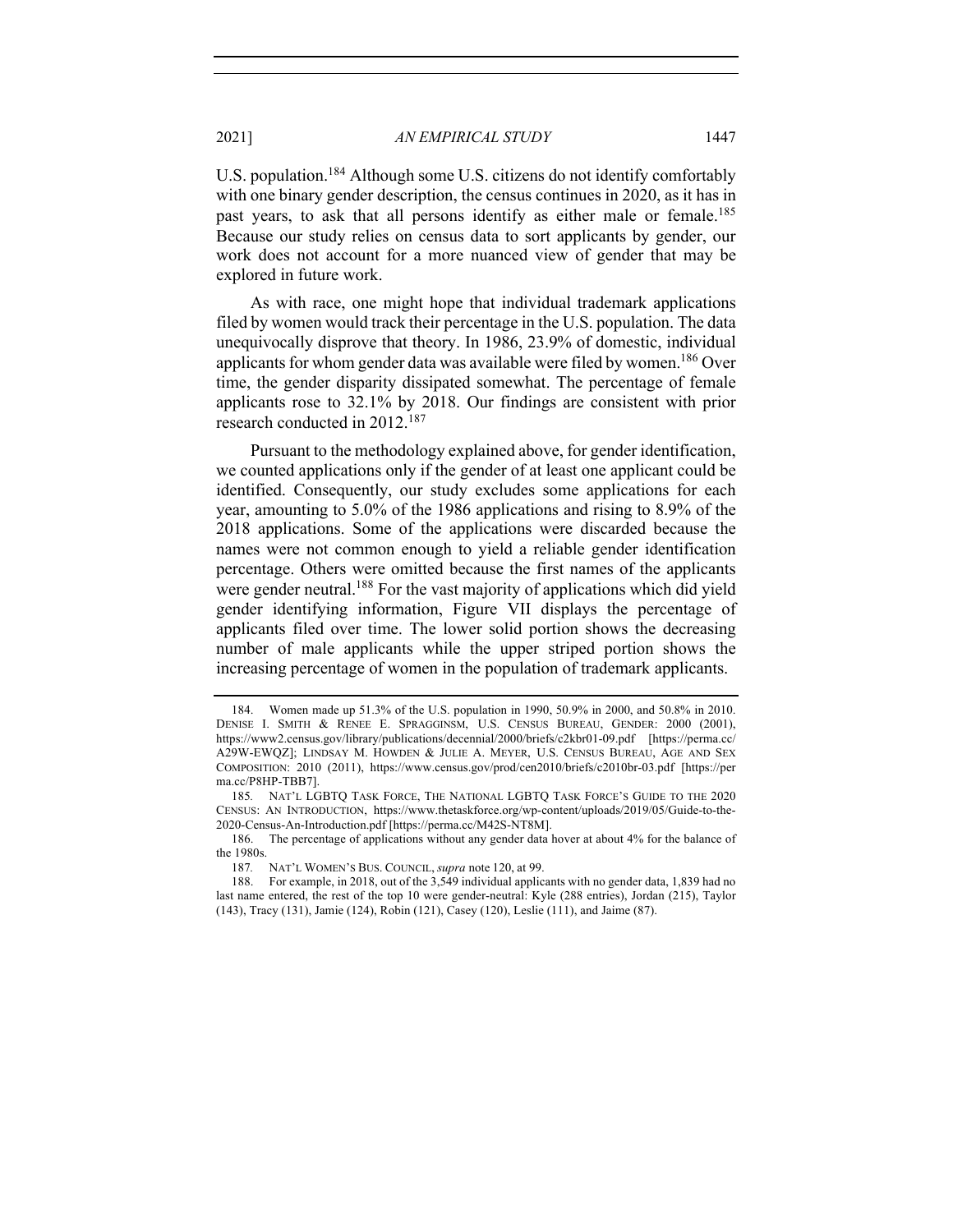

FIGURE IX. Percentage of Applicants by Gender over Time

Figure IX also demonstrates that men have filed many more trademark applications than women since 1986 (falling from  $\sim 76\%$  to  $\sim 68\%$  in 2018). The trend over the thirty-year period reflects a clear majority of male applicants for the entire period; however, the magnitude has diminished over time. The data demonstrate a constant albeit moderate decline in the number of male applications from more than 75% to less than 68%. From 1986 to 2000, men filed three out of every four applications. By 2001, the percentage of male applicants dipped below 75% for the first time. The percentage of male filers dropped below 70% in 2008 and hit its lowest point of 68% in 2018. Although a greater percentage of women are filing trademark applications than ever before, men still file significantly more trademark applications than women, notwithstanding their relative parity in the general population. 189

Figure X depicts the success rates of male and female domestic trademark applicants over time. The grey dotted line shows publication success rates for women, and the grey solid line shows registration rates. Similarly, the black dotted line depicts the male publication rate, while the black solid line depicts the male registration rate.<sup>190</sup>

<sup>189.</sup> This does not consider applications filed by men or women through business entities, as applications filed by nonindividuals were not included in our dataset. This may warrant future research.

<sup>190.</sup> Note that for a few years early in this dataset, the registration rate is greater than the publication rate. This is because some applications were never published but would still be registered on the supplemental register. Also, note that this only includes applications that are identified as 100% male or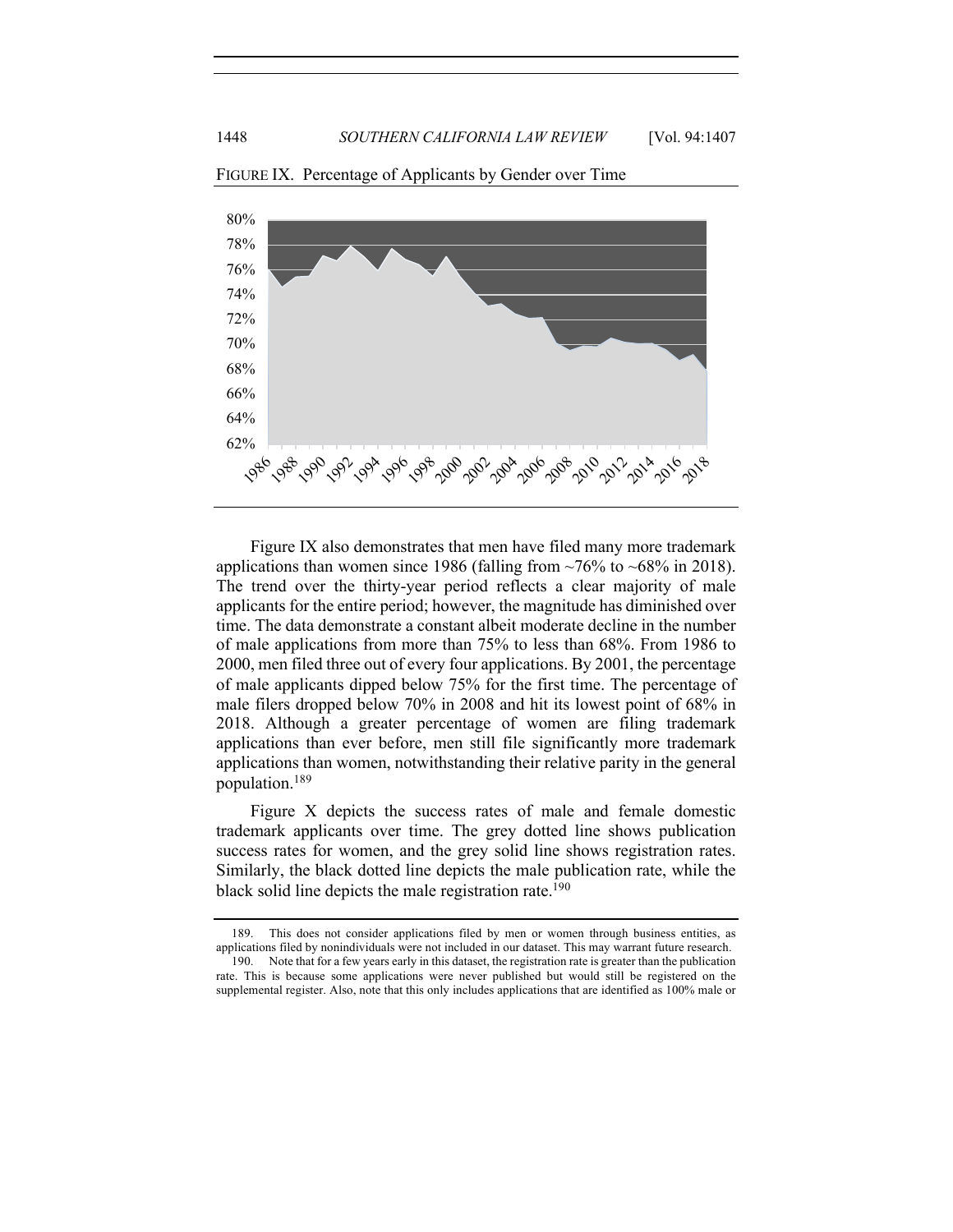

FIGURE X. Publication and Registration Rates over Time by Gender

Figure X depicts one of the most significant findings of our research. As noted above, the percentage of women who file trademarks is substantially lower than men. When women do seek to protect their trademarks by applying to register marks with the USPTO, two significant metrics indicate that they succeed more frequently than their male peers.<sup>191</sup> To assure that these significant findings would not be skewed by close approximations, the data in Figure X includes only individual applicants for which our methodology indicated the application was 100% female or male.

In prosecuting a trademark application, the first measure of success is publication, marking the moment when the USPTO approves the application. Because two-third of applicants must overcome at least one pre-publication office action, the publication date is a significant moment because it indicates that all such barriers have been overcome. Over the entire thirty-year period, there was not a single year in which the percentage of male applicants whose marks published exceeded the percentage of successful women. The difference in success rate fluctuated between 0.93% (1991) and 7.47% (1999), with the annual difference averaging to 3.65%.

<sup>100%</sup> female.

<sup>191.</sup> This finding is consistent with one prior non-academic study. *See* NAT'L WOMEN'S BUS. COUNCIL, *supra* note 79, at 96. This prior work analyzed sole proprietors *and* individual applicants without limiting the dataset to domestic applicants and it used other data sources for its analysis. *Id.* at 7– 9, 33. Both of these factors may account for some variations in findings.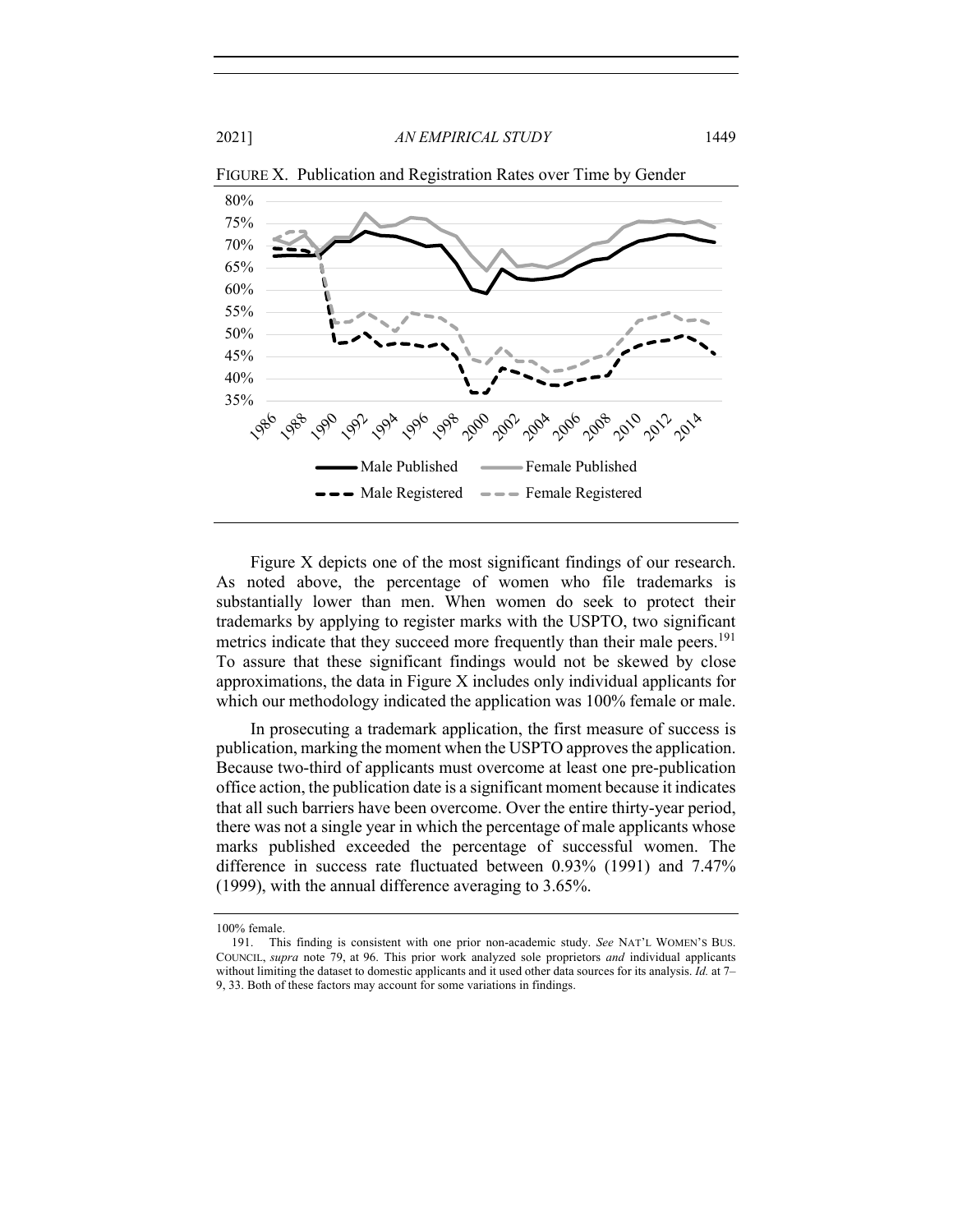Publication opens a thirty-day window when marks may be opposed by third parties. Approximately 3% of published applications are subject to such challenges, and therefore, the vast majority of published marks that were based on actual use in commerce proceed directly to registration soon after the publication window closes.

However, as Figure X indicates, the publication rates are noticeably higher than the registration rates, especially after 1989 when the publication and registration diverge dramatically. This difference results from a change to trademark registration practices in 1989 when the Lanham Act was amended to permit applicants to seek registration based on a good faith intent-to-use a mark even if use had not yet begun. For these applications, the USPTO issues a notice of allowance after publication, opening a sixmonth window in which the applicant may file a statement indicating that it has begun using the mark in commerce. The USPTO will register the mark only after the applicant files a satisfactory statement demonstrating use of the mark in commerce.

Figure X shows a similar pattern for registration rates. Again, women succeeded more than men, although men did succeed in registering 0.5% more of their marks than women in 1989, at a male rate of 67.7% compared to the women's success rate of 67.2% that year. Overall, 49.6% of marks filed by women proceeded to register compared to 44.8% of marks filed by men. On annual average, women succeeded in registering their marks 4.60% more frequently than men.

Explanations for the findings in Figure X will be a fertile ground for future research. We begin that work in the next section by running a regression to determine the degree to which the differences apparent in Figure X are statistically significant. Many possible explanations could be tested to determine the reasons for this difference. Some theories worth testing may consider gender differences in risk aversion, application quality (for example, likelihood that the applied-for mark will be confused with a senior mark), or access to capital, among others.

Because prior research shows that applications filed by an experienced attorney are being published and registered more frequently, we checked whether this difference may correlate with the presence of counsel. The data indicate that women are represented by counsel more frequently than men. Interestingly, the higher female success rate continues even when examining only applications reflecting the presence of an attorney. Below we will examine the effects of the presence of counsel and gender through a regression analysis to gain a better understanding of the extent to which each variable contributes to success before the USPTO in registering trademarks.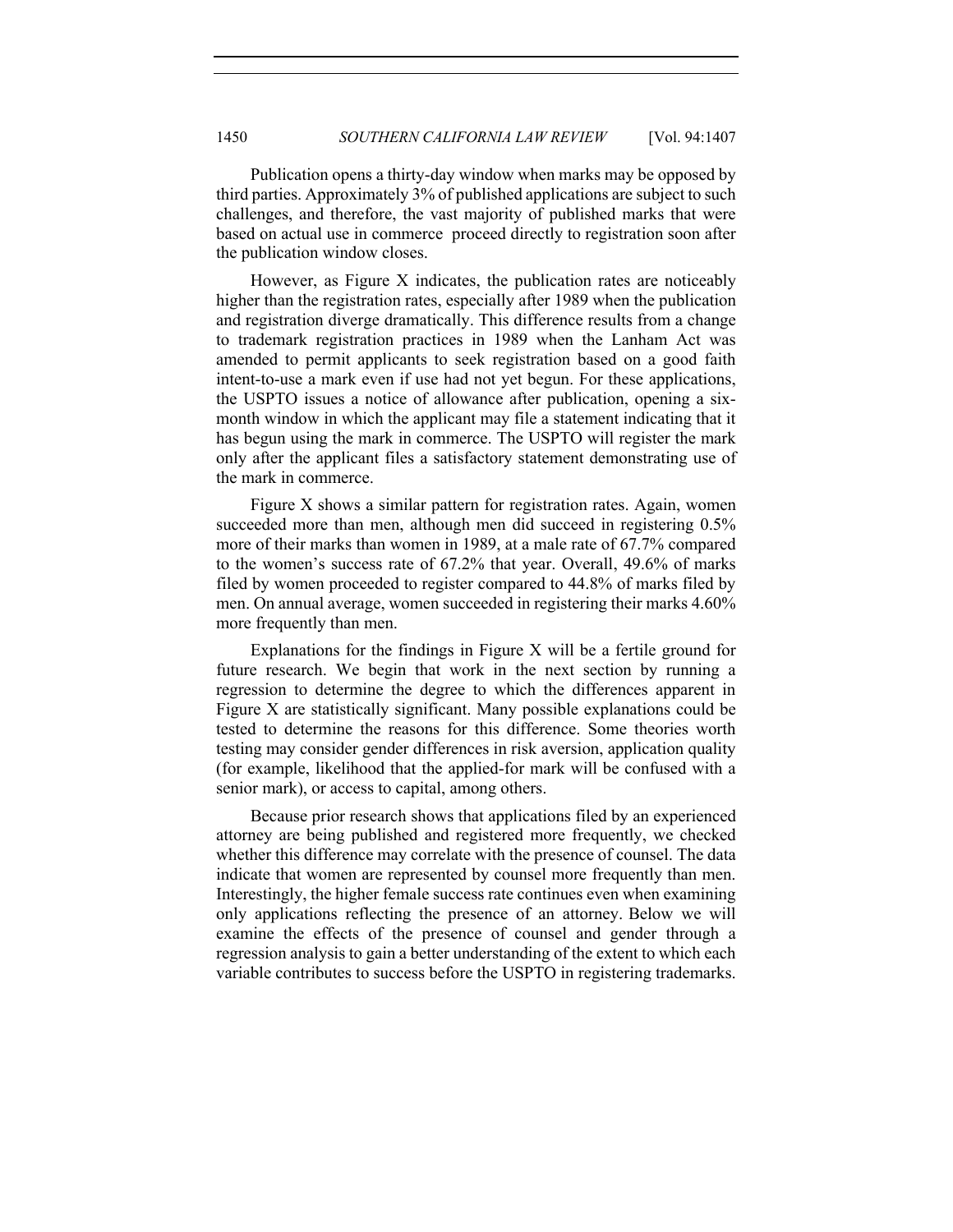As noted above, the percentage of applications filed by legal counsel has declined dramatically over the years.<sup>192</sup> A substantial portion of this drop occurred around October 1998, when the Trademark Office began accepting online applications.193 From 1997 to 1999, the overall rate of attorney representation within our cadre dropped by 16.2%—accounting for more than half of the observed reduction over the thirty-two-year period studied as shown below. The gender-specific representation rate was similar by 2018 (women were 2.3% more likely to have an attorney), with male and female representation rates dropping by 28.5% and 23.0% during our study period, respectively.<sup>194</sup>

Regarding oppositions, the rate of opposition for published applications is different between the genders by over half of a percent, with women having oppositions filed against them less often. Across the cadre (1986 to 2015), opposition rates were: women (2.65%) and men (3.37%). These rates are further explored in the regression analysis section.

Lastly, it is notable that we observed a substantial difference in the registration success rate by attorney gender. For domestic individual filings between 1986 and 2015 (inclusive), female attorneys secured registration 57.29% of the time, compared to 53.49% for male attorneys.<sup>195</sup>

#### B. REGRESSION ANALYSIS

This Section tests the variables we describe above for statistical significance. We do so by presenting odds ratios from several regressions on our cadre of trademark applications. An odds ratio of 1.50 indicates that when that variable is present, the application is 50% more likely to succeed at registration. An odds ratio of 0.50 means that the application is 50% less likely to register.<sup>196</sup> Given the binary nature of the independent variables analyzed, logistic regressions were employed.<sup>197</sup>

<sup>192</sup>*. See supra* Figure V.

<sup>193.</sup> U.S. PAT. & TRADEMARK OFF., *supra* note 174.

<sup>194.</sup> Another interesting finding involved the percentage of applications filed by two persons who were of different genders. We evaluated the gender-pairings of two individual-applicant filings from the United States. These applications comprised 7.1% (72,733 total) of individual applications from 1986– 2018. Of this group, 63,863 applications (87.8%) had gender data for both applicants (127.726 total applicants). The group included 47,382 women (37.1%) and 80,344 men. The pairings were womenwomen (13.0%), men-women (48.1%), and men-men (38.9%).

<sup>195.</sup> Additionally, for domestic individual filings between 1986–2015 (inclusive, for which examiner gender was available), female examiners registered 45.56% of applications, compared to 46.47% for male examiners.

<sup>196.</sup> A sub-one odds ratio indicates a lower chance of the dependent variable occurring. For example, and odds ratio of 0.50 indicates that if this particular independent variable is 1, then the dependent binary variable is 50% less likely to be positive (to equal 1).

<sup>197</sup>*. See* Scott DeVito & Andrew W. Jurs, *"Doubling-Down" for Defendants: The Pernicious Effects of Tort Reform*, 118 PENN ST. L. REV. 543, 583 (2014) ("Logistic regression, not linear regression,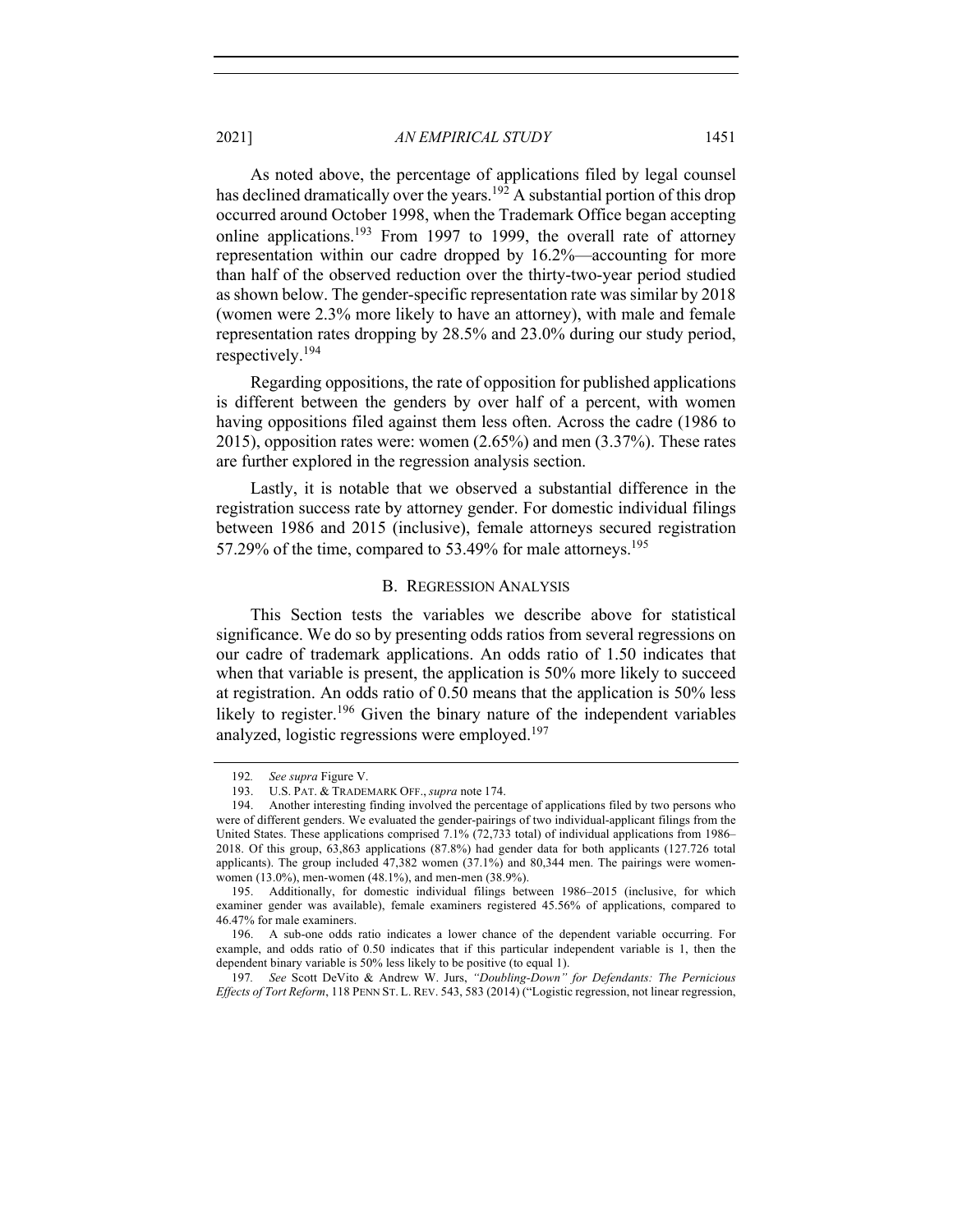#### 1. Registration

Model 1 in Table 1 evaluated the registration outcomes (registered or not) for applications filed before 2016. The time limitation was imposed to avoid pending applications included in our data. This model had independent variables for attorney representation, dummy variables for year filed, and dummy variables for international trademark code. The large number of dummy variables are not reported below but were included to control for market and time fluctuations. Attorney representation was, unsurprisingly, found to be positive and statistically significant.

Model 2 included a continuous variable  $(0-1)$  representing the percentage of individual applicants that were identified as male. Consistent with our descriptive results, male applicants were statistically significantly less likely to secure a registration. Models 3–6 added dependent variables for applicants' likely race (on a 0–1 scale) for White, Black, Asian, and Hispanic, respectively.<sup>198</sup> These independent variables were run in distinct models to avoid collinearity issues. An unreported version of Model 2 was run, which analyzed only applications filed by attorneys and included a binary variable for "experienced attorneys" (over thirty applications filed).<sup>199</sup> This independent variable had an odds ratio of 1.10 which was 99.9% statistically significant. Several unreported models verified the findings' robustness.<sup>200</sup>

is generally preferred when the independent variable is categorical or binary.").

<sup>198.</sup> Note that Models 3–7 were also run without controlling for gender. Results were largely the same: White – 1.10 (0.012)\*\*\*; Black – 0.80 (0.020)\*\*\*; Asian  $1.05 - (0.017)$ \*\*\*; and Hispanic – 0.89  $(0.014)$ \*\*\*.

<sup>199.</sup> The thirty-application threshold for an experienced attorney was adopted from prior work. *See*  Gerhardt & McClanahan, *supra* note 33, at 611.

<sup>200.</sup> Recognizing that an application may include multiple international classes, Table 1 controlled for the maximum class claimed (by class number). An unreported model version of Model 3 controlled for the minimum class claimed. Results were largely the same: attorney  $-1.89$  (0.009)\*\*\*; male  $-0.82$  $(0.004)$ <sup>\*\*\*</sup>; White  $-1.08$   $(0.013)$ <sup>\*\*\*</sup>. Another unreported model replaced the five-year filing periods controlled for in Table 1 with dummy variables for each filing year. An unreported version of Model 3 had similar results: attorney – 1.88 (0.009)\*\*\*; male – 0.82 (0.004)\*\*\*; White – 1.08 (0.013)\*\*\*. A third unreported model removed all applications that were registered on the supplemental register; all relevant findings were consistent with Table 1.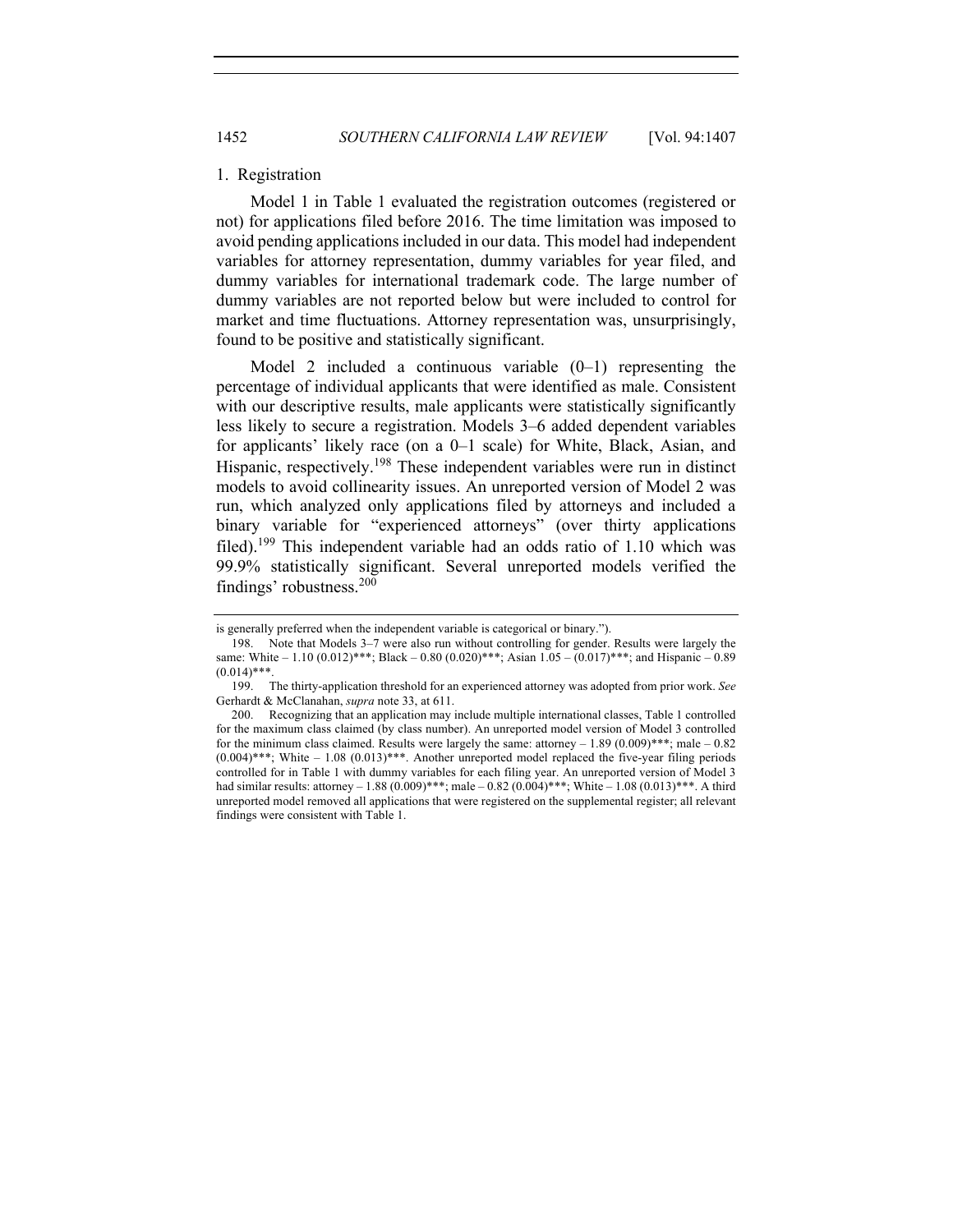|                    | Model 1                                         | Model 2               | Model 3               | Model 4                     | Model 5               | Model 6               |
|--------------------|-------------------------------------------------|-----------------------|-----------------------|-----------------------------|-----------------------|-----------------------|
|                    | Logistic Regression Presented Using Odds Ratios |                       |                       |                             |                       |                       |
| Attorney           | 1.9<br>$(0.009)$ ***                            | 1.88<br>$(0.009)$ *** | 1.88<br>$(0.009)$ *** | 1.88<br>$(0.009)$ ***       | 1.88<br>$(0.009)$ *** | 1.88<br>$(0.009)$ *** |
| Male               | .                                               | 0.82<br>$(0.004)$ *** | 0.82<br>$(0.004)$ *** | 0.82<br>$(0.004)$ ***       | 0.82<br>$(0.004)$ *** | 0.82<br>$(0.004)$ *** |
| White              | .                                               | $\cdots$              | 1.08<br>$(0.013)$ *** | $\cdots$                    | $\cdots$              | $\cdots$              |
| Black              | .                                               | $\cdots$              | $\cdots$              | 0.79<br>$(0.021)$ ***       | $\cdots$              | $\cdots$              |
| Asian              | .                                               | .                     | .                     | $\cdots$                    | 1.08<br>$(0.02)$ ***  | .                     |
| Hispanic           | .                                               | $\cdots$              | .                     | .                           | $\cdots$              | 0.9<br>$(0.015)$ ***  |
| Filed<br>1986-1990 | 1.88<br>$(0.024)$ ***                           | 1.9<br>$(0.025)$ ***  | 1.9<br>$(0.025)$ ***  | 1.9<br>$(0.025)$ ***        | 1.9<br>$(0.025)$ ***  | 1.9<br>$(0.025)$ ***  |
| Filed<br>1991-1995 | 1.12<br>$(0.01)$ ***                            | 1.14<br>$(0.011)$ *** | 1.14<br>$(0.011)$ *** | 1.14<br>$(0.011)$ ***       | 1.14<br>$(0.011)$ *** | 1.14<br>$(0.011)$ *** |
| Filed<br>1996-2000 | 0.88<br>$(0.007)$ ***                           | 0.9<br>$(0.007)$ ***  | 0.9<br>$(0.007)$ ***  | 0.9<br>$(0.007)$ ***        | 0.9<br>$(0.007)$ ***  | 0.9<br>$(0.007)$ ***  |
| Filed<br>2001-2005 | 0.84<br>$(0.006)$ ***                           | 0.86<br>$(0.006)$ *** | 0.86<br>$(0.006)$ *** | 0.86<br>$(0.006)$ ***       | 0.86<br>$(0.006)$ *** | 0.86<br>$(0.006)$ *** |
| Filed<br>2006-2010 | referent                                        | .                     | $\cdots$              | $\cdots$                    | $\cdots$              | $\cdots$              |
| Filed<br>2011-2015 | 1.24<br>$(0.007)$ ***                           | 1.23<br>$(0.008)$ *** | 1.23<br>$(0.008)$ *** | 1.23<br>$(0.008)$ ***       | 1.23<br>$(0.008)$ *** | 1.23<br>$(0.008)$ *** |
|                    | 46 Dummy Variables for International Classes    |                       |                       |                             |                       |                       |
| Constant           | 0.62<br>$(0.021)$ ***                           | 0.76<br>$(0.027)$ *** | 0.72<br>$(0.027)$ *** | 0.77<br>$(0.028)$ ***       | 0.76<br>$(0.028)$ *** | 0.76<br>$(0.028)$ *** |
|                    | $n = 839,352$                                   | $n = 786,122$         |                       | $n = 776,156$ $n = 776,156$ | $n = 776,156$         | $n = 776,156$         |

# TABLE 1. Registration Rates by Gender and Race

2. Opposition

Running a regression on the frequency at which applications confront opposition proceedings is one way to investigate whether women, men, and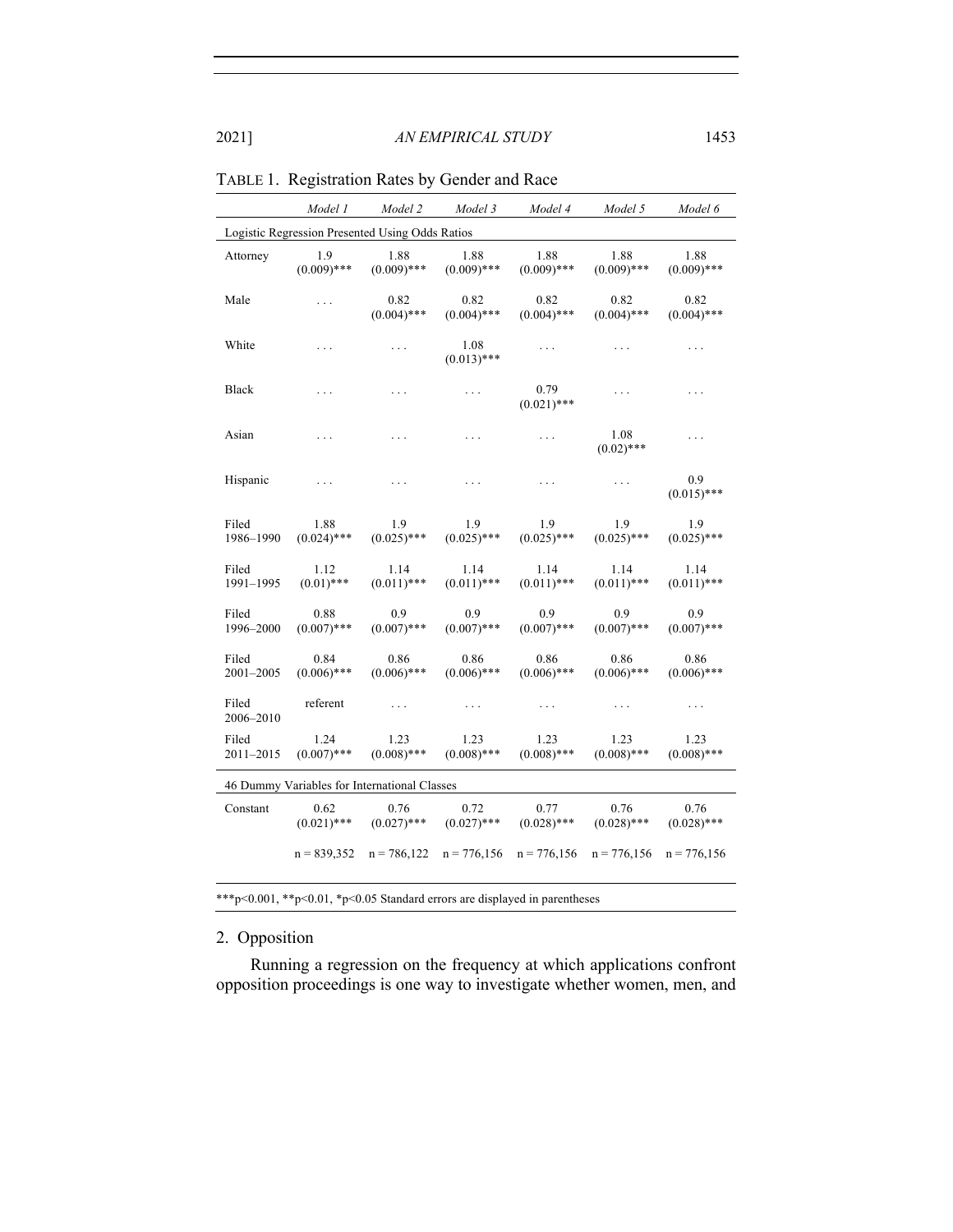minorities are more likely to have their applications opposed. To address this question, we analyzed published applications, because it is only postpublication that third parties can file opposition proceedings. We also limited this regression to applications filed before 2016 to ensure ample time for an opposition to be filed. Model 7 in Table 2 analyzes whether an application was opposed (the dependent variable) controlling for attorney representation, international class, and year filed. Model 8 adds gender data; it finds that male applicants are significantly more likely to have an opposition filed.

Models 9 to 12 add race data for applications likely to have been filed by White, Black, Asian, and Hispanic applicants, respectively.<sup>201</sup> It finds that applications associated with White persons are statistically significantly less likely to encounter a third-party opposition. Applications correlated with Black names are not significantly more or less likely to face an opposition, and Asian and Hispanic applicants are significantly more likely to have an opposition filed.

It is notable that an additional series of regression were run where the cadre was limited only to attorney-represented applications, and the attorney independent variable was omitted. The results were White  $[0.76(0.041)$ \*\*\*], Black [0.85 (0.113)], Asian [1.45 (0.116)\*\*\*], and Hispanic [1.26 (0.09)\*\*]. Accordingly, regardless of how attorney-representation was accounted for, the results were largely the same for all racial and ethnic minorities.

<sup>201.</sup> One intermediate model was run before Model 3, not accounting for gender but including the White independent variable. There was little change, with the results for the White variable being 0.78  $(0.028)$ <sup>\*\*\*</sup>, as opposed to  $0.80$   $(0.031)$ <sup>\*\*\*</sup> when gender was controlled for.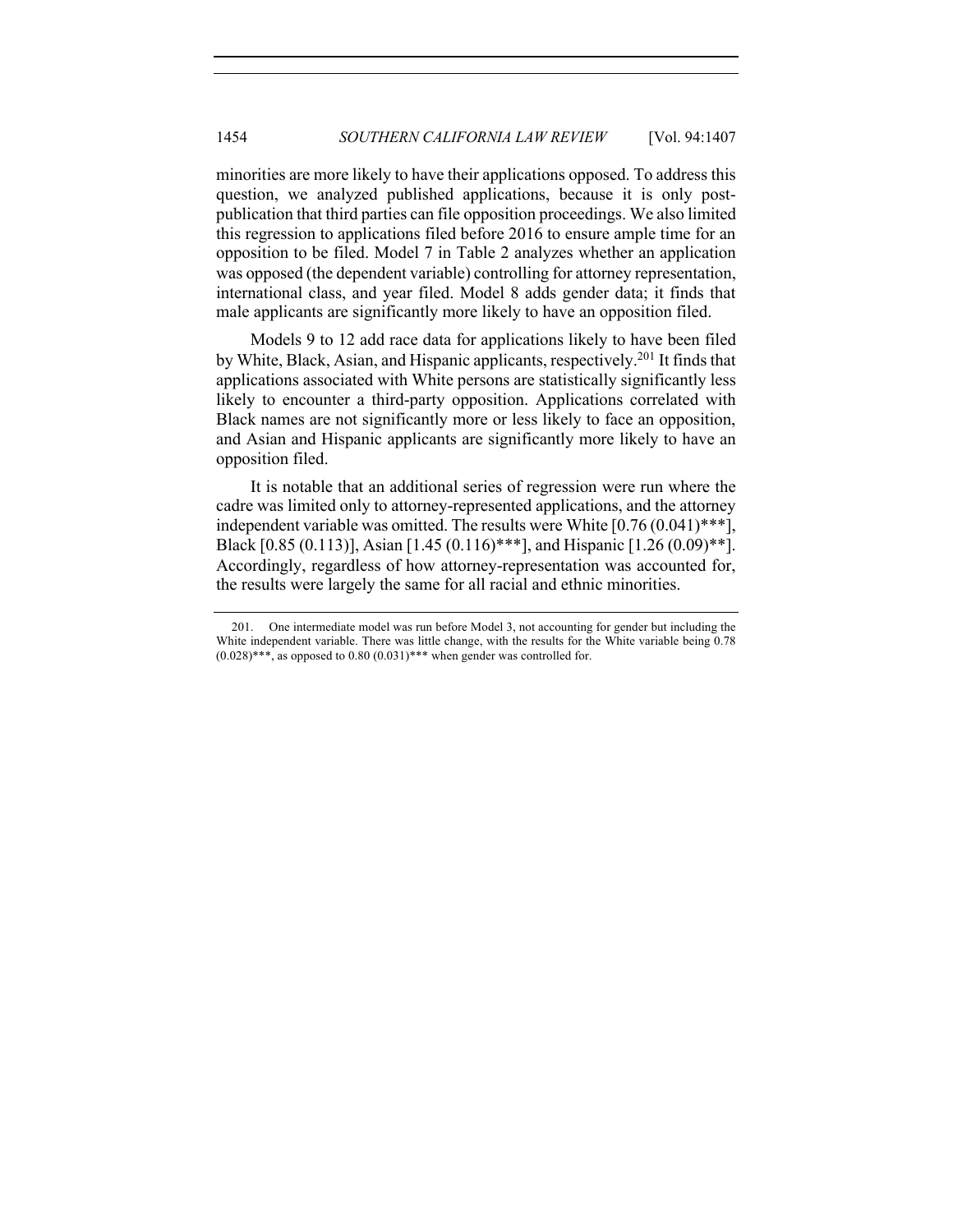|                    | Model 7               | Model 8                                         | Model 9               | Model 10              | Model 11              | Model 12              |
|--------------------|-----------------------|-------------------------------------------------|-----------------------|-----------------------|-----------------------|-----------------------|
|                    |                       | Logistic Regression Presented Using Odds Ratios |                       |                       |                       |                       |
| Attorney           | 0.97<br>(0.015)       | 0.97<br>(0.015)                                 | 0.98<br>(0.016)       | 0.97<br>(0.016)       | 0.98<br>(0.016)       | 0.98<br>(0.016)       |
| Male               | .                     | 1.23<br>$(0.023)$ ***                           | 1.23<br>$(0.024)$ *** | 1.23<br>$(0.024)$ *** | 1.23<br>$(0.024)$ *** | 1.23<br>$(0.024)$ *** |
| White              | .                     | .                                               | 0.8<br>$(0.031)$ ***  | .                     | .                     | .                     |
| Black              | $\cdots$              | $\cdots$                                        | .                     | 0.88<br>(0.081)       | .                     | .                     |
| Asian              | $\cdots$              | $\cdots$                                        | .                     | .                     | 1.41<br>$(0.082)$ *** | .                     |
| Hispanic           | .                     | .                                               | .                     | .                     | .                     | 1.17<br>$(0.06)$ **   |
| Filed<br>1986-1990 | 1.2<br>$(0.047)$ ***  | 1.17<br>$(0.047)$ ***                           | 1.18<br>$(0.047)$ *** | 1.18<br>$(0.047)$ *** | 1.18<br>$(0.047)$ *** | 1.18<br>$(0.047)$ *** |
| Filed<br>1991-1995 | 1.26<br>$(0.036)$ *** | 1.24<br>$(0.037)$ ***                           | 1.25<br>$(0.037)$ *** | 1.24<br>$(0.037)$ *** | 1.25<br>$(0.037)$ *** | 1.24<br>$(0.037)$ *** |
| Filed<br>1996-2000 | 0.99<br>(0.026)       | 0.98<br>(0.026)                                 | 0.99<br>(0.027)       | 0.99<br>(0.027)       | 0.99<br>(0.027)       | 0.99<br>(0.027)       |
| Filed<br>2001-2005 | referent              | $\cdots$                                        | $\cdots$              | $\cdots$              | .                     | .                     |
| Filed<br>2006-2010 | 0.77<br>$(0.018)$ *** | 0.78<br>$(0.019)$ ***                           | 0.78<br>$(0.019)$ *** | 0.78<br>$(0.019)$ *** | 0.78<br>$(0.019)$ *** | 0.78<br>$(0.019)$ *** |
| Filed<br>2011-2015 | 0.7<br>$(0.016)$ ***  | 0.7<br>$(0.016)$ ***                            | 0.69<br>$(0.016)$ *** | 0.7<br>$(0.016)$ ***  | 0.7<br>$(0.016)$ ***  | 0.7<br>$(0.016)$ ***  |
|                    |                       | 46 Dummy Variables for International Classes    |                       |                       |                       |                       |
| Constant           | 0.03<br>$(0.004)$ *** | 0.02<br>$(0.003)$ ***                           | 0.03<br>$(0.004)$ *** | 0.02<br>$(0.003)$ *** | 0.02<br>$(0.003)$ *** | 0.02<br>$(0.003)$ *** |
|                    | $n =$<br>577,412      | $n =$<br>543,899                                | $n =$<br>537,339      | $n =$<br>537,339      | $n =$<br>537,339      | $n =$<br>537,339      |

| TABLE 2. Opposition Rates by Gender and Race |
|----------------------------------------------|
|----------------------------------------------|

Models 9 to 12 show us that White applicants are less likely to have their applications opposed, while Asian and Hispanic applicants are more likely to have their applications opposed. These models, however, do not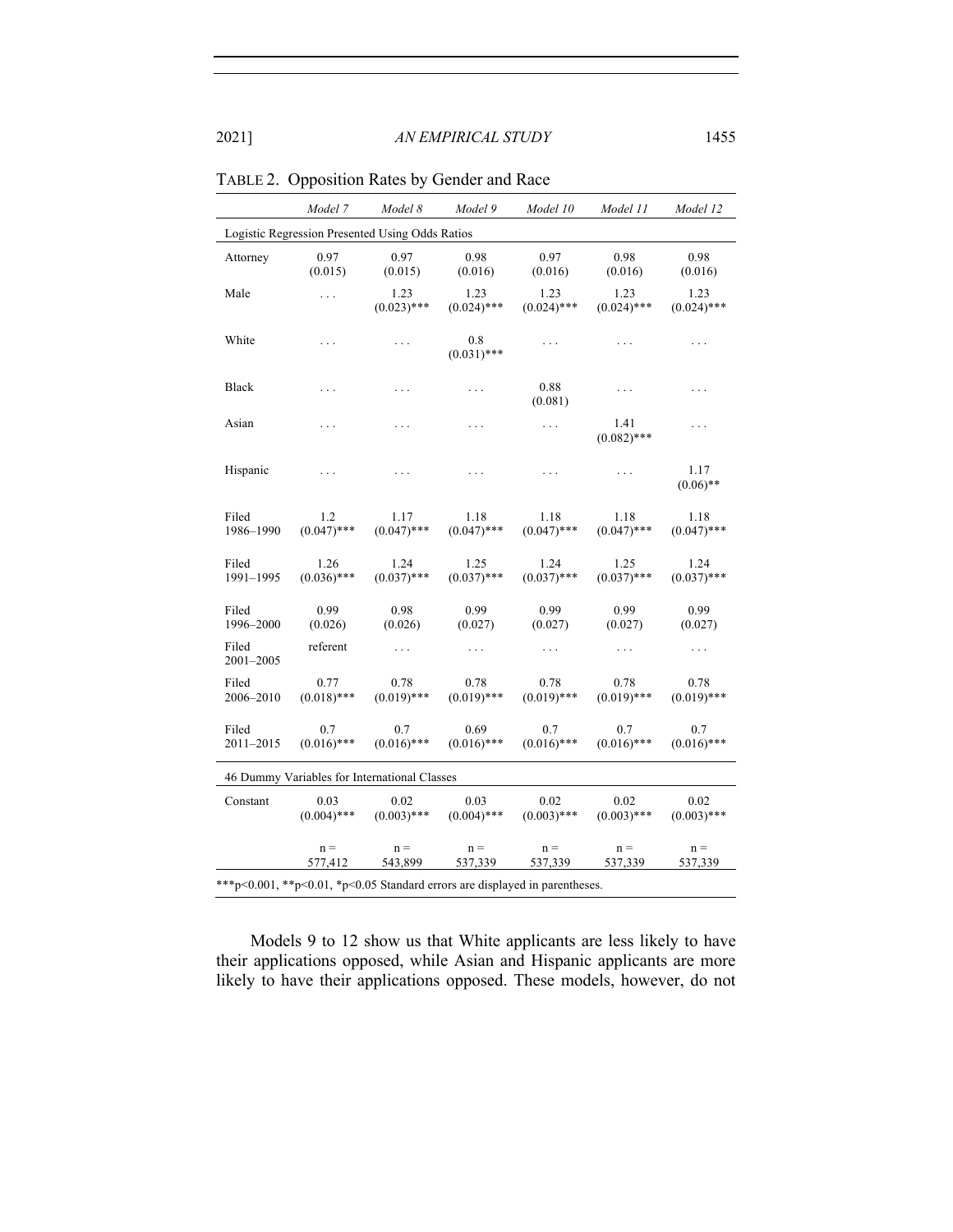account for the quality of the application. Perhaps the applications associated with a certain set of demographics are lower in quality and as a result are simply more likely to be confused with earlier marks, despite being published.

We explore whether applications filed by different race or gender groups are being disproportionately opposed. We conducted this inquiry by analyzing a slightly different dataset, comprising all published and registered applications, including those that were never opposed and those that were unsuccessfully opposed. This method allows us to identify demographic attributes associated with having an unsuccessful opposition filed. Again, only applications filed before 2015 were analyzed.

Model 13 in Table 3 shows the likelihood that a registered mark was opposed during prosecution with regard to whether the applicant was represented by an attorney. We found that attorney representation positively correlated with having an unsuccessful opposition filed against the application. This is likely due to the attorney helping the applicant win the opposition (and thus, establish it as unsuccessful). Model 14 added gender data, finding that male applicants were statistically significantly more likely to have their applications opposed.

Models 15 to 18 controlled for racial attributes, with mixed findings.<sup>202</sup> Consistent with expectations from earlier models (for example, Hispanic applicants had less success in trademark prosecution and Asian applicants had more), Hispanic applicants were statistically significantly more likely to have an unsuccessful opposition filed against them. Likewise, Asian applicants were statistically significantly less likely to face an unsuccessful opposition. Both findings were significant only to 95%. No significant findings were observed for applications from White or Black applicants.

<sup>202.</sup> One intermediate model was run before Model 3, not accounting for gender but including the White independent variable. There was little change, with the results for the White variable being 0.98  $(0.069)$ , as opposed to  $0.96$   $(0.073)$  when gender was controlled for.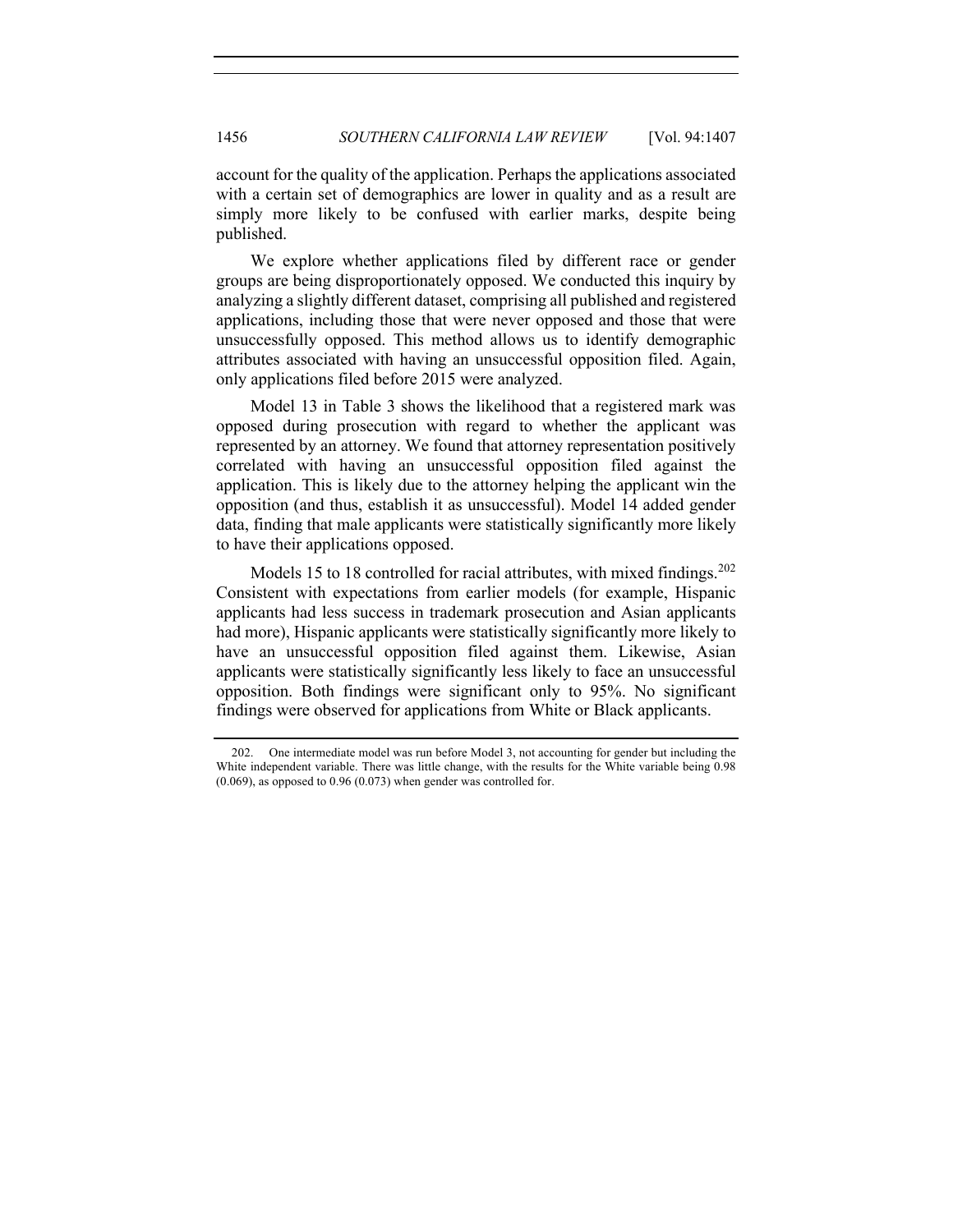|                    | Model 13                                        | Model 14              | Model 15              | Model 16              | Model 17              | Model 18              |
|--------------------|-------------------------------------------------|-----------------------|-----------------------|-----------------------|-----------------------|-----------------------|
|                    | Logistic Regression Presented Using Odds Ratios |                       |                       |                       |                       |                       |
| Attorney           | 1.45<br>$(0.048)$ ***                           | 1.45<br>$(0.05)$ ***  | 1.45<br>$(0.05)$ ***  | 1.45<br>$(0.05)$ ***  | 1.45<br>$(0.05)$ ***  | 1.45<br>$(0.05)$ ***  |
| Male               | $\cdots$                                        | 1.14<br>$(0.044)$ **  | 1.14<br>$(0.044)$ **  | 1.14<br>$(0.044)$ **  | 1.14<br>$(0.044)$ **  | 1.13<br>$(0.044)$ **  |
| White              | .                                               | .                     | 0.98<br>(0.082)       | $\ldots$              | .                     | $\cdots$              |
| Black              | $\cdots$                                        | $\cdots$              | $\cdots$              | 0.91<br>(0.177)       | $\ldots$              | $\cdots$              |
| Asian              | .                                               | .                     | $\cdots$              | $\cdots$              | 0.76<br>$(0.107)*$    | $\cdots$              |
| Hispanic           | $\ldots$                                        | .                     | $\cdots$              | $\ldots$              | $\cdots$              | 1.28<br>$(0.136)^*$   |
| Filed<br>1986-1990 | 0.93<br>(0.069)                                 | 0.9(0.07)             | 0.9(0.07)             | 0.9(0.07)             | 0.9(0.07)             | 0.9(0.07)             |
| Filed<br>1991-1995 | 1.22<br>$(0.071)$ ***                           | 1.21<br>$(0.072)$ **  | 1.22<br>$(0.072)$ **  | 1.21<br>$(0.072)$ **  | 1.21<br>$(0.072)$ **  | 1.22<br>$(0.072)$ **  |
| Filed<br>1996-2000 | 0.99<br>(0.053)                                 | 1.01<br>(0.055)       | 1.02<br>(0.056)       | 1.02<br>(0.055)       | 1.02<br>(0.055)       | 1.02<br>(0.056)       |
| Filed<br>2001-2005 | referent                                        | $\ldots$              | $\ldots$              | $\ldots$              | $\cdots$              | $\cdots$              |
| Filed<br>2006-2010 | 0.76<br>$(0.037)$ ***                           | 0.77<br>$(0.039)$ *** | 0.77<br>$(0.039)$ *** | 0.77<br>$(0.039)$ *** | 0.78<br>$(0.039)$ *** | 0.77<br>$(0.039)$ *** |
| Filed<br>2011-2015 | 0.01<br>$(0.002)$ ***                           | 0.63<br>$(0.031)$ *** | 0.62<br>$(0.031)$ *** | 0.62<br>$(0.031)$ *** | 0.62<br>$(0.031)$ *** | 0.62<br>$(0.03)$ ***  |
|                    | 46 Dummy Variables for International Classes    |                       |                       |                       |                       |                       |
| Constant           | 0.01<br>$(0.007)$ ***                           | 0.01<br>$(0.002)$ *** | 0.01<br>$(0.002)$ *** | 0.01<br>$(0.002)$ *** | 0.01<br>$(0.002)$ *** | 0.01<br>$(0.002)$ *** |
|                    | $n =$<br>364,975                                | $n =$<br>343,722      | $n =$<br>339,672      | $n =$<br>339,672      | $n =$<br>339,672      | $n =$<br>339,672      |

# TABLE 3. Unsuccessful Opposition Rates by Gender and Race

 $^{***}p<0.001,$   $^{**}p<0.01,$   $^{*}p<0.05$  Standard errors are displayed in parentheses.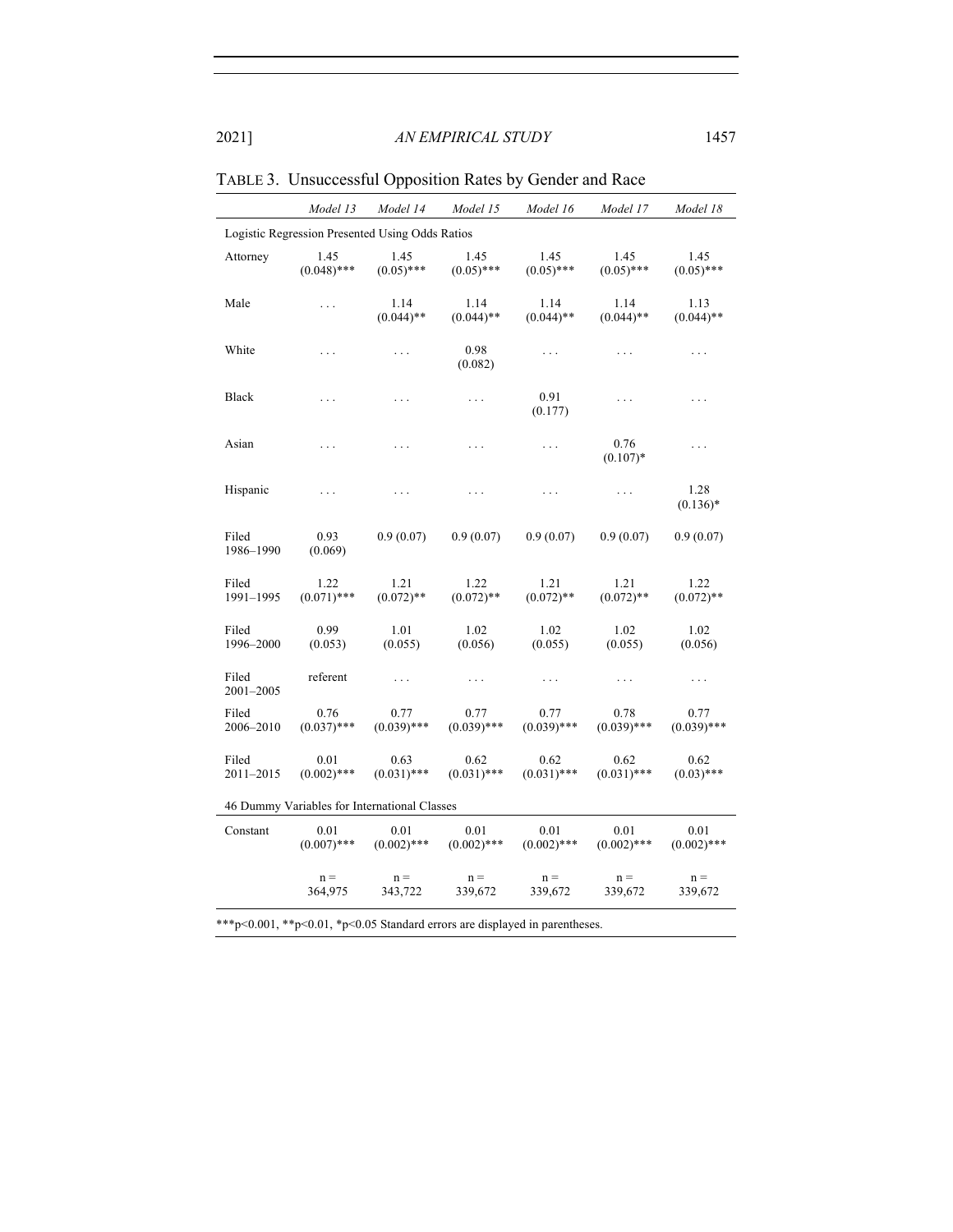We also ran a second series of regressions controlling for attorney representation by evaluating only registered applications with attorney representation. The findings were similar to the above. Regression results were: male [1.19 (0.058)\*\*\*], White [0.95 (0.100)], Black [0.89 (0.225)], Asian [0.74 (0.135)], and Hispanic [1.36 (0.180)\*]. Again, we found an increased likelihood that Hispanic applicants would have their application opposed, but the statistical significance disappeared for the finding that Asian applicants were less likely to have their application opposed.

#### 3. Gender Bias in Examination

Prior research has found a negative bias to exist among female patent applicants who could be identified as a woman from their name (for example, they had a feminine-sounding name).<sup>203</sup> Accordingly, we next analyzed whether the examiner's ability to identify the gender of an applicant influenced their decision regarding whether an application satisfied the statutory requirements to be published.

To do this, we had to identify a cadre of single-applicant filings submitted by women. This group would be broken down into two subsets: women with clearly feminine names and women that have rare names that could not identify their gender to the average trademark examiner. Comparing the publication rate for these two subsets is a "like-to-like" (female applicant to female applicant) comparison, such that we can determine if an examiner's knowledge of the applicant's gender influences their review. We find no evidence of such a bias.

Consistent with past studies,  $204$  to identify female applicants on singleapplicant filings with androgynous names, we located applications that listed only a single name (plus potentially an initial or title). That name was then compared to two datasets. First, we identified whether the applicant was a woman using Martinez, Raffo, and Saito's dataset for identifying gender. This allowed us to code for the substantial majority of female applicants. Then we compared the first name to our social security dataset to determine if it appeared on the Social Security Administration's top 1,000 boy and girl names for any year in 1901 to 2000.

Given the breadth of Martinez, Raffo, and Saito's dataset, we are able to identify a cadre of female applicants with rare, but gender-specific, names. Examples of rare feminine names from our dataset are "Maluki," "Elone,"

<sup>203</sup>*. See* Jensen et al., *supra* note 66, at 309. Their data showed that female applicants with an obviously feminine name secured a patent 8.2% less often than men, while women with androgynous names found this effect mitigated to a 2.8% disparity.

<sup>204</sup>*. Id.* at 307; Schuster et al., *supra* note 71.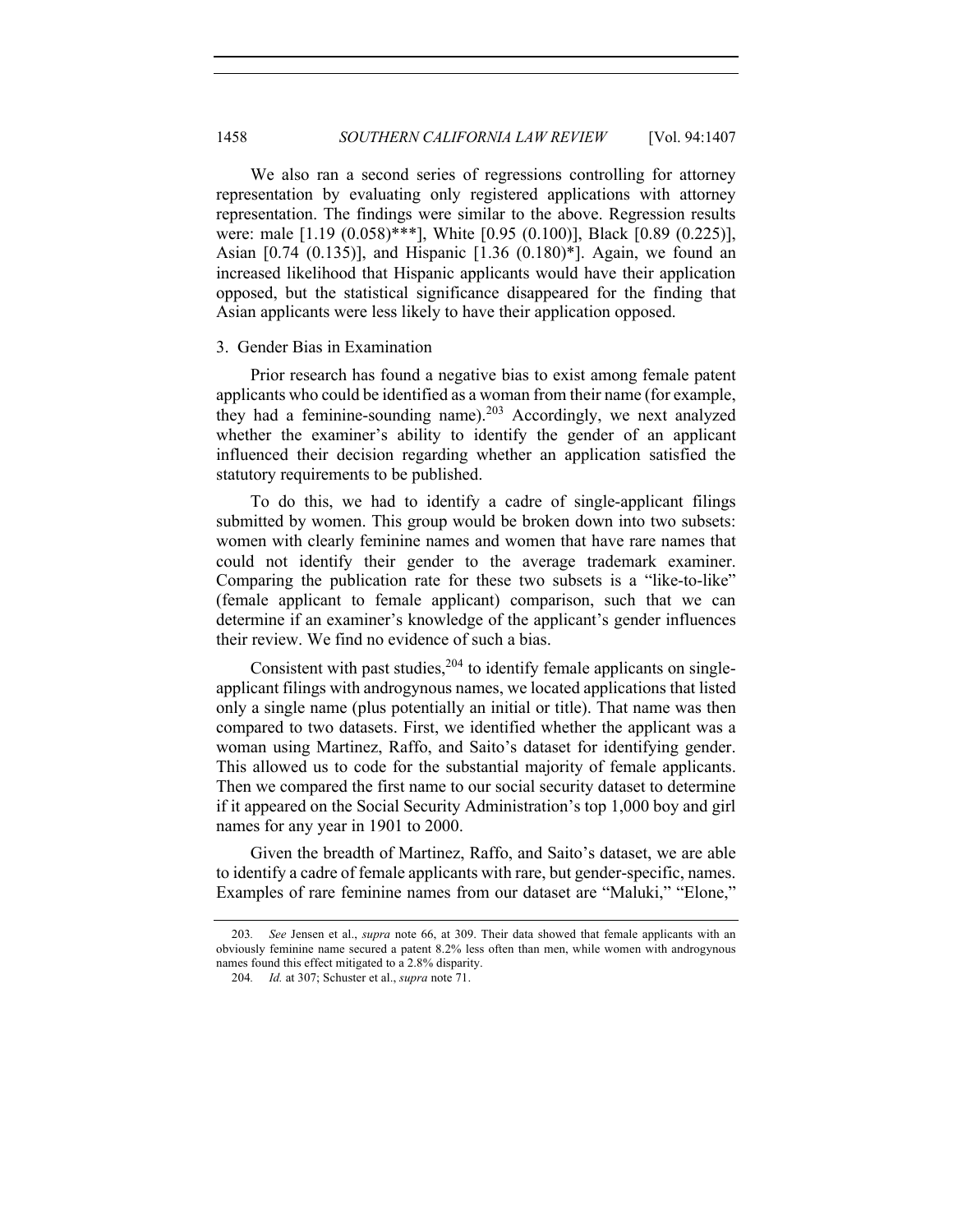"Dailey," and "Ximena." From the dataset, we know these names are feminine, but the average examiner may not identify the applicant as a woman. This produced a cadre of 21,807 applications with 2,243 female applicants with rare, androgynous names filed in 1986 to 2015. We created a dummy variable for whether the applicant had a rare name or not.

We ran logistic regressions with the dependent variable being whether an application was published, controlling for international class, attorney representation, and year filed (broken into five-year segments). Our analysis found that the androgynous name was not statistically significant. For robustness purposes, we also ran the analysis looking only at applications filed by counsel and changing the year filed control to single year dummy variables. No change was identified.

Lastly, we ran the same analysis with regard to whether a published application was opposed. Again, we found no evidence that, among female applicants, having an androgynous name was statistically significant. This tested whether other trademark owners (as opposed to trademark examiners) were influenced by a feminine name among all female applicants.

Both of the above analyses (publication and opposition) were likewise run for a cadre of 49,539 male applicants with 7,408 gender non-identifying names. Logistic regression again found no evidence of bias in publication or opposition rate.205

# C. THE STUDY'S MAJOR FINDINGS

While the majority of trademark applications are filed by organizational entities, our study focuses on the gender and racial dynamics at the individual-applicant level. This provides a window into entrepreneurial activity by individual enterprises. Our data shows that although men have filed many more trademark applications, female applicants secure federal registration at a higher rate than men. With respect to race, White and Asian applicants are overrepresented within the trademark applicant population while Black and Hispanic applicants are underrepresented. Over time, women and minorities have been underrepresented, but the disparity is decreasing at a rate not seen in other IP registration systems. The greatest level of underrepresentation remained constant among Hispanic applicants. The registration rates among individual applicants by race found significant difference, with Black and Hispanic applicants less likely to secure a registration. Descriptive data found women, White, and Asian applicants are

<sup>205.</sup> We were unable to run a similar analysis with regard to race. There is no set of rare or uncommon names that are race specific, but which are not common enough to identify the applicant's race to an examiner. Future research on this issue may be warranted.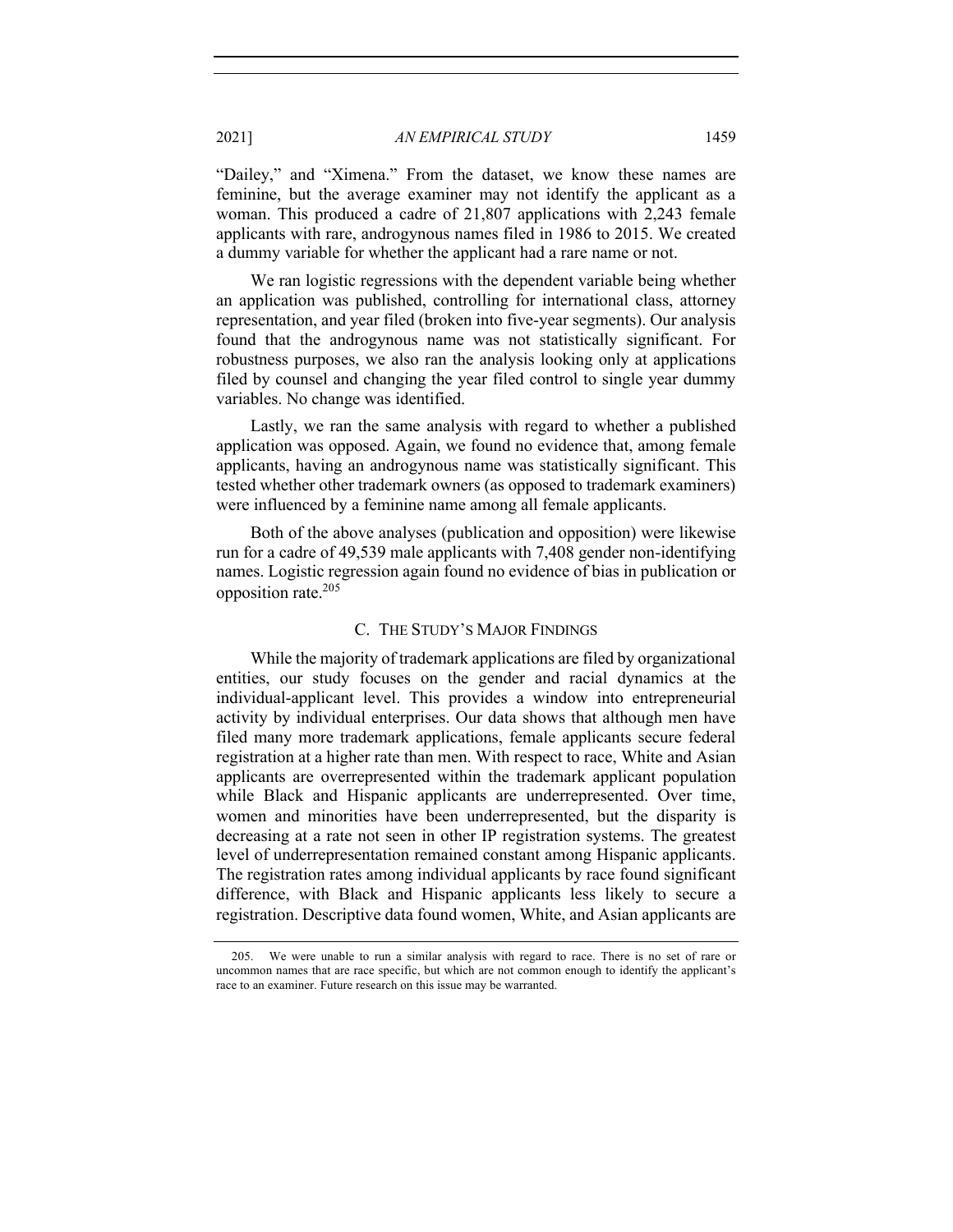more likely to prosecute trademarks with the assistance of counsel while men, Black and Hispanic applicants are less likely.

Our regression analysis confirmed that male applications were statistically significantly less likely to secure a registration and more likely to face an opposition proceeding. Asian and Hispanic applicants were more likely to have an opposition filed against them, with Hispanic applicants being more likely to overcome an opposition filed against them. All applicants represented by counsel were more likely to succeed in registering their marks.

Importantly, unlike prior research on patent applicants at the USPTO which found a negative bias to exist in examination of applications filed by women, our study found no evidence of such bias. The data showed other interesting patterns with respect to gender. Women examiners were less likely to approve a mark for registration than their male colleagues, and women lawyers were more likely to succeed in obtaining registration for their clients.

#### V. IMPLICATIONS

These findings open multiple paths for additional research. Future work may explore the reasons for the disparities we identify between different groups of trademark applicants, finding ways to test these findings among corporate applicants and explaining the differences between the dynamics reflected in trademark prosecution compared to copyright and patents. To lay the foundation for that future work, this section suggests initial explanations and possible implications for our findings.

Trademarks may be used to prevent competitors from using one's distinctive symbols in a way that will cause confusion. Courts describe the twin goals of trademark law as avoiding protecting producer good will and minimizing consumer confusion.<sup>206</sup> In economic terms, trademarks are perceived as rights that contribute to economic efficiency by reducing consumer search costs.<sup>207</sup> Trademarks symbolize source, quality, and

<sup>206</sup>*. See, e.g.*, Park 'N Fly, Inc. v. Dollar Park & Fly, Inc., 469 U.S. 189, 198 (1985) (noting that the goal of trademark protection is "to protect the ability of consumers to distinguish among competing producers"); Ty Inc. v. Perryman, 306 F.3d 509, 510 (7th Cir. 2002) (Posner, J.) (noting that the central concern of trademark law is to provide consumers with "a concise and unequivocal identifier of the particular source of particular goods").

<sup>207</sup>*. See* WILLIAM M. LANDES & RICHARD A. POSNER, THE ECONOMIC STRUCTURE OF INTELLECTUAL PROPERTY LAW 167–68 (2003); Nicholas S. Economides, *The Economics of Trademarks*, 78 TALENT MED. RSCH. 523, 525–27 (1988) (discussing the economic benefits of marks that apprise consumers of the unobservable features of products); Nicholas S. Economides, *Trademarks*, *in* 3 THE NEW PALGRAVE DICTIONARY OF ECONOMICS AND THE LAW 602 (Peter Newman ed. 1998) (describing the savings for consumers in product searches as one of "[t]he primary reasons for the existence and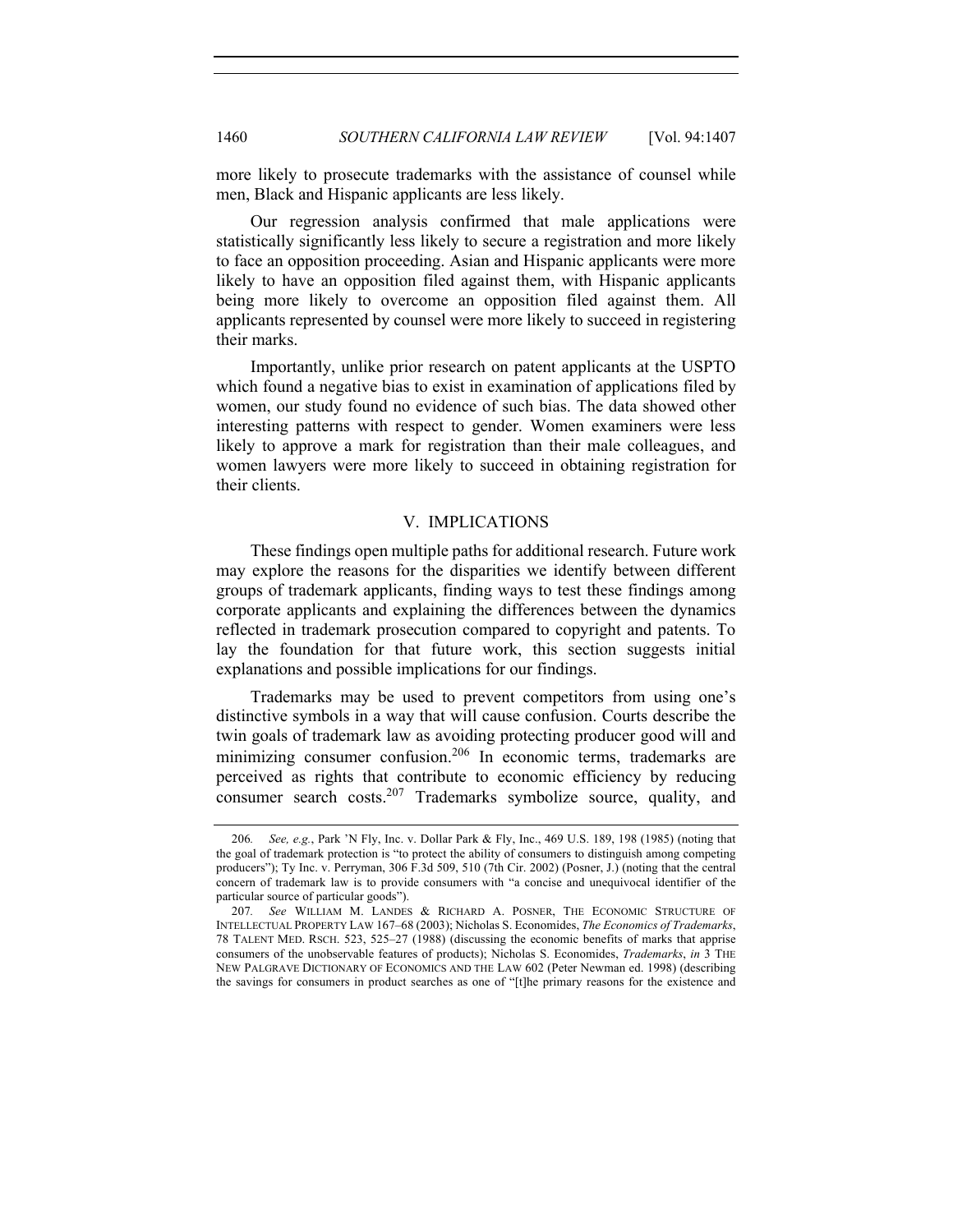corporate values, allowing consumers to use them as informational shorthand in a competitive market.<sup>208</sup>

The underrepresentation of women and minorities in the trademark registration system should be the subject of future research. Diversity amongst trademark registrants should be advanced as an important value within trademark theory. To advance that goal, scholars should investigate the causes of underrepresentation, which may include differential access to capital, counsel, business organizational assistance, or the trademark system. To combat systemic racism, trademark economic theory should support greater diversity and inclusiveness to achieve greater representation in intellectual property prosecution. When minorities are underrepresented in an applicant pool or experience challenges which stem from either their race or gender, targeted research could illuminate systemic forces that make our market economy for goods and services inequitable. Identifying these forces will be an important preliminary step in assuring that racial and gender representation continues to increase until trademark prosecution rates for each underrepresented group approach more closely that group's percentage of the population.

In cases of substantial disparities in trademark participation among various demographic groups, trademark law should be informed by policies that promote diversity and reduce barriers to minority entry. If the world of commerce is to be equitable and inclusive, trademark prosecution must mirror those values by providing all applicants with equal access to the benefits of trademark registration. The more homogenous trademark applicants are as a group, the more urgent the call for enhanced diversity.

Women, Black, and Hispanic applicants are significantly underrepresented. The USPTO should consider policies that would increase female, Black, and Hispanic participation, as well as other substantially underrepresented demographics.

To advance that goal, the USPTO could assist in gathering more information in order to get a more complete and accurate sense of trademark registrants' demographics. For example, the USPTO, for both corporate and individual applications could provide a means for applicants to self-identify by race or gender or they could survey applicants or registrants for such information. Further research could also explore variables such as wealth, class, or education level.

Given the racial and gender disparities uncovered in our data, the

protection of trademarks").

<sup>208</sup>*. See* HAL R. VARIAN, MICROECONOMIC ANALYSIS 82 (2d ed. 1984) (describing "perfect information" as one of the characteristics of a competitive market).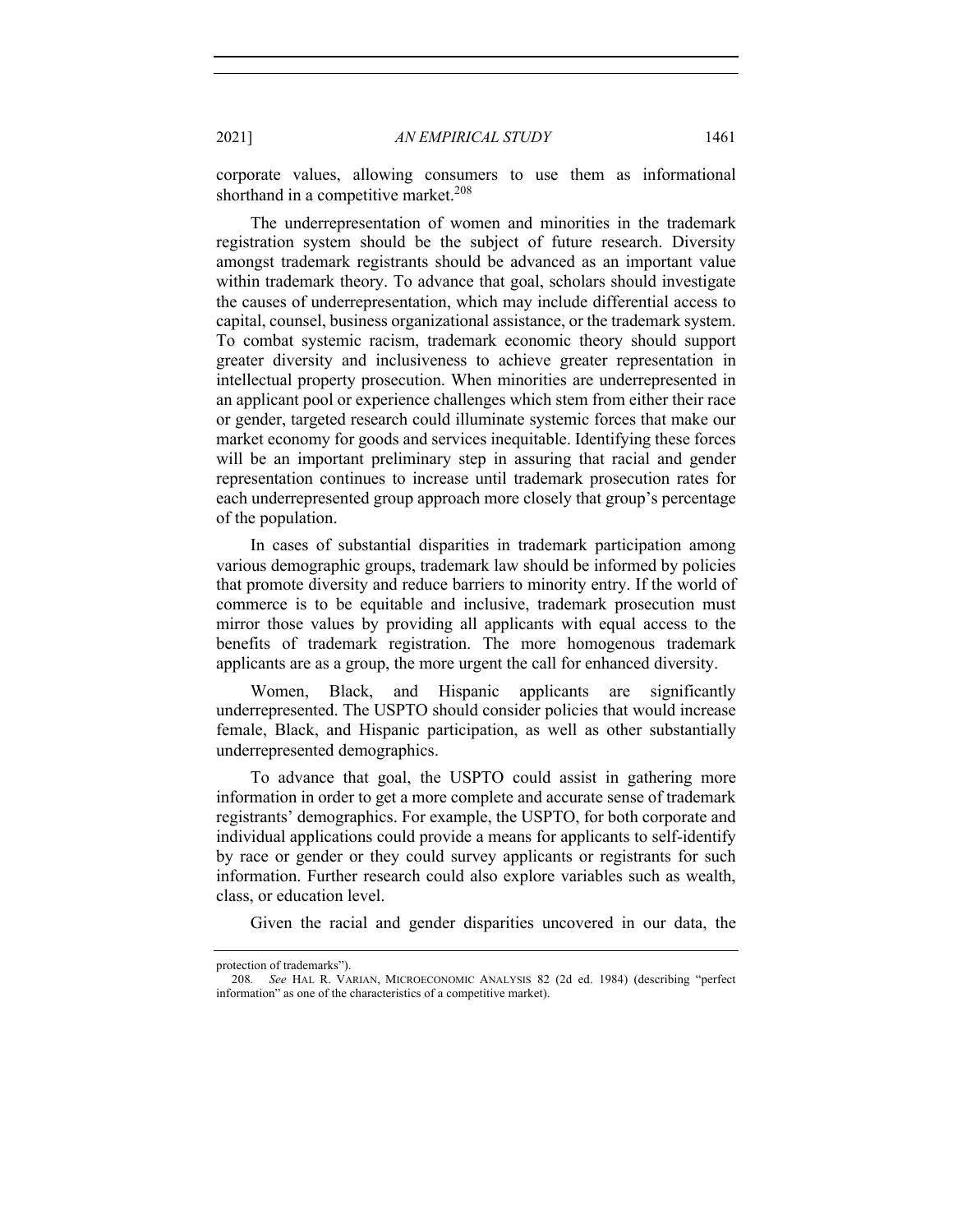USPTO may periodically study trends in underrepresentation to confirm that representation levels continue to advance towards population parity. It could allocate funds for outreach to members of underrepresented groups, seeking to explain and promote the benefits of registration. Some of this outreach could be accomplished with the help of law school clinic pro bono services to low-wealth entrepreneurs. Race-conscious marketing efforts have been implemented by the Department of Housing and Urban Development under the Fair Housing Act,  $209$  and a number of courts have upheld them.<sup>210</sup>

Our findings have implications beyond trademark law and prosecution. The increase in overrepresentation of White registrants paired with a significant underrepresentation of women, Black, and Hispanic applicants is a warning signal. It suggests that policies outside of trademark law—such as labor, employment, health, education, housing, fiscal, and tax policies—may be impacting trademark prosecution rates. The demographic disparities in other areas of IP provide additional evidence that the sources of these inequities are ripe for review.

Trends in relying on federally registered versus common law protection is another major inquiry that should be explored empirically. Many proxies for business existence, such as trade license registration or advertising, may be used to obtain an estimate of individuals and corporations that understand and rely on the benefits of federal protection. Arguably, the common law recognition of unregistered trademark rights is more equitable because trademark protection attaches automatically once certain threshold requirements are met. Common law protection does not require any costs in the form of filing fees or attorney costs. However, reliance on such rights requires knowledge, and even with that knowledge, common law protection provides inferior protection compared to rights that accompany federal registration.

Other sources of studying common law trademarks are federal and state judicial decisions which adjudicate matters on both types of marks. That particular universe will also have its limitations as it would encompass only those with sufficient capital to litigate a claim in court.

<sup>209.</sup> 42 U.S.C. §§ 3601–3619; *see* 24 C.F.R. § 200.610 (2021) ("Each applicant for participation in FHA subsidized and unsubsidized housing programs shall pursue affirmative fair housing marketing policies in soliciting buyers and tenants . . . .<sup>"</sup>"); *id.* § 200.620(a) (requiring applicants to FHA housing programs to "publiciz[e] to minority persons the availability of housing opportunities . . . .").

<sup>210</sup>*. See, e.g.*, S.-Suburban Hous. Ctr. v. Greater S. Suburban Bd. of Realtors, 935 F.2d 868 (7th Cir. 1991); Steptoe v. Beverly Area Plan. Ass'n, 674 F. Supp. 1313 (N.D. Ill. 1987). Note, however, that classifications based on immutable characteristics, and on ethnicity or race in particular, will probably face constitutional challenges. *See, e.g.*, Fisher v. Univ. of Tex. at Austin, 136 S. Ct. 2198, 2210, 2214– 15 (2016) (upholding affirmative action program at public university and explaining that the University must ensure that race plays no greater role than is necessary to meet its compelling interest).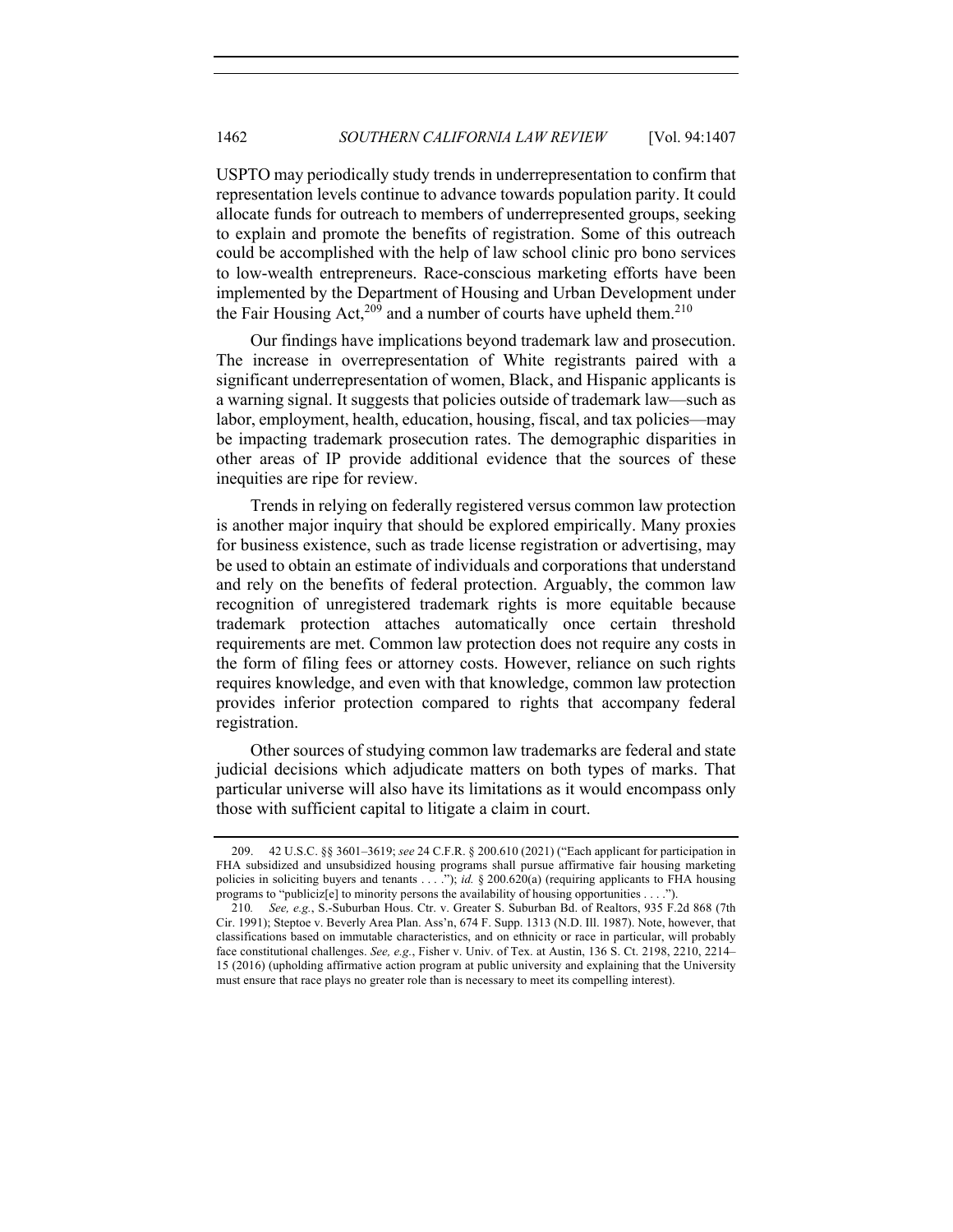The United States is not alone in having widespread usage of the trademark system. Indeed, trademark registration is common worldwide.<sup>211</sup> Policymakers could learn much by examining how trademark registrants' demographics in the United States compare with those abroad. A comparative look may enable policymakers to assess factors internal as well as external to trademark law on the participation of registrants from various demographics.

As mentioned earlier, our data presents reasons for the USPTO to systematically collect more demographic information about trademark applicants, including ethnicity, race, gender, as well as other data such as education, income, and others. Because the trademark application data reflect the addresses of owners, that address data could be compared to data indicating average income by zip code. The USPTO periodically surveys applicants and their counsel about various features of the online registration system. Such data collection may seek additional information from those who fail to succeed in the registration process to better understand the hurdles they faced, including the challenges of navigating the online registration system and access to counsel.

One of the interesting findings of our study is that there appears to be no institutional bias in the USPTO against women during the trademark examination process. This finding sits in stark contrast with Jensen and Schuster's studies which found bias against women in patent examination. Explaining that difference will be a fertile ground for further research. We lack strong empirical findings regarding why different groups, such as particular racial or ethnic groups, are underrepresented in different IP registries, including in the patent, copyright, and trademark area. Moreover, we do not know empirically what variables contribute to the systemic underrepresentation we identified. However, as Marcowitz-Bitton and Emily Michiko Morris argued elsewhere, registries provide a convenient platform for discriminatory effects, particularly in combination with the vague and often complex standards for registering IP rights, the incentives and potential biases among the agencies that administer those registries, and the relatively limited role that courts play in monitoring those agencies.<sup>212</sup> And beyond

<sup>211</sup>*. See, e.g.*, World Intell. Prop. Org. [WIPO], *Madrid Agreement Concerning the International Registration of Marks (as amended on September 28, 1979) (Official Translation)* (Apr. 14, 1891), https://wipolex.wipo.int/en/text/283529 [https://perma.cc/Q29R-RRDG] (displaying the official English translation of the Madrid Agreement); S*ummary of the Madrid Agreement Concerning the International Registration of Marks (1891) and the Protocol Relating to that Agreement (1989)*, WORLD INTELL. PROP. ORG., https://www.wipo.int/treaties/en/registration/madrid/summary\_madrid\_marks.html [https://per ma.cc/GXJ4-CYXJ].

<sup>212.</sup> *See generally* Miriam Marcowitz-Bitton & Emily Michiko Morris, *The Distributive Effects of IP Registration*, 23 STAN. TECH. L. REV. 306 (2020).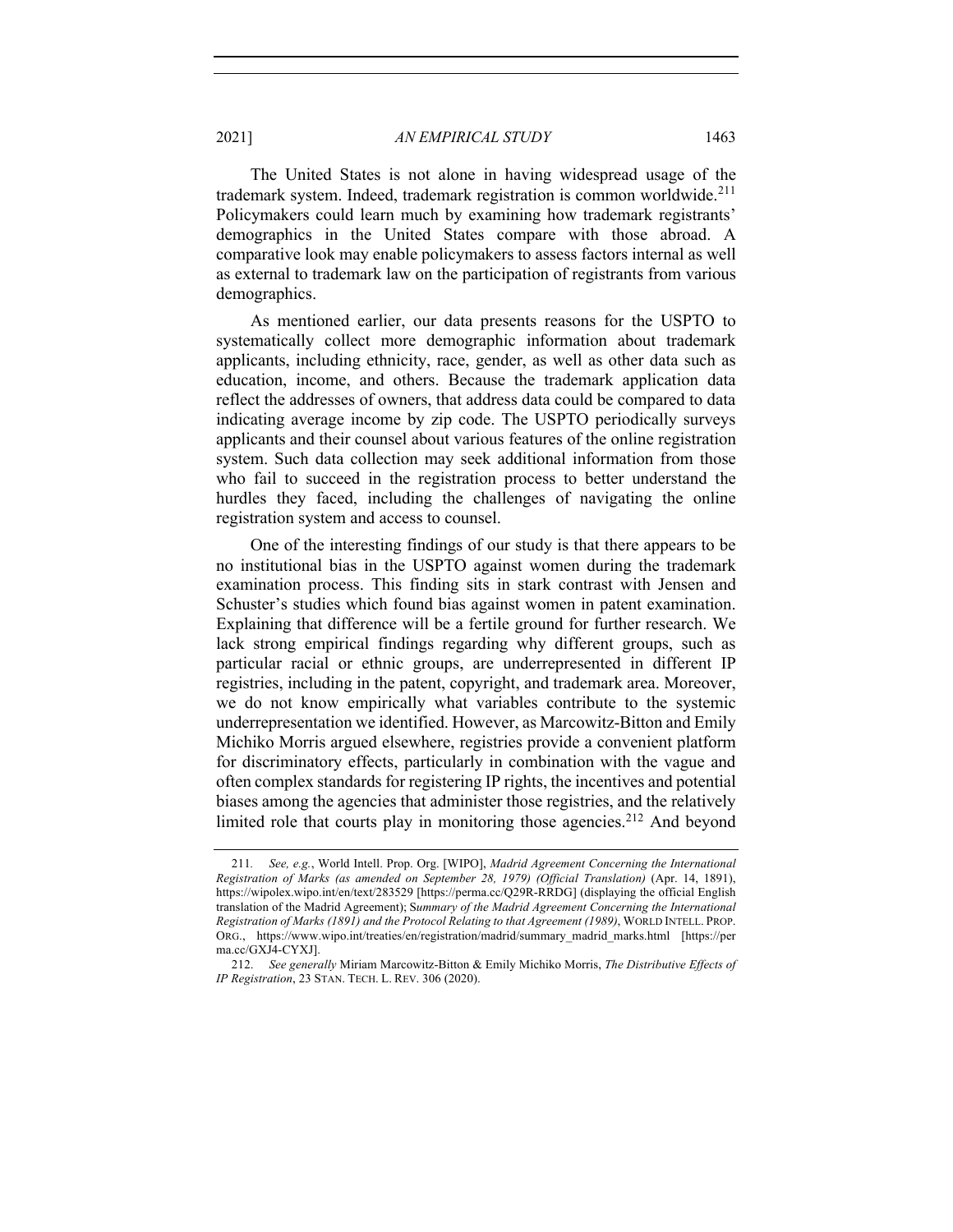future exploration of mechanisms underlying our findings, there are robust questions regarding what our research means to the business realm. A few such questions are addressed below.

# A. DIVERSITY AMONG TRADEMARK APPLICANTS AND MARKET **COMPETITION**

Informational diversity positively correlates with group performance and innovation.<sup>213</sup> Where actors come from diverse backgrounds, each brings their own idiosyncratic perspective on how to address particular issues.<sup>214</sup> Diverse groups of businesspeople can see more perspectives and therefore are able to find a broader scope of creative solutions to the problems facing their market. Due to this dynamic, diversity enhances efficiencies.<sup>215</sup> Our findings regarding racial diversity—as shown through HHI indices in certain international trademark classes—raise interesting questions regarding competition and innovation in low-HHI (highly diverse) markets.

Within the scope of domestic, individual trademark applicants, international classes thirty-four (Smokers' articles) and forty-three (Hotels and Restaurants) stood out as the most racially diverse markets by  $HHI<sup>216</sup>$ Recognizing that diverse backgrounds lead to exploration of varied approaches to competitive advantage, it could by hypothesized that these low-HHI markets will exhibit relatively fast evolution and movements towards efficiency. This expectation should be explored and empirically tested through future research.

## B. MIXED FINDINGS AMONG RACIAL FILING TRENDS

Our findings regarding filing trends by applicant race tell two distinct stories. When viewed by percentage of applications by domestic individuals, the percentages of all minority groups (that is, Black, Asian, and Hispanic) increased from 1986 to 2018.<sup>217</sup> However, when compared to each racial

<sup>213.</sup> Karen A. Jehn, Gregory B. Northcraft & Margaret A. Neale, *Why Differences Make a Difference: A Field Study of Diversity, Conflict, and Performance in Workgroups*, 44 ADMIN. SCI. Q. 741, 753 (1999).

<sup>214.</sup> Lu Hong & Scott E. Page, *Group of Diverse Problem Solvers Can Outperform Groups of High-Ability Problem Solvers*, 101 PROC. NAT'L ACAD. SCI. 16,385, 16,385–86 (2004).

<sup>215</sup>*. Id.*; *see also* Michele DeStefano, *Nonlawyers Influencing Lawyers: Too Many Cooks in the Kitchen or Stone Soup?*, 80 FORDHAM L. REV. 2791, 2804–05 (2012); Charles A. O'Reilly, III, Katherine Y. Williams & Sigal Barsade, *Group Demography and Innovation: Does Diversity Help?*, *in* RESEARCH ON MANAGING GROUPS AND TEAMS 183 (Margaret A. Neale, Elizabeth A. Mannix & Deborah H. Gruenfeld eds., 1998).

<sup>216</sup>*. See supra* Figures VII and VIII.

<sup>217.</sup> *See supra* Figure IV.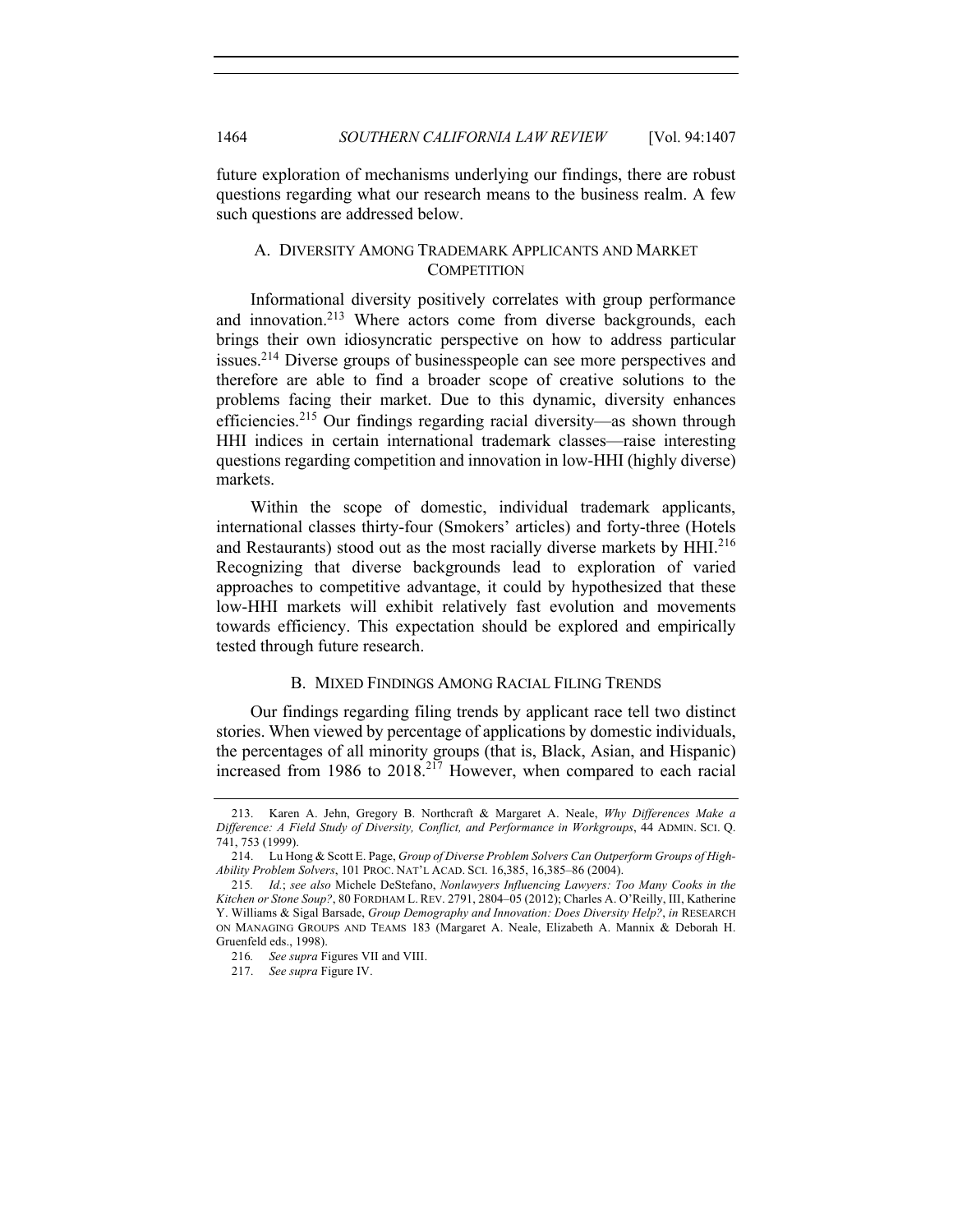group's representation in the population, these increases are not as robust.<sup>218</sup> In fact, the percentage of trademark applications filed relative to the proportion of the U.S. population has actually decreased for minority applicants. Viewed from a social justice perspective, the decreasing representation of minority applicants (on a per capita basis relative to the citizenry at large) is troubling. This increasing level of underrepresentation for minority applicants cuts against social justice goals like inclusion and entrepreneurial empowerment.<sup>219</sup> To the extent trademark registration is indicative of small business participation, the data show an increasing level of participation (and potentially exclusion) for some segments of society.

This negative social justice finding stands in contrast to an opposite conclusion associated with business outcomes. While the level of racial diversity in trademark activity has decreased relative to the U.S. population, the net diversity (for example, as shown through racial  $HHI^{220}$ ) has increased, such that larger groups, representing differing opinions and backgrounds, are now represented. Assuming this gross increase in trademark diversity positively correlates with an increased diversity in small business engagement, it may facilitate innovation and efficiency of firms within these markets.<sup>221</sup> These gains should facilitate inter-firm competition and impel pro-social effects (for example, lower prices, better quality goods, and so forth).<sup>222</sup>

#### **CONCLUSION**

Three decades of individuals trademark applications reflect a unique and nuanced landscape relative to other intellectual property registrations. The data indicate that both women and minorities are substantially underrepresented in the trademark applicant pool of individual applicants. The presence of counsel generally contributes to the success of an application, and minorities are less likely to be assisted by counsel in prosecuting marks, while women are more likely. Regression analysis indicates that even when controlling for the presence of counsel, some racial minorities have been less successful than White applicants in succeeding at

<sup>218</sup>*. See supra* Figure IV.

<sup>219.</sup> Linda Carter, *The Global Impact and Implementation of Human Rights Norms: Introduction*, 25 GLOB. BUS. & DEV. L.J. 5, 19 (2012). This proposition assumes that there is not an offsetting overrepresentation of minorities in nonindividual applicants (for example, corporations), which based on our data, seems unlikely.

<sup>220</sup>*. See supra* Figure VI.

<sup>221</sup>. Naomi Ellemers & Floor Rink, *Diversity in Work Groups*, 11 CURRENT OP. PSYCH. 49, 50 (2016).

<sup>222.</sup> Amit Bindra, *The Application of Antitrust Logic to Military Procurement Policies Would Enhance America's National Security*, 10 DEPAUL BUS. & COM. L.J. 405, 407 (2012).